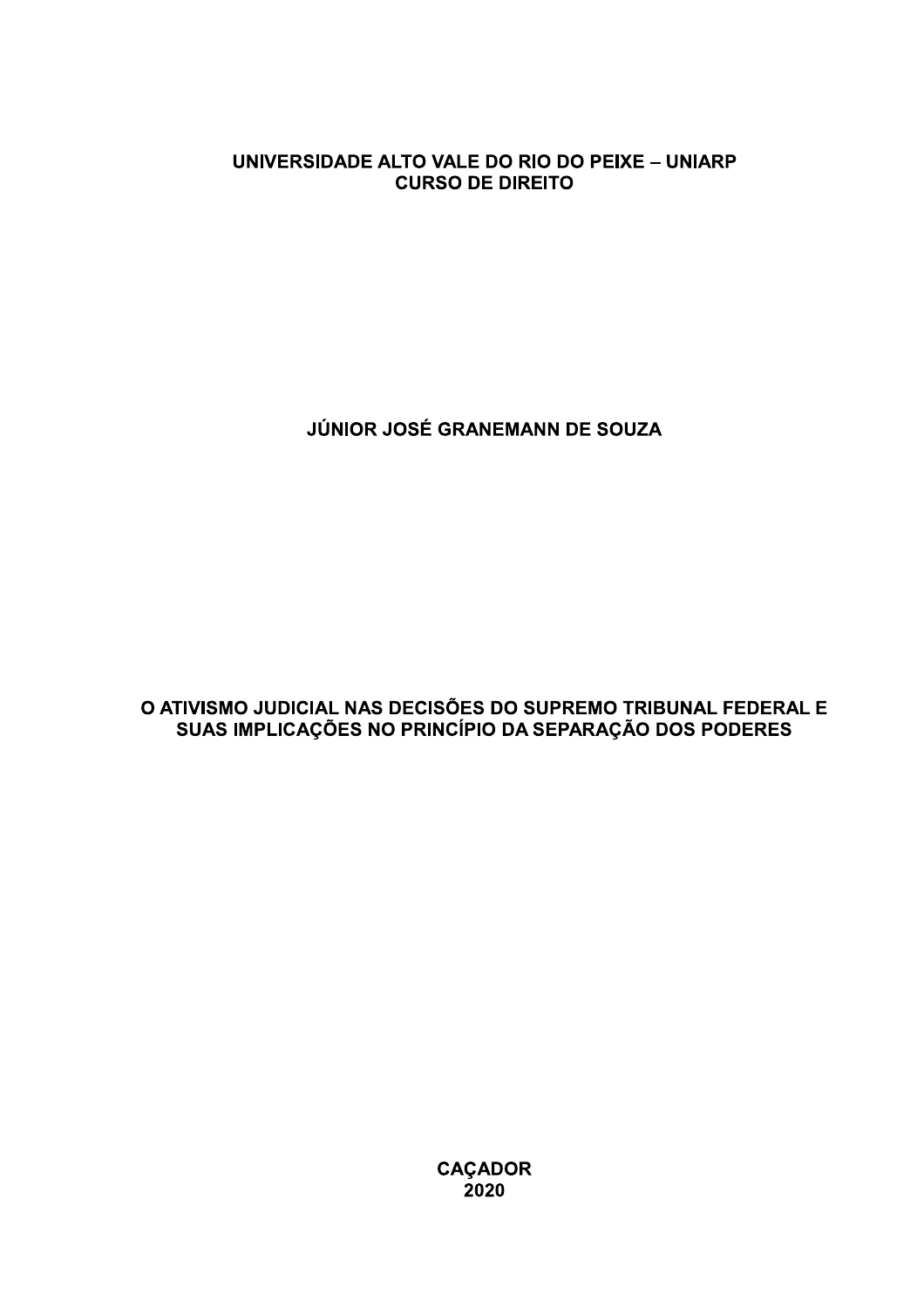## JÚNIOR JOSÉ GRANEMANN DE SOUZA

## O ATIVISMO JUDICIAL NAS DECISÕES DO SUPREMO TRIBUNAL FEDERAL E SUAS IMPLICAÇÕES NO PRINCÍPIO DA SEPARAÇÃO DOS PODERES

Trabalho de Conclusão de Curso apresentado exigência como para obtenção do título de Bacharel em Direito, do Curso de Direito, da Universidade Alto Vale do Rio do Peixe - UNIARP

Orientador: Cássio Andrei Vargas Furlan

**CAÇADOR** 2020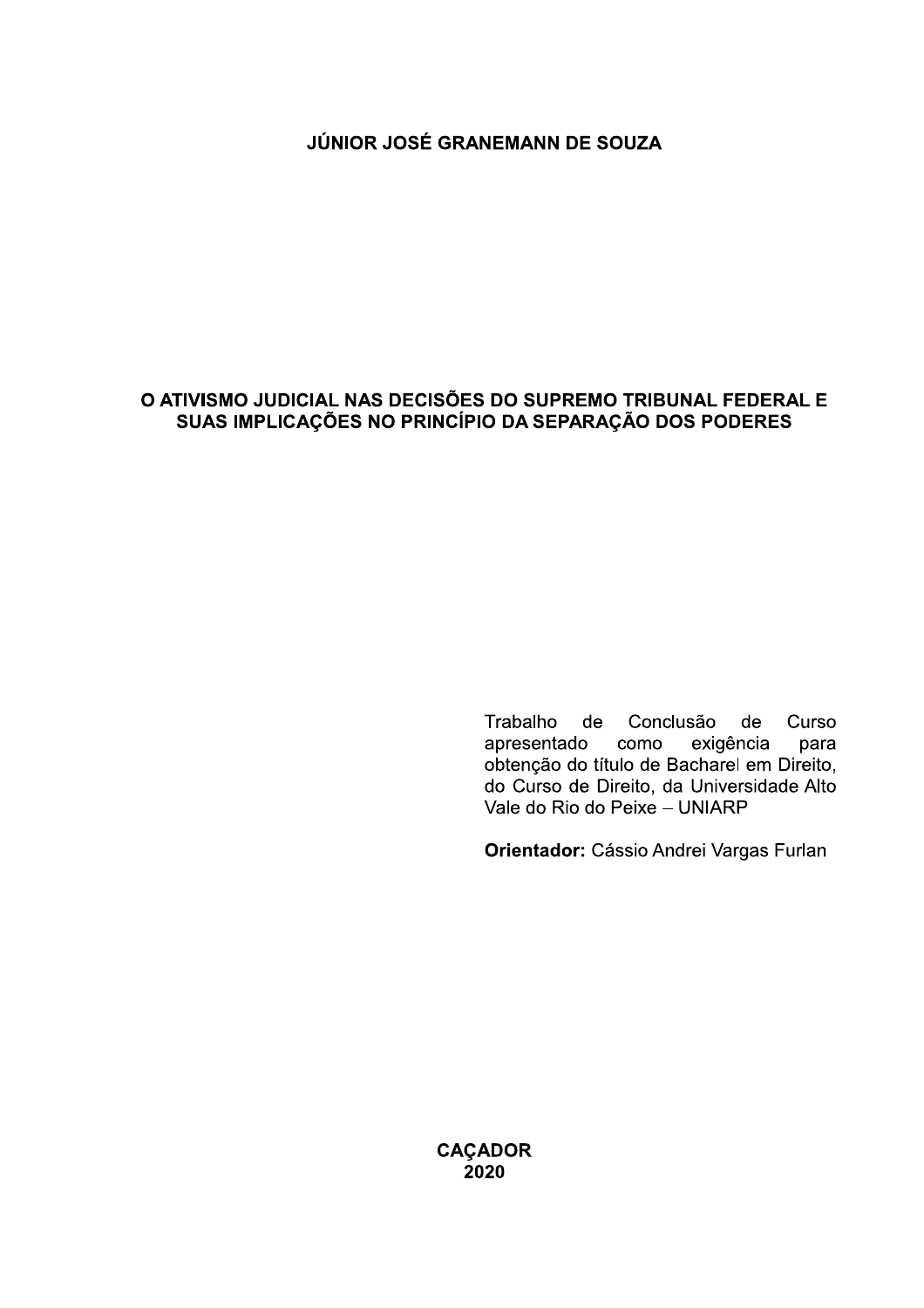## TERMO DE ISENÇÃO DE RESPONSABILIDADE

Declaro para todos os fins de direito, que assumo total responsabilidade pelo aporte ideológico conferido ao presente trabalho, isentando a Universidade Alto Vale do Rio do Peixe - UNIARP, a coordenação do Curso de Direito, a Banca Examinadora e o Orientador de toda e qualquer responsabilidade acerca do mesmo.

Caçador,  $\frac{1}{\sqrt{1-\frac{1}{2}}}$ 

Acadêmico: Júnior José Granemann de Souza

Assinatura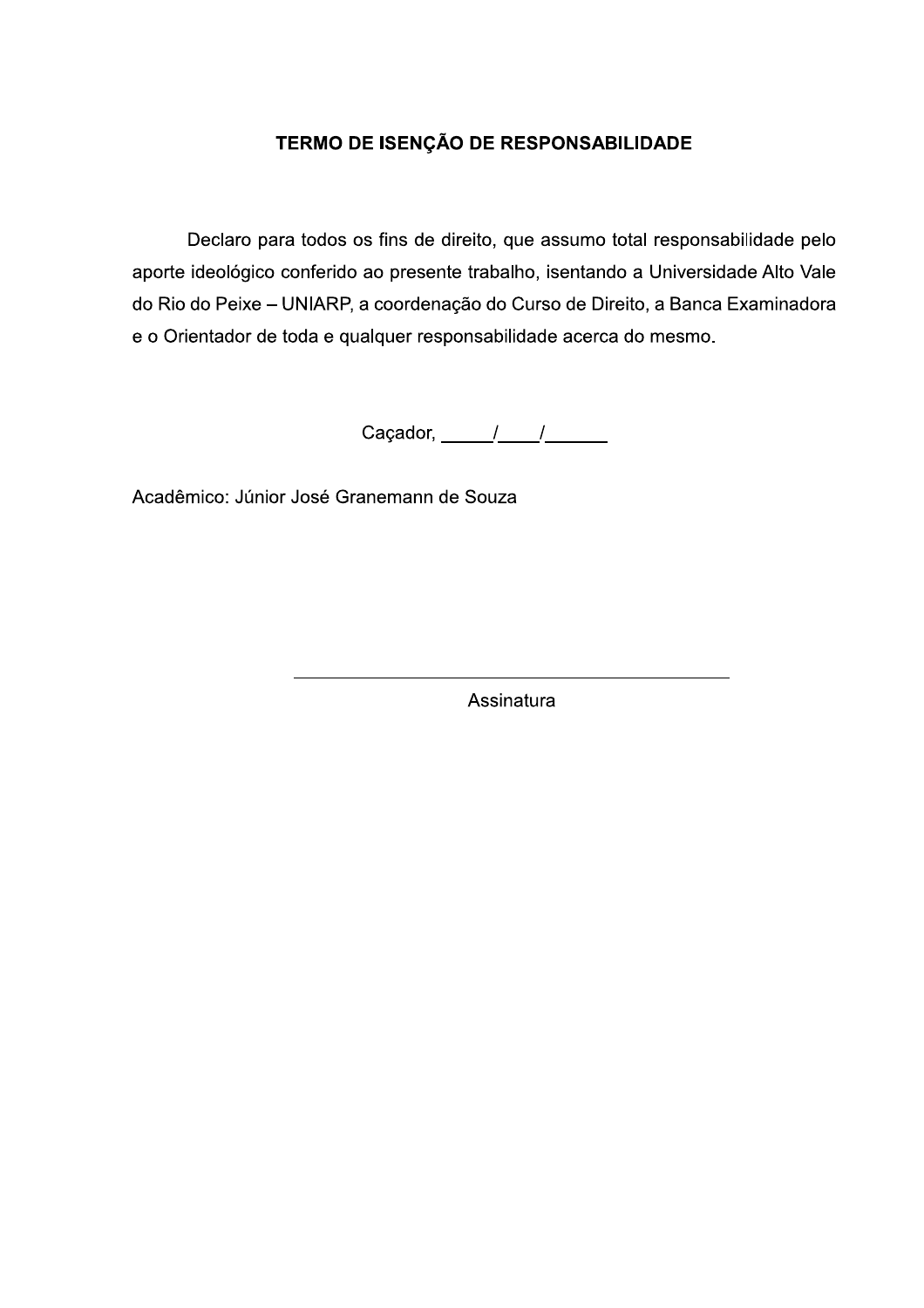# JÚNIOR JOSÉ GRANEMANN DE SOUZA

# O ATIVISMO JUDICIAL NAS DECISÕES DO SUPREMO TRIBUNAL FEDERAL E SUAS IMPLICAÇÕES NO PRINCÍPIO DA SEPARAÇÃO DOS PODERES

A Comissão Examinadora, abaixo assinada, aprova com nota este Trabalho de Conclusão de Curso apresentado no Curso de Direito da Universidade Alto Vale do Rio do Peixe - UNIARP, como requisito final para obtenção do título de:

**Bacharel em Direito** 

Prof. Esp. Heitor Antônio Cofferi Coordenador do Curso de Direito

**BANCA EXAMINADORA** 

Esp. Cássio Andrei Vargas Furlan - UNIARP (Presidente da Banca/ Orientador)

Ms. Roger Francisco Ferreira de Campos - UNIARP (Membro da banca)

> Esp. Heitor Antônio Cofferri - UNIARP (Membro da banca)

> > Caçador, SC, de de de 2020.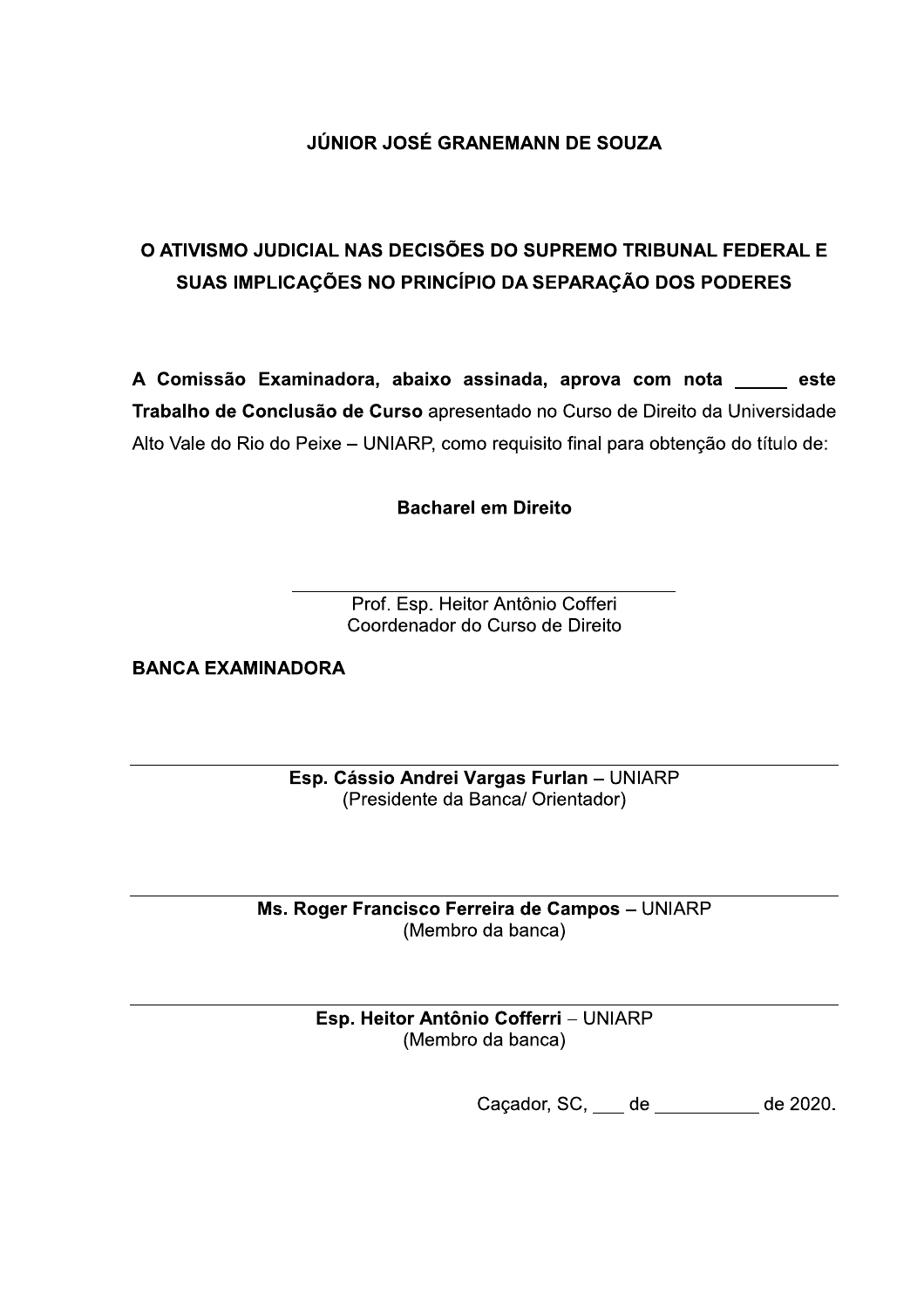Dedico este trabalho aos meus pais, José e Terezinha, por<br>estarem do meu lado todos os dias, guiando-me, protegendo-<br>me e dando-me forças para vencer todos os obstáculos da vida. Dedico também à minha namorada Fabiana, às minhas irmãs Osmari e Joziany, aos meus sobrinhos e à todos os meus familiares e amigos.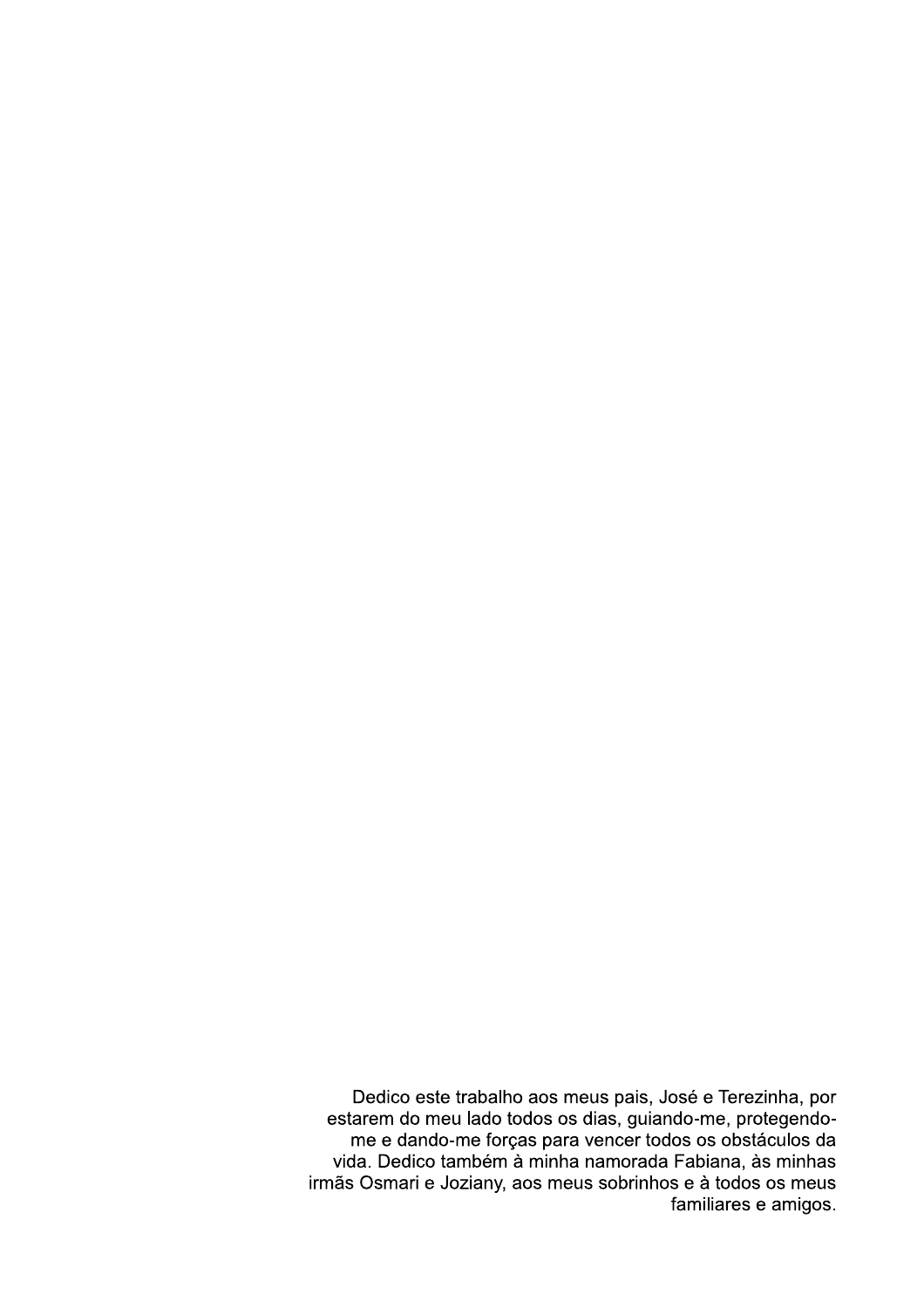## **AGRADECIMENTOS**

Sempre, e em primeiro lugar, formulo meus agradecimentos ao Senhor José de Souza Dias e à Senhora Terezinha Aparecida Granemann Dias, por me amarem incondicionavelmente e darem tudo de si para que eu pudesse correr atrás dos meus sonhos.

Estendo meus agradecimentos também, à minha melhor amiga, namorada e companheira Fabiana Scheffmacher Peretti, por estar do meu lado nos desafios e nas felicidades da vida, e acima de tudo por me apoiar nos momentos de medo e desconsolo.

Agradeço também a todos os meus familiares, às minhas irmãs Joziany e Osmari, às minhas sobrinhas Ana Paula Souza dos Santos, Ana Carolina Souza dos Santos, ao meu sobrinho Enzo de Souza de Mello, aos meus cunhados e aos meus queridos avós.

Agradeço aos colegas de curso, especialmente aos grandes amigos que enfrentaram comigo essa longa caminhada de cinco anos. Agradeço à todo o corpo docente do Curso de Direito, em especial ao professor Cássio Furlan por orientar-me neste trabalho.

Enfim agradeço à Deus pelo dom da vida e por todas as bondades que tem realizado em minha vida.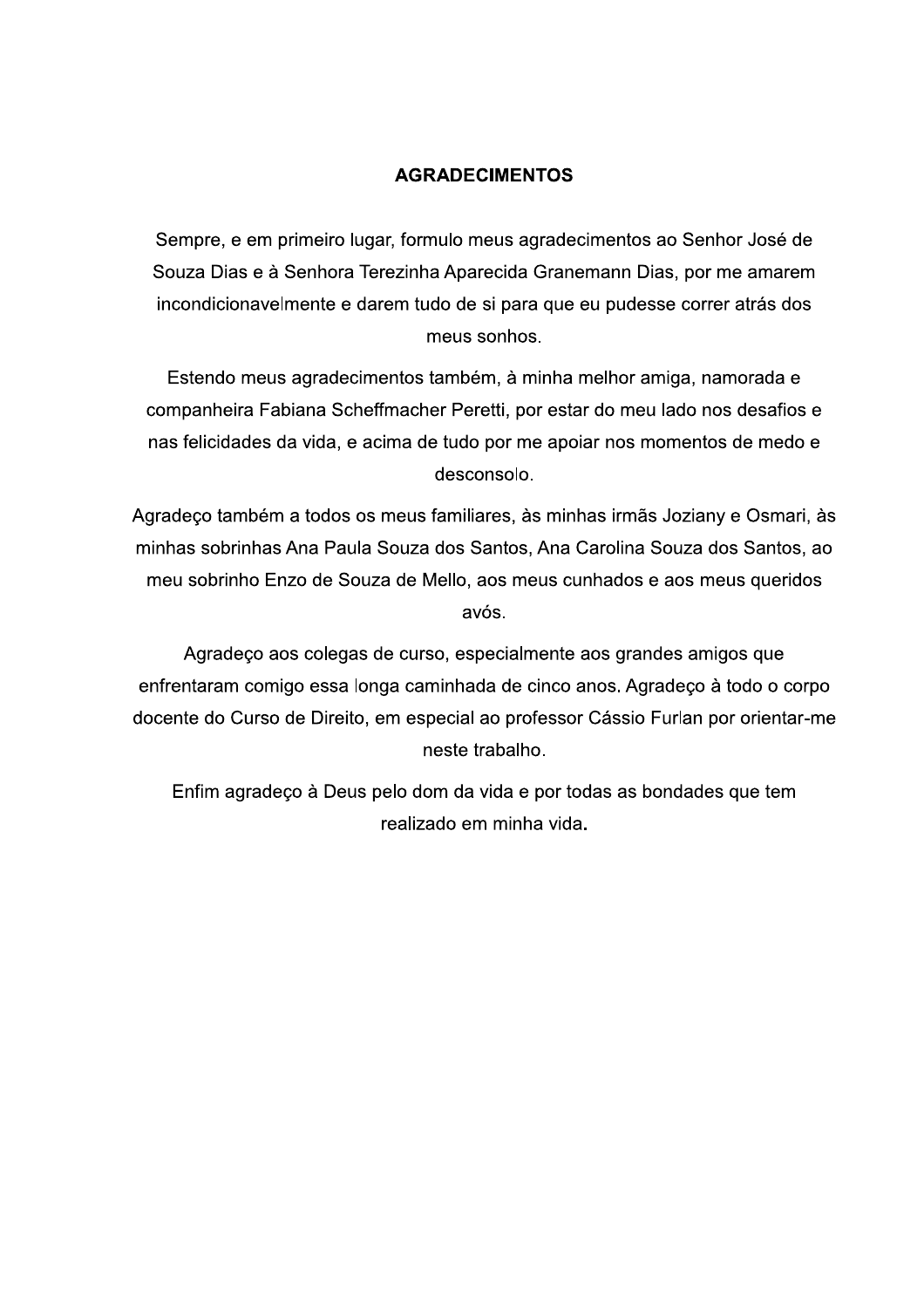#### **RESUMO**

O termo ativismo judicial pode ser compreendido como uma postura mais ativa exercida pelo Poder Judiciário na busca pela concretização dos direitos fundamentais e dos objetivos estampados pela Constituição Federal. O presente trabalho busca analisar o exercício do ativismo iudicial promovido pelo Supremo Tribunal Federal e suas implicações no princípio da separação dos poderes, delimitando os seguintes objetivos específicos: a) apresentar os aspectos característicos e históricos do princípio da separação e harmonia entre os poderes; b) analisar a perspectiva histórica da separação dos poderes no Direito Brasileiro, em especial no que se refere ao Supremo Tribunal Federal e seu atual protagonismo no cenário pós-1988; e c) analisar o Ativismo Judicial, suas definições e características, além de avaliar os documentos de cunho decisório do STF, para averiguar a existência do Ativismo Judicial e suas implicações diretas ou indiretas no princípio da separação dos poderes. Para o desenvolvimento deste estudo, utilizou-se o método indutivo por meio de uma revisão bibliográfica narrativa elaborada através de pesquisas em livros, revistas, legislações, jurisprudências e artigos científicos. Com isso, constatou-se primeiramente, que o princípio da separação dos poderes caminhou pelos pensamentos de grandes doutrinadores até chegar na sua formulação tripartite, onde vigora um mecanismo de freios e contrapesos que objetivam a limitação do Poder Estatal. Em nosso país, com a promulgação da Carta Constitucional de 1988, verificou-se uma grande evolução em relação as atribuições do Poder Judiciário, pois deixou de ser apenas um órgão de aplicação da lei para tornar-se um dos personagens principais no jogo político nacional, por meio do seu órgão máximo, o Supremo Tribunal Federal. Com o protagonismo do Supremo Tribunal Federal, constatou-se o surgimento de um ativismo judicial dos juízes e tribunais na aplicação e defesa da constituição. Por fim, em análise às críticas relacionadas ao ativismo judicial, notou-se que este fenômeno tem sido parte da solução para a defesa dos direitos individuais e coletivos e para a concretização dos objetivos fundamentais, entretanto, aquele ativismo judicial que interfere no núcleo essencial dos demais Poderes deve ser combatido por interferir na separação dos poderes.

Palavras-chave: Direito Constitucional. Supremo Tribunal Federal. Ativismo Judicial. Separação dos Poderes. Democracia.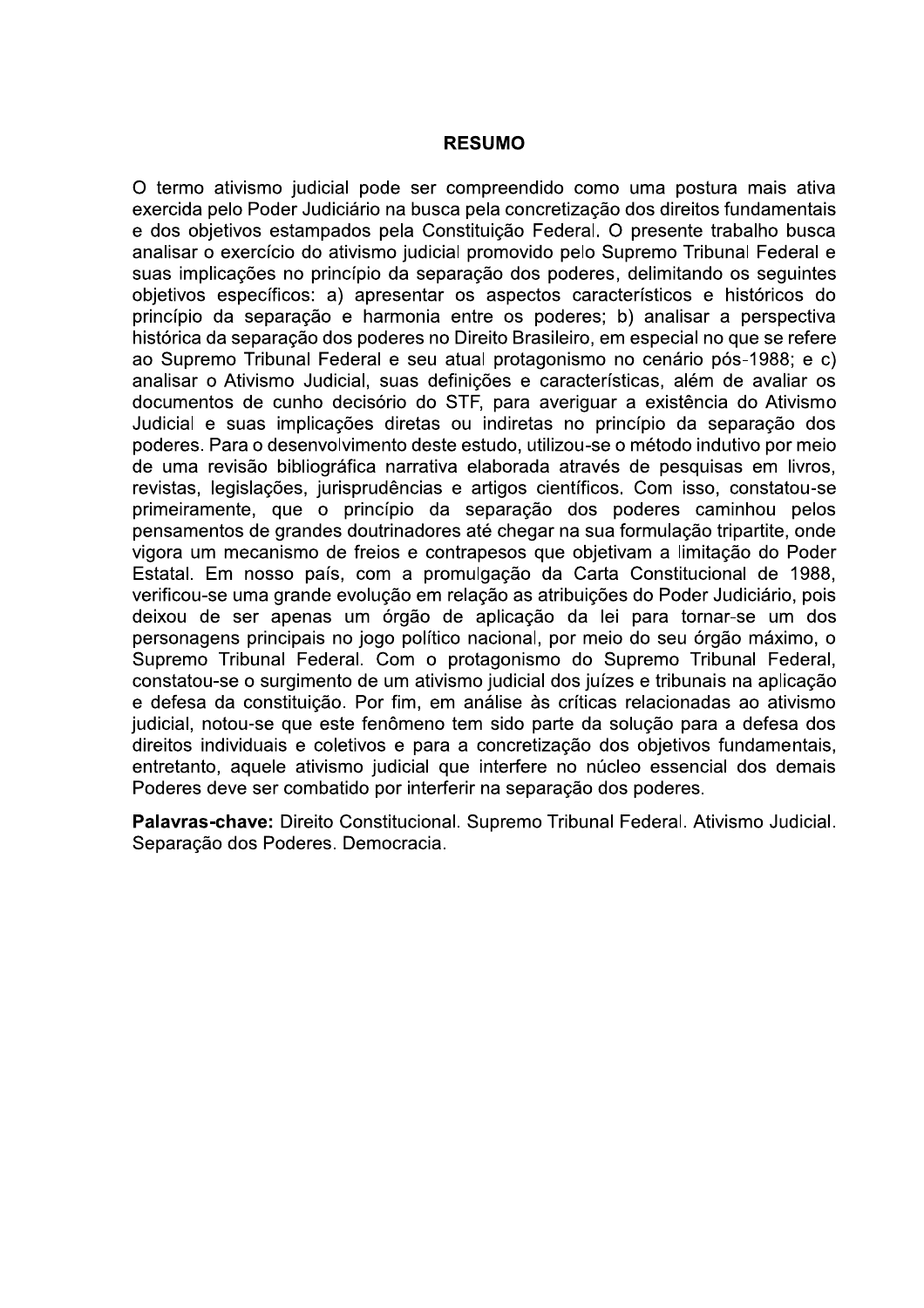#### **ABSTRACT**

The term judicial activism can be interpreted as a more active stance exercised by the Judiciary in the realization of fundamental rights and objectives stamped by the Federal Constitution. The present work seeks to analyze the exercise of judicial activism promoted by the Brazilian Supreme Court and its implications on the principle of the separation of powers, defining the following specific objectives: a) present the characteristic aspects and historical aspects of the principle of separation of powers: b) analyze the historical perspective of the separation of powers in Brazilian law, especially with regard to the Brazilian Supreme Court and its current role in the post-1998 scenario; and c) analyze Judicial Activism, its definitions and characteristics, and, evaluate the decisions of the Brazilian Supreme Court, to ascertain the existence of Judicial Activism and its direct or indirect implications on the principle of separation of powers. To develop this study, the inductive method was used through a narrative bibliographic review, elaborated through research in books, scientific journals, laws, jurisprudence and scientific articles. With that, it was verified first, that the principle of the separation of powers passed through the doctrine of great authors until it reached its current formulation, where there is a mechanism of checks and balances that aim at limiting State Power. In Brazil, with the promulgation of the 1988 Constitution, there was a great evolution in relation to the powers of the Judiciary, because it ceased to be just a law enforcement institution to become one of the main characters in the national political field, through your maximum organ, the Brazilian Supreme Court. With the protagonism of the Brazilian Supreme Court, it was noticed the emergence of judicial activism by judges and courts in the application and defense of the constitution. Finally, in an analysis of the criticisms related to judicial activism, it was noted that this phenomenon has been part of the solution for the defense of individual and collective rights and for the realization of fundamental objectives.

Keywords: Constitutional Law. Brazilian Supreme Court. Judicial Activism. Separation of Powers. Democracy.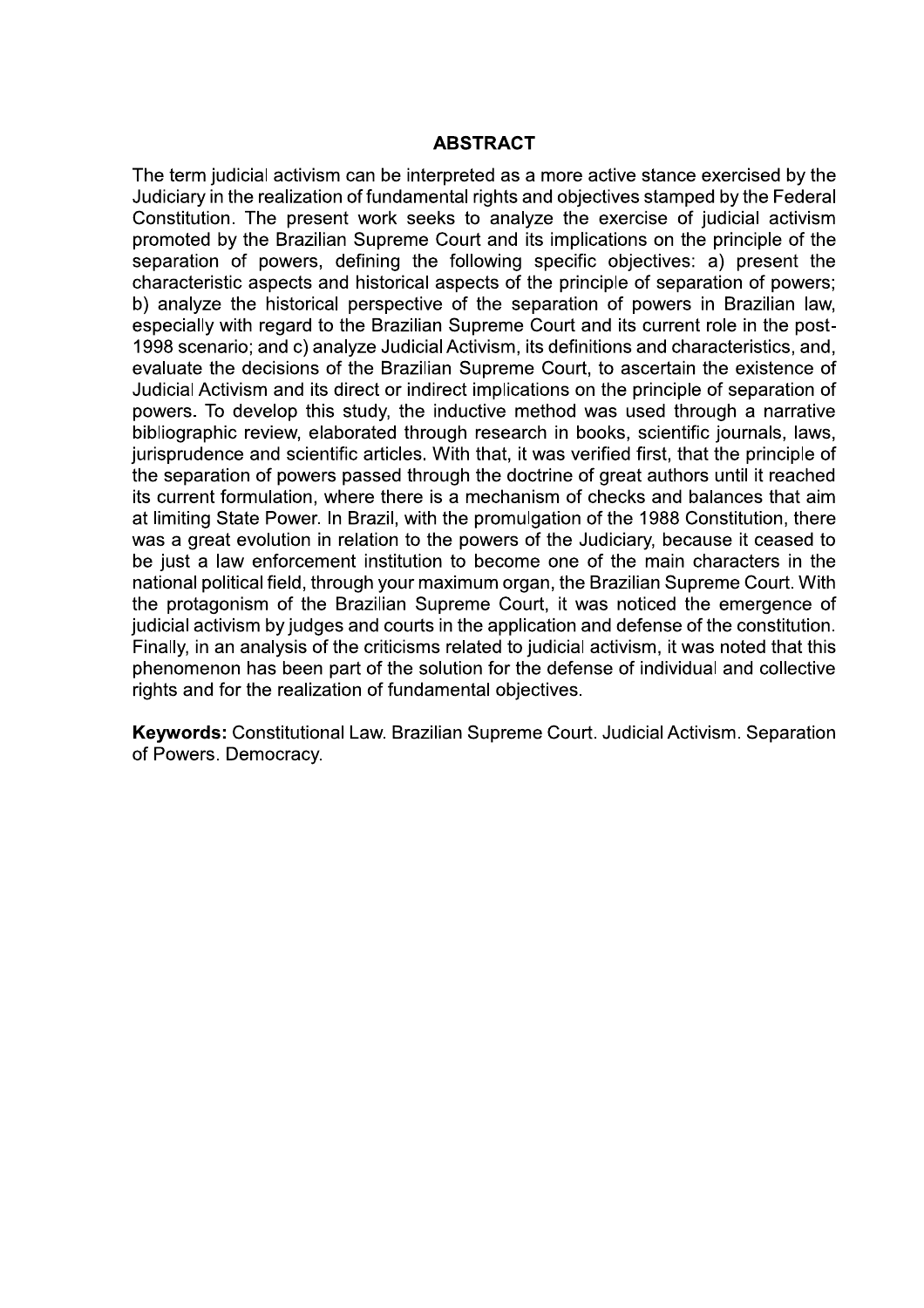| 2.1.1 Contextualização Histórica e Teórica do Princípio da Separação dos       |
|--------------------------------------------------------------------------------|
|                                                                                |
| 2.1.2. Da Separação dos Poderes nas Declarações de Direitos do Final do Século |
|                                                                                |
| 2.2. DA SEPARAÇÃO DOS PODERES E DO SUPREMO TRIBUNAL FEDERAL NO                 |
|                                                                                |
| 2.2.1. Da Separação dos Poderes no Sistema Constitucional Brasileiro 28        |
| 2.2.2. Da Separação dos Poderes na Constituição Federal de 198837              |
| 2.2.3 Do Supremo Tribunal Federal e Seu Atual Protagonismo no Cenário          |
|                                                                                |
| 2.2.4 Da Supremacia Normativa Do Constitucionalismo Ao Protagonismo Do         |
|                                                                                |
|                                                                                |
| 2.3.1. Da Judicialização da Política e Do Ativismo Judicial43                  |
| 2.3.2. Do Ativismo Judicial Do Supremo Tribunal Federal 53                     |
| 2.3.3. Das Criticas Ao Ativismo Judicial Do Supremo Tribunal Federal57         |
|                                                                                |
|                                                                                |

# **SUMÁRIO**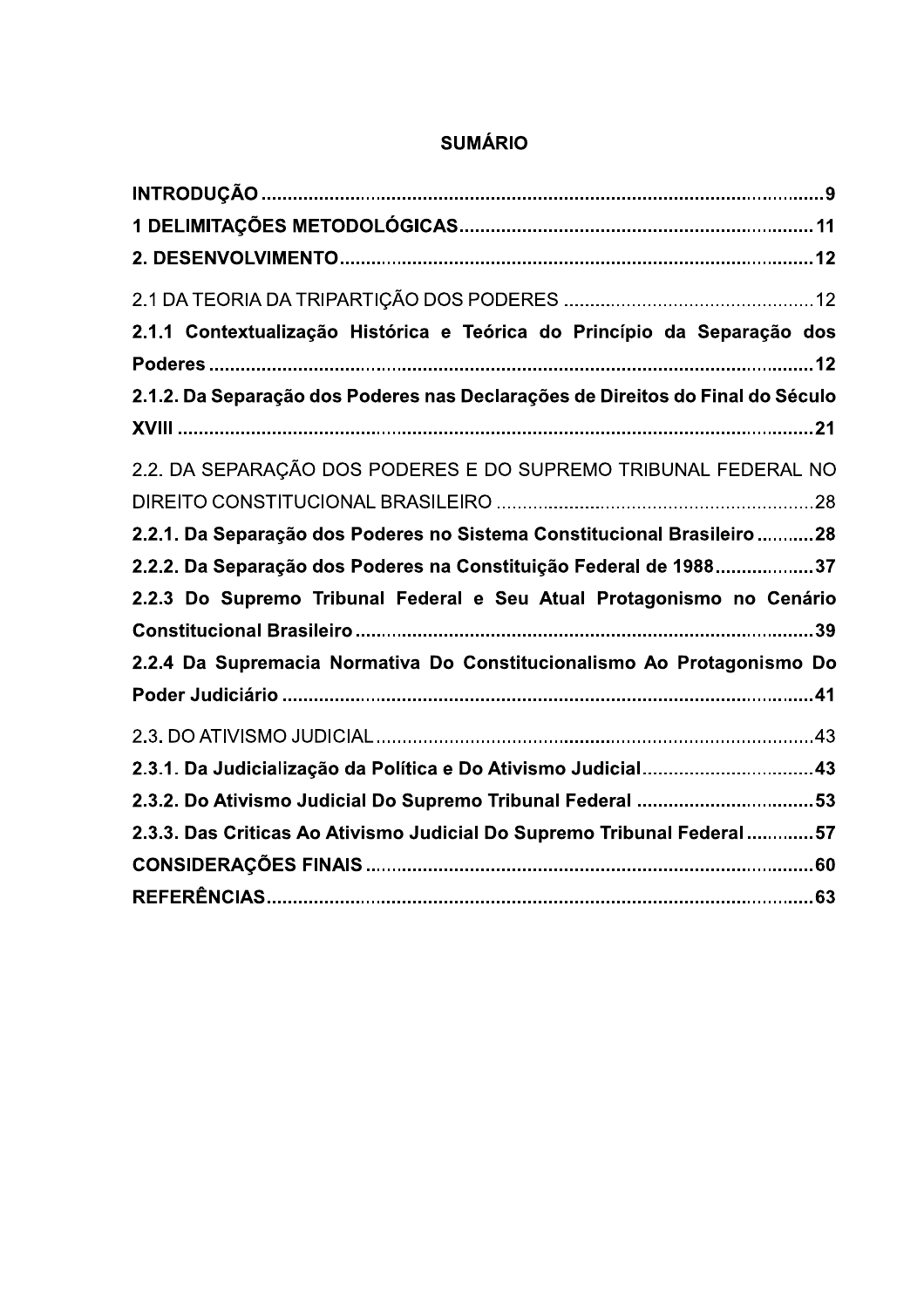## **INTRODUÇÃO**

O termo ativismo judicial pode ser compreendido como uma postura mais ativa exercida pelo Poder Judiciário na busca pela concretização dos direitos fundamentais e dos objetivos estampados pela Constituição Federal (BARROSO, 2012), entretanto, por meio deste modo de agir, o Poder Judiciário tem passado, em alguns casos, a interferir nas atribuições do Poder Legislativo, à vista disso, tal fato pode gerar complicações na dinâmica do Princípio da Separação dos Poderes (LIMA, 2017).

As discussões sobre o ativismo judicial no Brasil, começaram a ganhar corpo com a promulgação da Carta Constitucional de 1988, visto que, por conferir ao Judiciário a função primordial de guardião da Constituição, atribuiu a ele uma atuação mais presente na sociedade, como, por exemplo, na possibilidade de perquirir sobre a constitucionalidade de leis, em virtude do sistema de controle de constitucionalidade (TEIXEIRA, 2012).

Deste modo, o ativismo judicial é um fenômeno jurídico que recebe inúmeras críticas acerca de sua legitimidade e de seus encadeamentos, à vista disso, surgem controvérsias no sentido de questionar se o Poder Judiciário, ao promover o ativismo judicial por meio de suas decisões, extrapola sua função jurisdicional e desrespeita a democracia e a individualização dos poderes, ou se ele é um instrumento legítimo e necessário na busca por compatibilizar a legislação com a realidade social de sua época (LIMA, 2017).

Por essa razão, o ativismo judicial encontra-se em um enorme debate jurídico/político, uma vez que há, no atual cenário constitucional, uma grande utilização das ações que debatem a constitucionalidade de leis, permitindo um incrível avanço de decisões judiciais neste sentido, portanto, pelo fato de o Poder Judiciário possuir uma atuação deveras ampliada, ele interfere diretamente, tanto para o bem guanto para o mal, na balança proposta por Montesquieu (FERREIRA, 2014).

Por conseguinte, o objetivo deste trabalho é analisar o ativismo judicial exercido pelo Supremo Tribunal Federal e suas implicações no princípio da separação dos poderes. Obtendo os seguintes objetivos específicos: a) apresentar os aspectos característicos do princípio da separação e harmonia entre os poderes, sua evolução teórica e histórica, bem como a sua aplicação nas Declarações de Direitos do século XVIII; b) analisar a perspectiva histórica da separação dos poderes e do Poder Judiciário no Brasil, em especial, no que se refere ao Supremo Tribunal Federal e o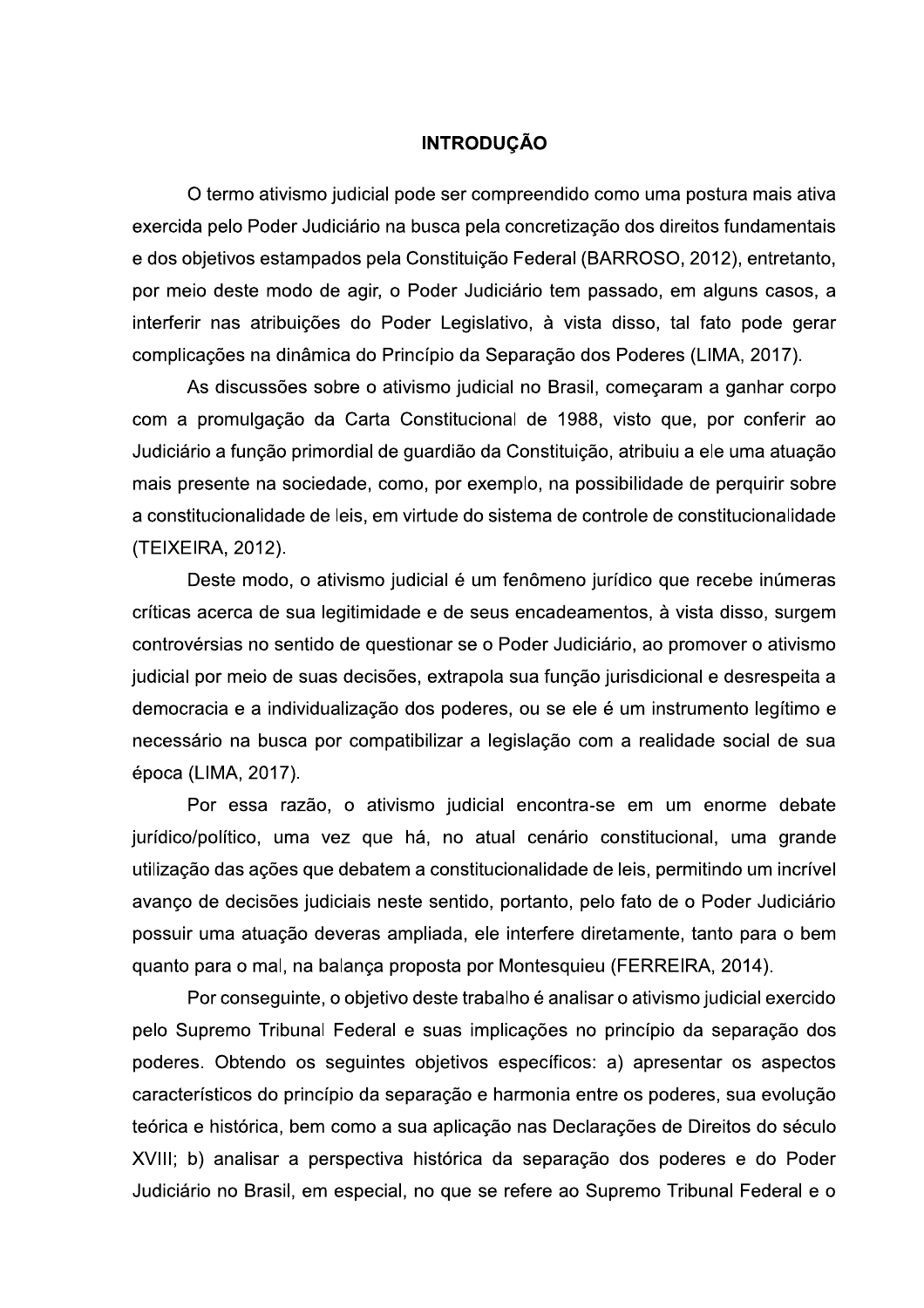seu atual protagonismo no cenário pós-1988; e c) analisar o ativismo judicial, suas definições e características, além de avaliar alguns documentos de cunho decisório do STF, para averiguar as implicações diretas ou indiretas do ativismo judicial na balança entre os poderes.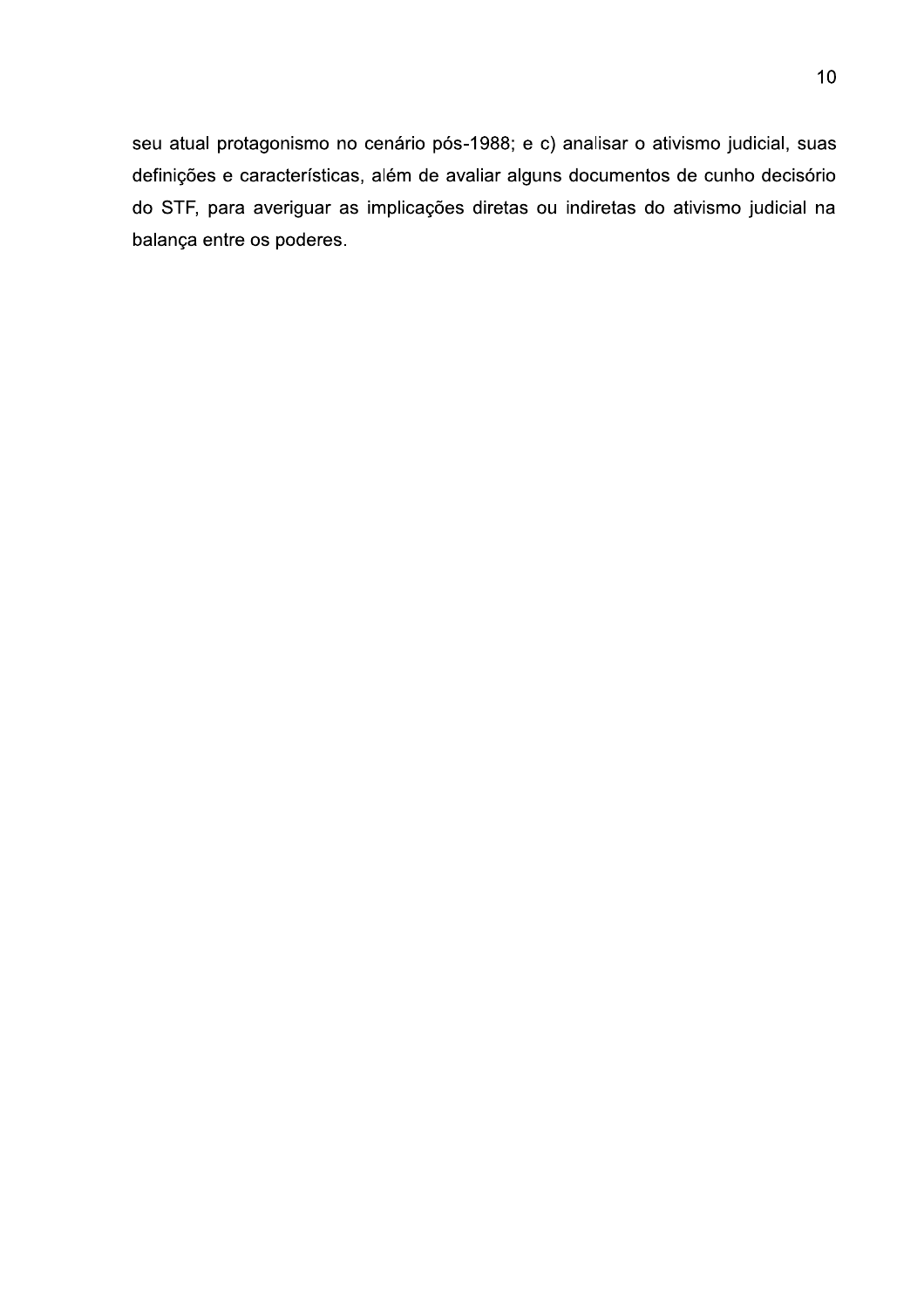#### 1 DELIMITAÇÕES METODOLÓGICAS

O presente trabalho trata-se de um estudo bibliográfico, na modalidade de literatura narrativa que abordará a problemática teórica e existencial do ativismo judicial promovido pelo Supremo Tribunal Federal - STF e suas implicações no princípio da separação dos poderes, por meio do método indutivo, pois segundo Mezzaroba e Monteiro (2019, p. 85) "as conclusões não devem ser buscadas aprioristicamente: elas deverão sempre resultar da observação de repetidos fenômenos que confirmem uma resposta para o problema".

O estudo foi realizado durante os meses de fevereiro a novembro de 2020, por meio de consulta nas bases de dados SCIELO (Scientific Electronic Library), Scholar Google, Minha Biblioteca (Plataforma de biblioteca on-line integrada da Universidade Alto Vale do Rio do Peixe - UNIARP) e outros sites, revistas e periódicos jurídicos confiáveis, além de decisões jurisprudenciais do Supremo Tribunal Federal e legislações. As palavras-chaves utilizadas foram "Direito Constitucional", "Ativismo Judicial", "Separação dos Poderes" e "Democracia" com o objetivo de refinar os resultados.

Para a elaboração desta atividade foram utilizadas as normalizações da pesquisa científica de trabalhos acadêmicos da Editora da Universidade Alto Vale do Rio do Peixe - UNIARP (UNIARP, 2019).

No primeiro capítulo, realizar-se-á uma contextualização histórica, filosófica e teórica sobre o princípio da separação dos poderes, desde as premissas de Aristóteles até o seu efetivo desenvolvimento nas teorias quadripartites e tripartites de John Locke e Montesquieu, além de sua positivação na Constituição Norte-Americana de 1787 e na Declaração francesa dos Direitos do Homem e do Cidadão de 1789.

No segundo capítulo, analisar-se-á a evolução histórica do princípio da separação dos poderes nas constituições brasileiras e a partir disso, discorrer-se-á a respeito do protagonismo do Supremo Tribunal Federal no atual cenário constitucional brasileiro.

Por derradeiro, no terceiro capítulo, examinar-se-á, o fenômeno do ativismo judicial, suas definições e características, e, após, averiguar-se-á por meio de decisões do Supremo Tribunal Federal as suas implicações no princípio da separação dos poderes.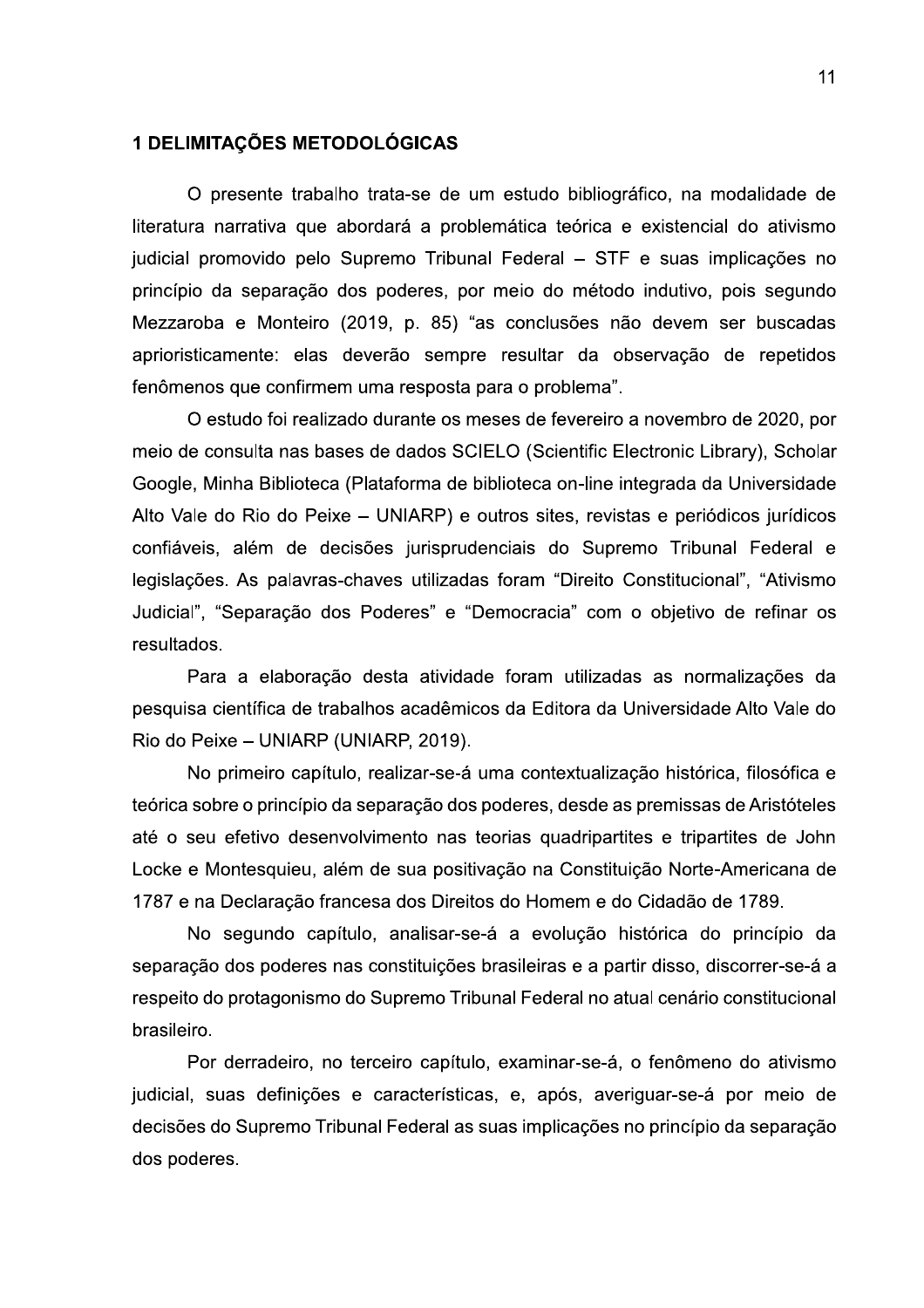#### **2. DESENVOLVIMENTO**

#### 2.1 DA TEORIA DA TRIPARTIÇÃO DOS PODERES

Neste capítulo será abordada a contextualização histórica e teórica do princípio da separação dos poderes, desde as premissas de Aristóteles até a sua formulação tripartite por Montesquieu, além de sua aplicação nos Estados de Direito Modernos.

# 2.1.1 Contextualização Histórica e Teórica do Princípio da Separação dos **Poderes**

A Separação dos Poderes é um princípio fundamental da República Federativa do Brasil e se encontra presente no art. 2º da Constituição Federal de 1988, o qual dispõe serem "poderes da União, independente e harmônicos entre si, o Legislativo, o Executivo e o Judiciário" (BRASIL, 1988, p.1).

O princípio da separação dos poderes corresponde a uma divisão das competências funcionais do Estado em órgãos próprios, legitimados a exercerem a parcela da soberania unitária do País relacionada com as suas atribuições, ou seja, o princípio se trata de uma delegação de tarefas às entidades designadas pela Constituição e não uma fragmentação do Poder unitário Estatal (CANOTILHO, 2003).

Essa delegação de tarefas do Estado a órgãos próprios e legitimados fundamenta-se em dois planos, o primeiro é chamado de especialização funcional, onde, determinada entidade, possui competência para exercer suas respectivas atribuições, assim, a função legislativa é exercida pelo Poder Legislativo, a executiva pelo Poder Executivo e a jurisdicional pelo Poder Judiciário; o segundo plano, é o da independência para exercer os seus ofícios, onde, cada órgão é soberano para operar suas respectivas tarefas (SILVA, 2006).

Historicamente, o princípio da separação dos poderes não era reconhecido nos Estados Antigos, como em Atenas e Roma, contudo, já haviam fragmentos nestes sistemas governamentais de uma divisão das funções do estado, como, por exemplo, na cidade de Atenas, onde esses trabalhos públicos eram divididos entre a assembleia popular, os magistrados e os tribunais (SANTOS, 1992).

No entanto, o princípio da Separação dos Poderes passou a ganhar reconhecimento apenas com o desenvolvimento da teoria tripartite proposta por Montesquieu, e com a edição da Declaração dos Direitos do Homem e do Cidadão de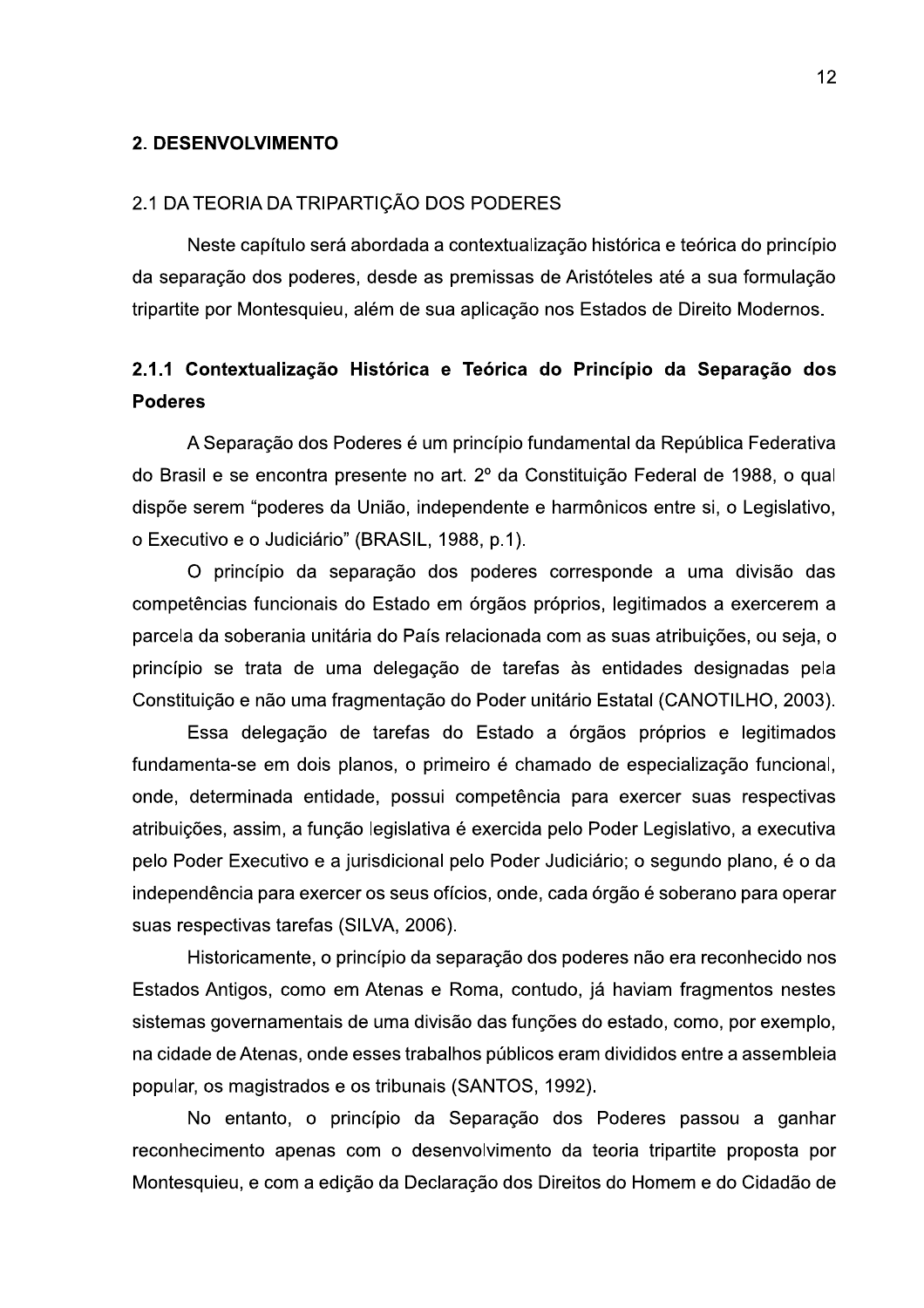1789 tornou-se indispensável nos regimes democráticos por assegurar a liberdade individual dos cidadãos em relação ao Estado (PAULA, 2014), além de promover um Governo Moderado por meio da atribuição das funções legislativa, executiva e judiciária a órgãos estatais próprios, de modo a possibilitar um mecanismo de freios e contrapesos entre esses poderes (MONTESQUIEU, 2008).

Porém, conforme leciona o professor José Afonso da Silva (2006), a ideia da separação dos poderes já se encontrava presente anteriormente, em textos de autores como Aristóteles e John Locke, os quais serviram como precursores da obra difundida por Montesquieu.

Em "A Política", Aristóteles (2017) classifica seis formas diferentes de governo, as quais são divididas em dois grandes blocos: a) no bloco das constituições puras, onde, o governo, por meio de sua autoridade visa proporcionar o bem comum, encontram-se a Monarquia, a Aristocracia e a República; e b) no bloco das constituições impuras, onde o objetivo é proporcionar o bem particular de uma pessoa ou de um determinado grupo de pessoas, estão a Tirania, a Oligarquia e a Demagogia.

Em sua obra, o pensador grego, buscou classificar as formas de governo e analisar o funcionamento da política nas cidades-estados gregas e não como ela deveria funcionar, ele entende que quando os detentores do poder agem de acordo com o bem comum, o governo será bom, mas, se estes governantes se distanciarem do bem comum, haverá o risco de corrupção das formas de governo (NASCIMENTO, 2017).

A investigação científica sobre as formas de governo proposta por Aristóteles, não demonstra preferência por nenhuma delas, aliás analisa uma sétima espécie resultante de uma combinação das demais, na qual toda a sociedade deteria o seu próprio espaço no governo (NASCIMENTO, 2017).

Em continuidade, com base no sistema republicano ateniense (FERREIRA-FILHO, 2015), Aristóteles (2017), distinguiu três funções básicas presentes em todo governo: a) a de deliberar soberanamente sobre os negócios públicos, tais como guerra, paz, política entre Estados, promulgação de leis, confisco, exílio e fiscalização das contas públicas; b) a de exercer as magistraturas que promovem a atuação do Estado em total concordância com as ordens emanadas da função deliberativa; e c) a de exercer as tarefas da jurisdição.

Entretanto, Aristóteles não recomendou, em qualquer momento, a separação no execício das referidas funções, apenas distinguiu umas das outras (FERREIRA-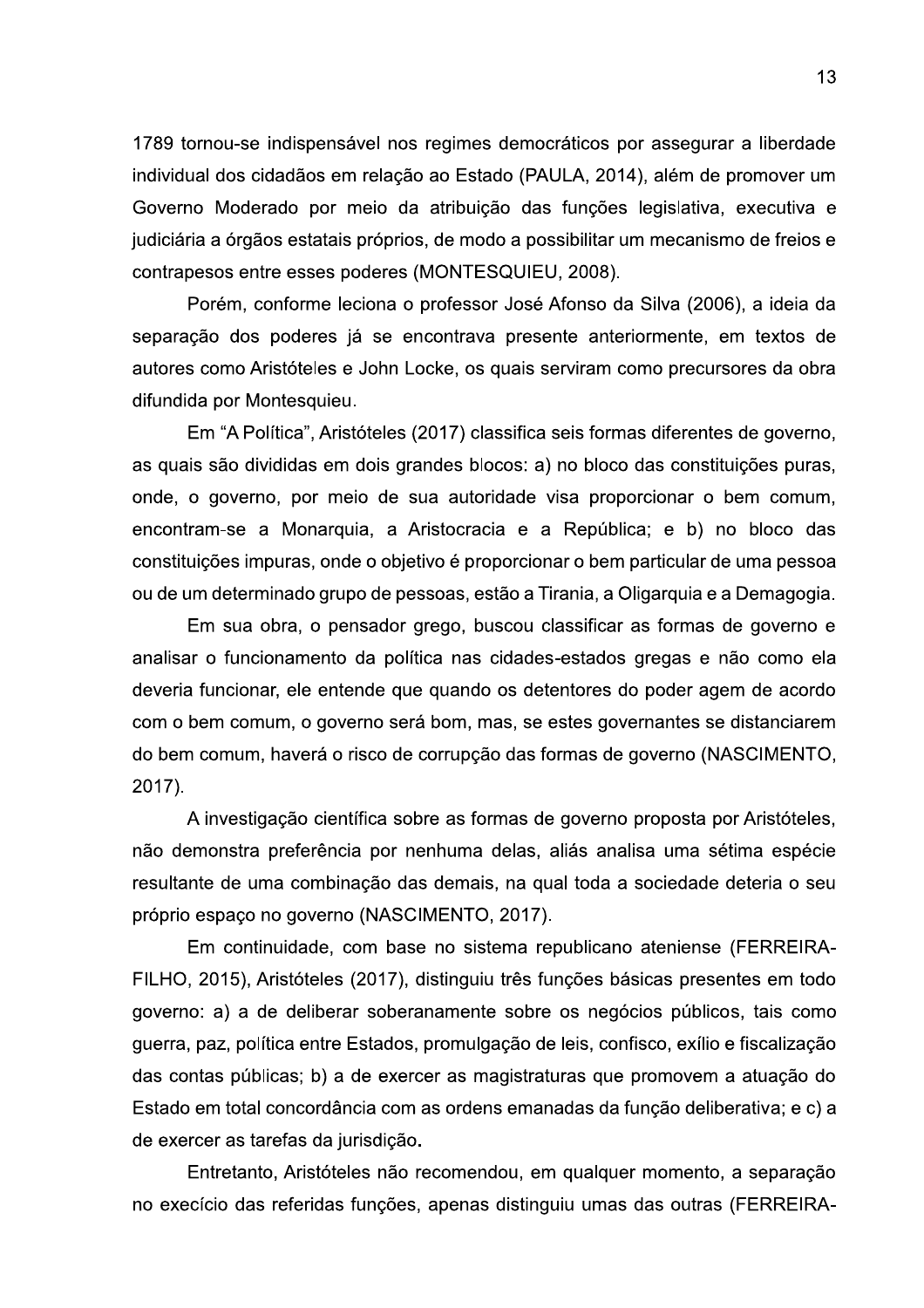FILHO, 2015), aliado a isso, o pensador não buscou analisar como se dariam a composição e as competências de cada função, por essa razão, o seu pensamento não serviu como a base teórica determinante para o estabelecimento do princípio da separação dos poderes (SANTOS, 1992).

Em contrapartida, essas primeiras sementes da teoria da separação dos poderes plantadas pelo filósofo grego, voltaram a ganhar espaço nas discussões políticas do século XVIII, e serviram como um meio de enfraquecer o Estado dos reis absolutistas vigente no continente europeu (CAVALCANTI et al. 2018).

Segundo Paula (2014) as discussões sobre a organização estatal na Idade Média começaram a se consolidar no Direito Inglês com a edição da Carta Magna de 1215, imposta ao Rei João Sem Terra, em decorrência de divergências havidas entre o monarca e os barões ingleses, para limitar o seu poder absoluto, além de reestruturar a organização política do Reino inglês (RODRIGUES, 2017).

Os ideais estampados na Carta Magna de 1215, foram, com o tempo, mesmo com a presença de traços absolutistas, reafirmados pelos reis e pela sociedade inglesa, pois, foi estabelecido um costume, entre estes e aqueles, no qual o Monarca não seria irresponsável ao agir com a comunidade inglesa (PALMA, 2019), aliás, os princípios deste importante documento da história do constitucionalismo e dos direitos fundamentais de primeira geração culminaram, séculos mais tarde, na Revolução Gloriosa de 1688 (PAULA, 2014).

A Revolução Gloriosa de 1688 é marcada pela edição do Bill of Rights e pela deposição do rei James II, acusado de abusar do poder real e agir em desrespeito com o Parlamento Inglês, além disso o seu governo foi marcado pelas diversas disputas religiosas entre o catolicismo e o protestantismo (PALMA, 2019).

Com a edição do Bill of Rights em 1689, assinado pelos recém-empossados Guilherme III e Maria II, foi consolidada a monarquia parlamentarista (NASCIMENTO, 2017), deste modo a organização política do governo inglês dividiu-se em duas funções distintas, a legislativa de atribuição do parlamento, eleita pelo voto direito, que passou a ter autoridade para deliberar soberanamente sobre as leis do Estado, além de controlar o executivo, por poder revogar os decretos reais não submetidos a aprovação do Parlamento; e a executiva, que guardava para si todas as demais funções do Estado (SOUZA-JUNIOR, 2002 apud PAULA, 2014).

Foi nesse período conturbado da história Inglesa, que, anonimamente, John Locke publicou sua obra política denominada "Os Dois Tratados Sobre o Governo",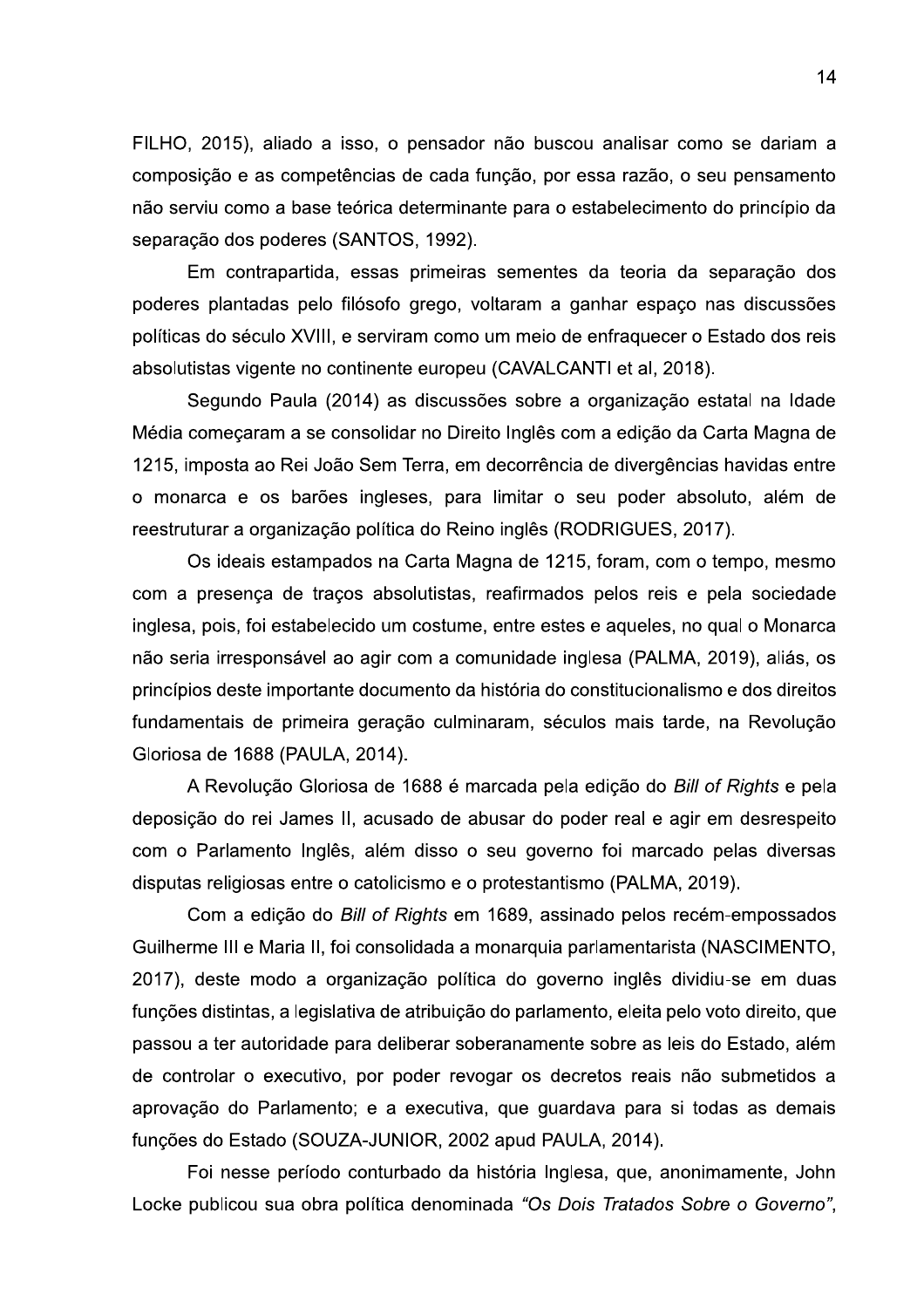um ano após a eclosão da Revolução Gloriosa e da edição do Bill of Rights (NASCIMENTO, 2017).

Antes de tecer comentários sobre a organização estatal e suas funções, Locke (1998) entende que a sociedade política entre homens só é formada a partir do próprio consentimento destes de se sujeitarem às limitações da sociedade civil, pois, o ser humano é livre, igual e independente por natureza, assim a associação entre os homens objetiva uma vida confortável, segura e pacífica em favor da comunidade como um todo.

Essa associação consentida entre homens deve ser organizada para assegurar os objetivos norteadores de sua fundação, para isso, Locke (1998) divide a organização estatal em duas esferas dimensionais, primeiro ele divide o governo em quatro funções fundamentais, a função legislativa, a executiva, a prerrogativa e a federativa, as quais seriam atribuídas no plano institucional por apenas dois órgãos de poder: o Parlamento e a Coroa (CANOTILHO, 2003; PINTO, H., 2018).

Nesta teoria, a Função Legislativa é um poder supremo em relação aos demais, pois, através da elaboração de leis, possuí competência de regular a vida em sociedade, no entanto, o legislativo submete-se a certos limites e seu exercício deve vincular-se às leis preestabelecidas e ao estado de natureza com o fim de promover tão somente o bem comum, outrossim, não deve transferir a função de legislar para as mãos de quem o povo não confiou tal atribuição, porque este poder é fruto da vontade de cada membro da sociedade delegada ao Parlamento (LOCKE, 1998).

Da mesma maneira, o Poder Legislativo não necessitaria funcionar permanentemente, pois as leis, não obstante vigorem para sempre, são elaboradas em um pequeno espaço de tempo, assim, não haveria, para esse poder, trabalho a desempenhar de modo contínuo (LOCKE, 1998).

Em contrapartida a Função Executiva atuaria de maneira permanente, devido ao seu dever de assegurar a execução e aplicação das leis internas da sociedade durante toda a sua vigência, embora subordinada ao Poder Legislativo, é ela quem detém a prerrogativa de convocar ou dissolver o Parlamento, contudo, deve sempre respeitar o bem comum em suas ações (LOCKE, 1998).

Em virtude de a Função Executiva e Legislativa serem depositadas nas mãos de pessoas diversas, e por essa função não se encontrar em funcionamento permanente, cabe ao detentor do Poder Executivo agir com discricionariedade sobre um determinado bem da vida na ausência de uma lei regulamentadora, essa terceira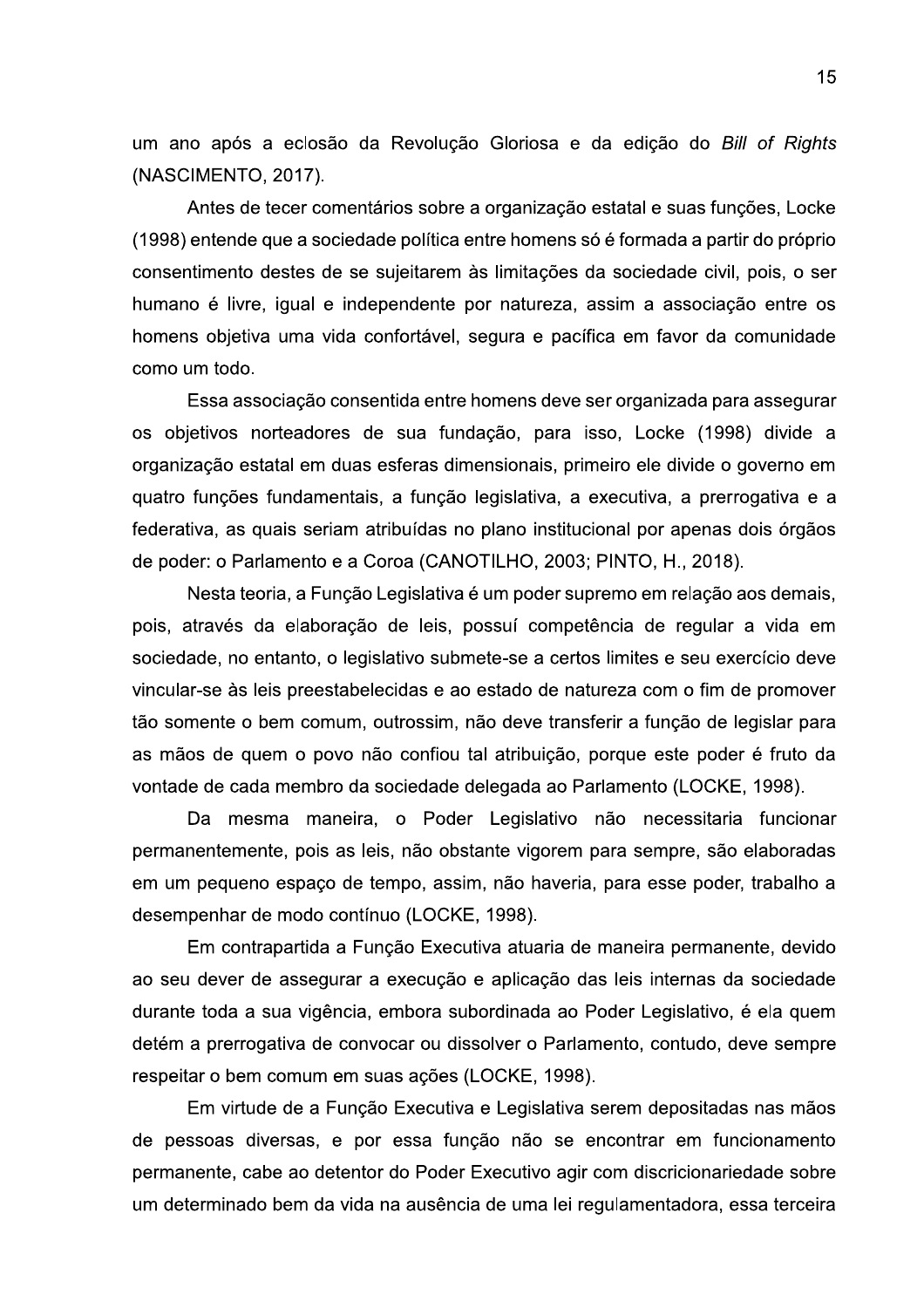função do Estado é a chamada de prerrogativa (LOCKE, 1998).

A Quarta Função apresentada por Locke (1998) é a Federativa, a qual possuiria competência para tratar com os Estados e pessoas não associadas na comunidade civil, ou seja, administra a segurança do Estado e o interesse público externo. O Poder Executivo, o Prerrogativo e o Federativo apesar de distintos deveriam ser depositados nas mãos do mesmo administrador.

Malgrado a importância da contribuição do pensamento de John Locke sobre a separação das funções do governo, foi através de Montesquieu que surgiu o princípio da Tripartição dos Poderes, o qual serviu e serve de paradigma para a organização governamental dos Estados contemporâneos (PAULA, 2014).

Apesar da queda do absolutismo monárquico na Inglaterra no século XVII com a edição do Bill of Rights, na França ainda vigorava o governo absoluto, fundamentado na ordem divina, de Luís XIV (1638-1715), o Rei Sol, este monarca não convocava o parlamento e nomeava discricionariamente os juízes que compunham a ineficiente estrutura judicial francesa (NASCIMENTO, 2017).

Por outro lado, a partir da edição do Act of Settlement, em 1701, a Inglaterra passou a contar com uma divisão tripartite dos poderes nos moldes da propagada por Montesquieu anos mais tarde, pois a Função Judiciária foi desvinculada dos poderes exercidos pelo Monarca e passou a atuar com certa independência (ASSUNCÃO, 2017; FERREIRA, 2014).

De volta a França, durante o reinado do monarca absolutista Luís XV (1710-1774), mais precisamente no ano de 1748, o Barão de Montesquieu, após um desgastante trabalho de pesquisas e viagens, publicou, anonimamente, sua obra "O Espirito das Leis", onde concebeu a sempre atual formulação tripartite dos poderes do Estado (NASCIMENTO, 2017).

Para Ferreira (2014) o grande legado da obra de Montesquieu dentro do princípio da separação dos poderes, foi o de ele ter classificado três funções distintas, harmônicas e independentes, além de possuírem ferramentas de controle recíproco com o fim de evitar o abuso de poder de qualquer uma das funções e de promover o governo moderado.

Semelhantemente a Aristóteles e de maneira bem próxima a ele, Montesquieu estabelece primeiramente uma classificação das formas de governo baseada na observação de quem detêm e como detêm o poder soberano (NASCIMENTO, 2017), à vista disso, Montesquieu (2008, p. 87) define a natureza de cada forma de governo,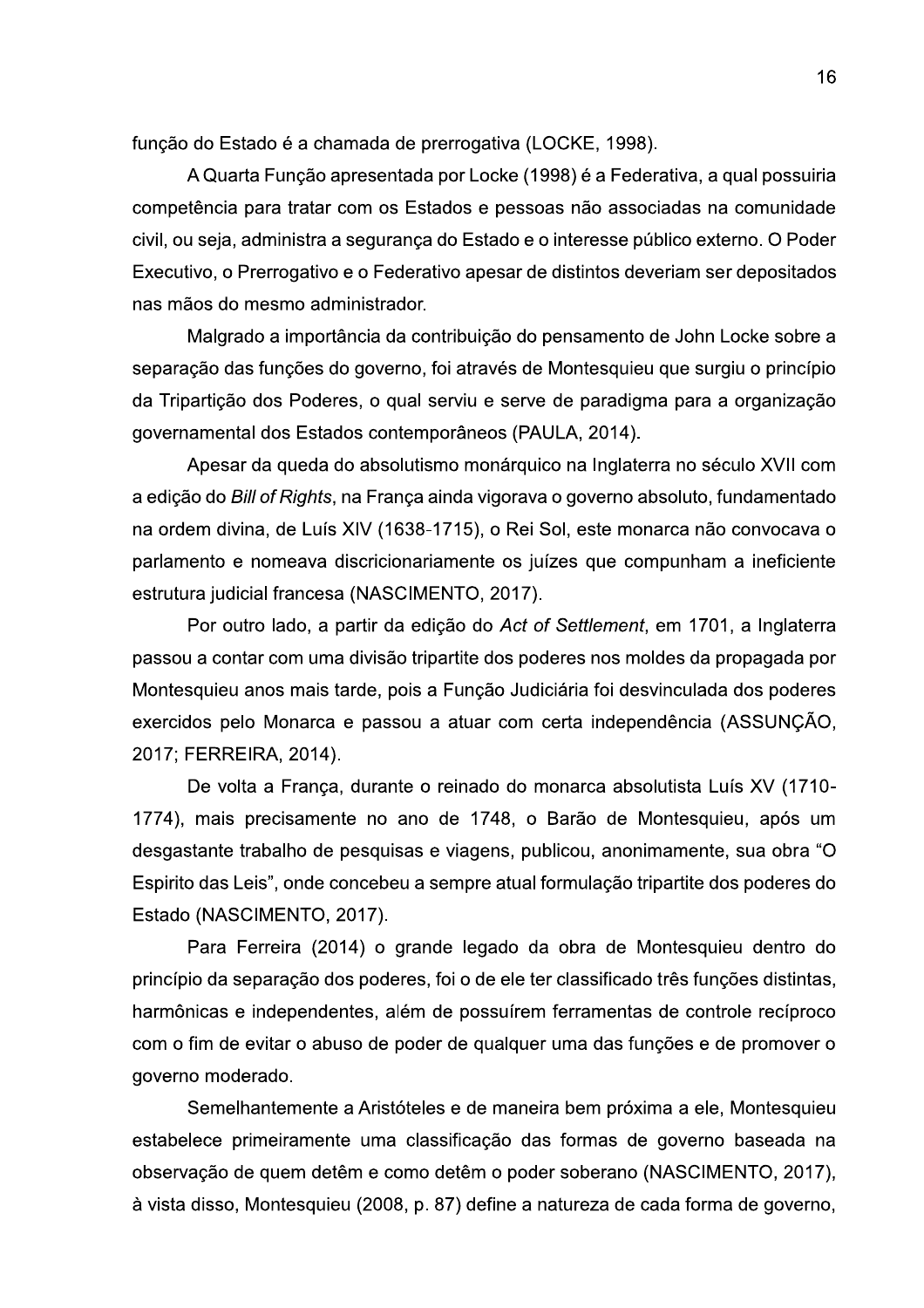para ele:

O Governo Republicano e aquele onde o Povo no seu todo, ou somente uma parte do Povo, tem o poder soberano; o Monarquico, aquele onde so um governa, mas por leis fixas e estabelecidas; ao passo que, no Despotismo, um so, sem lei e sem regra, arrasta tudo segundo a sua vontade e os seus caprichos.

O Governo Republicano é aquele onde o F<br>parte do Povo, tem o poder soberano; o M<br>verna, mas por leis fixas e estabelecidas;<br>só, sem lei e sem regra, arrasta tudo segui<br>chos.<br>Pe Montesquieu (2008) o Governo<br>lo o povo, por m Na teoria de Montesquieu (2008) o Governo Republicano é dividido em Democracia, quando o povo, por meio de voto nas Assembleias, detém diretamente o poder soberano; e em Aristocracia, quando o poder soberano de formular e executar leis é depositado em favor de apenas uma parcela da população.

Apesar da estrutura de cada governo definir a sua natureza, as maneiras de administrar cada associação são movidas pelas Paixões Humanas, denominadas pelo pensador francês como Princípios, deste modo, Montesquieu apresenta uma classificação das formas de governo baseada nos planos da natureza e dos princípios (BOBBIO, 1998).

Neste plano das paixões humanas, os princípios de cada forma de governo derivam da sua própria natureza, em uma República, seja ela democrática ou aristocrática, o seu princípio é o Patriotismo, esse amor à pátria pode ser entendido como a preferência do bem comum em face do interesse privado, quando este sentimento encontra seu fim, a ambição e a avareza penetram na população, e o Estado Republicano se perde (BOBBIO, 1998; MONTESQUIEU, 2008).

Nas Monarquias, onde um só governa através de leis fixas e estabelecidas, o seu princípio é a Honra (MONTESQUIEU, 2008), este sentimento é aquele que induz o indivíduo a ser um bom cidadão e a cumprir com seus deveres pelo desejo de manter uma boa reputação perante a sua comunidade (BOBBIO, 1998).

De outro lado, nos Governos Despóticos, os homens são todos subordinados a vontade do Déspota, o que os coloca em um estado de absoluta igualdade, a natureza deste governo é a submissão e a obediência extrema, por essa razão o seu princípio é o Temor (MONTESQUIEU, 2008).

Após versar sobre as diversas formas de governo, Montesquieu, baseado em uma análise do Sistema Político Inglês, após o Act of Settlement, formula uma teoria de divisão das funções estatais, com o objetivo de promover um governo moderado e evitar o abuso do poder pelo Estado (FERREIRA-FILHO, 2015).

Assim, Montesquieu (2008) verifica a existência de três funções essenciais em cada Estado, o Legislativo, o Executivo e o Judiciário - denominado primeiramente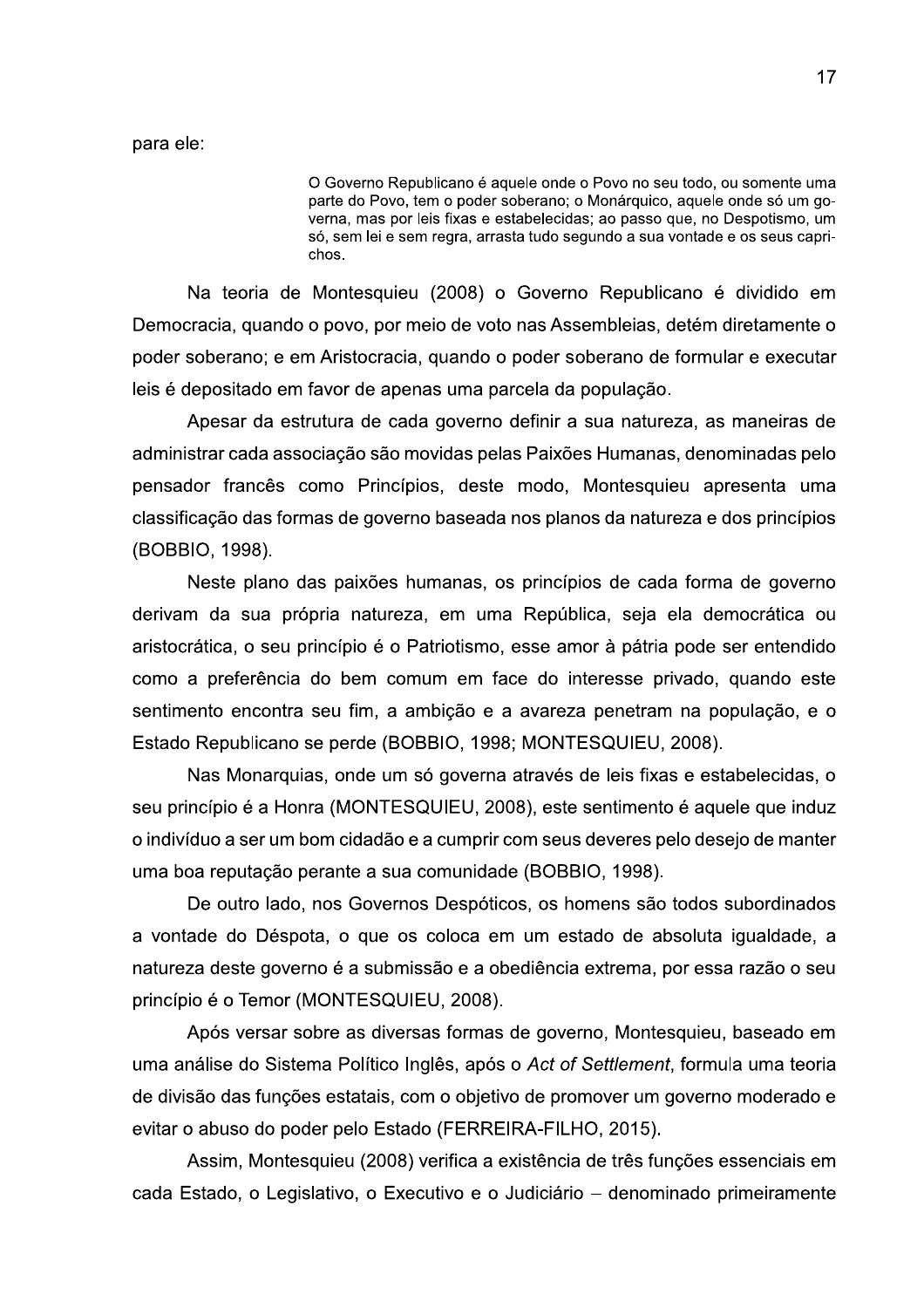como o Executivo das causas que dependem do Direito Civil, a atribuição de produzir, corrigir e revogar leis fica a cargo do Poder Legislativo, o Executivo tem suas funções relacionadas à politica externa, e o Poder Judiciário detém a atribuição de julgar os conflitos entre os particulares e os crimes.

Neste ponto, já encontram-se duas grandes diferenças entre os pensamentos de John Locke e de Montesquieu, pois, ao contrário do escritor inglês, Montesquieu entende que o Poder Judiciário deve ser independente dos demais e não vinculado a qualquer um dos poderes (FERREIRA, 2014), além disso, ele retira a autonomia teórica das funções federativa e prerrogativa e as inclui na seara do Poder Executivo (CANOTILHO, 2003).

Essa separação tripartite das funções estatais preocupa-se com a garantia da liberdade política dos indivíduos e de um governo moderado, uma vez que, se todas as atribuições do Estado estivessem reunidas sob o poder de um único homem ou até, mesmo de um único Corpo Legislativo, não haveria liberdade ou segurança (MONTESQUIEU, 2008).

Neste sentido adverte Montesquieu (2008, p. 169):

Quando, na mesma pessoa ou no mesmo corpo de Magistratura, o Poder Legislativo é reunido ao Executivo, não há liberdade. Porque pode temer-se que o mesmo Monarca ou o mesmo Senado faça leis tirânicas para executálas tiranicamente.

E ainda:

Também não haverá liberdade se o Poder de Julgar não estiver separado do Legislativo e do Executivo. Se estivesse junto com o Legislativo, o poder sobre a vida e a liberdade dos cidadãos seria arbitrário: pois o Juiz seria Legislador. Se estivesse junto com o executivo, o Juiz poderia ter a força de um opressor (MONTESQUIEU, 2008, p. 170).

Deste modo, para assegurar a liberdade política das pessoas e controlar as ações do Estado, os poderes não devem estar concentrados nas mãos de uma única pessoa (NASCIMENTO, 2017), essa quebra do poder monolítico é caracterizada por uma ferramenta de controle, fiscalização e equilíbrio recíproco entre os órgãos políticos do Estado, a qual promove uma espécie de balança entre os poderes (FILOMENO, 2019).

Uma vez separadas as funções estatais, o Poder Legislativo, na teoria montesquiana se divide em duas câmaras, uma composta pelos representantes da população, eleitos diretamente pelo voto distrital e a outra formada pelo corpo de nobres do Estado providos hereditariamente, cada casa legislativa deste modelo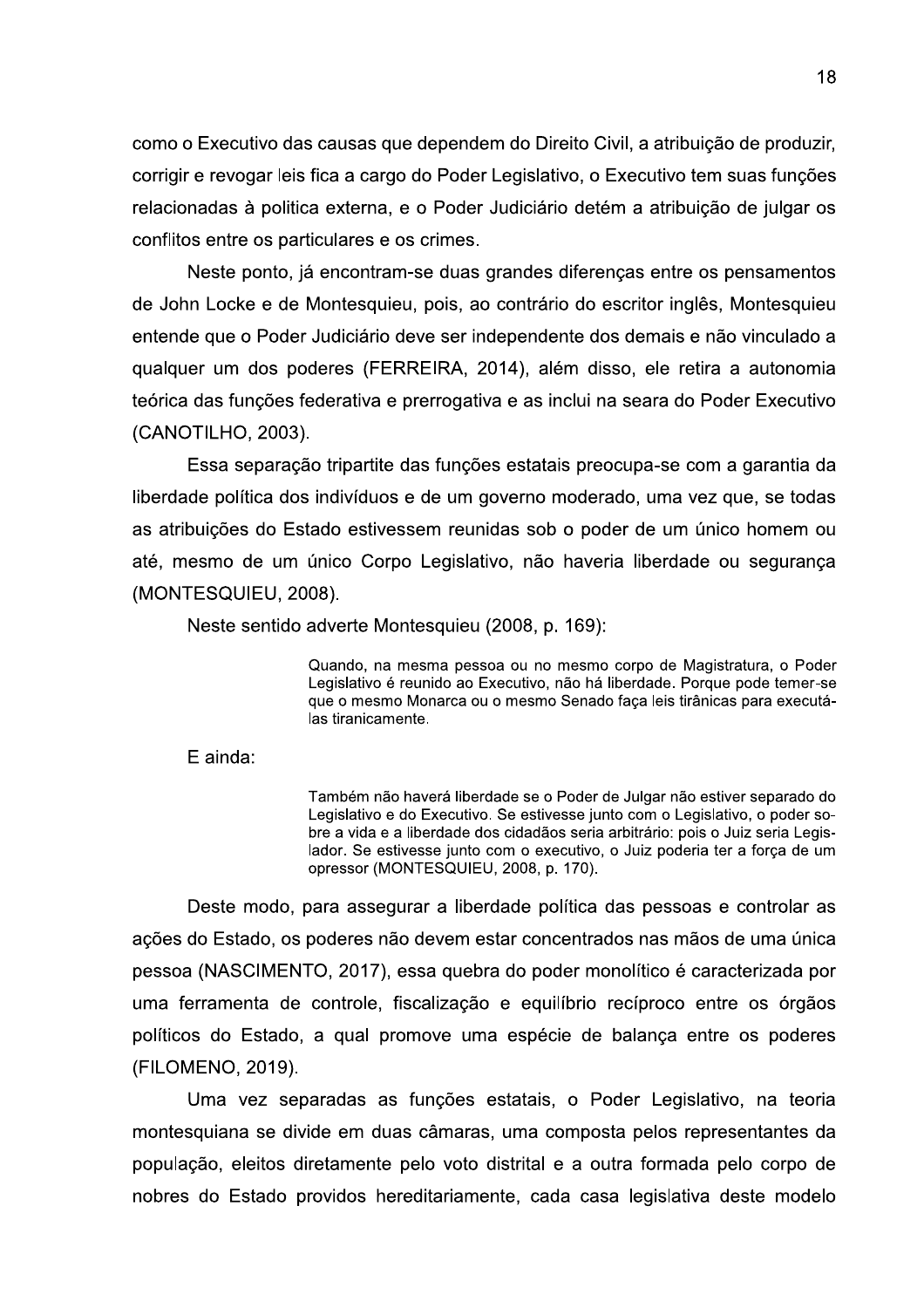detém suas próprias assembleias, deliberações e interesses, além do poder recíproco de veto no processo de formulação das leis, denominado pelo francês como a "faculdade de impedir" (MONTESQUIEU, 2008; NASCIMENTO, 2017).

Já a administração do Poder Executivo compete ao Monarca, uma vez que essa função estatal necessita de ações instantâneas para colocar em prática a legislação emanada das casas legislativas, uma das atribuições pertencentes a este órgão é o de regular a organização das legislaturas além de poder vetar as iniciativas do Poder Legislativo, pois, se não fosse essa "faculdade de impedir" do órgão Executivo, as casas legislativas legitimariam o seu próprio despotismo (MONTESQUIEU, 2008; FERREIRA, 2014).

Por sua vez o Legislativo Bicameral de Montesquieu, não possui reciprocamente o poder de frear o executivo, porque é ele mesmo quem estabelece, por meio da lei, o limite de atuação deste órgão, todavia tem a faculdade de fiscalizar a maneira com a qual a legislação foi executada (MONTESQUIEU, 2008).

Ainda em relação ao Legislativo, Montesquieu (2008) estabelece exceções, de interesse dos próprios acusados, em que esse órgão deterá a faculdade de promover o Poder de Julgar: a) Quando os nobres forem condicionados a um julgamento, será perante o corpo legislativo composto de nobres; b) Quando a lei for rigorosa demais, esse órgão poderá moderar a letra da lei; e c) Quando alguém nos negócios públicos violar o direito da população, os representantes do povo deterão a função de acusador e ao corpo de nobres ficará o encargo de julgar.

O Poder Judiciário foi considerado por Montesquieu como uma das funções essenciais do Estado atribuída à administração de um órgão próprio e independente dos demais, contudo a função jurisdicional é colocada em um plano secundário em comparação ao Legislativo e Executivo (PAULA, 2014), pois, segundo o seu próprio pensamento, a função judiciária não poderia interpretar a legislação, vinculando-se tão somente ao texto da lei (NASCIMENTO, 2017).

E é exatamente neste sentido o posicionamento de Montesquieu (2008, p. 180), porque para ele "os juízes da nação, [...], são apenas a boca que pronuncia as palavras da lei; seres inanimados que não lhe podem moderar nem a força, nem o rigor", desse modo o juiz apenas aplica a lei conforme as disposições legais emanadas do legislativo sem, contudo, promover uma atuação juridicamente ativa e constitutiva de interpretação da lei em sua aplicação no caso concreto (CAVALCANTE; MORAES-FILHO, 2019).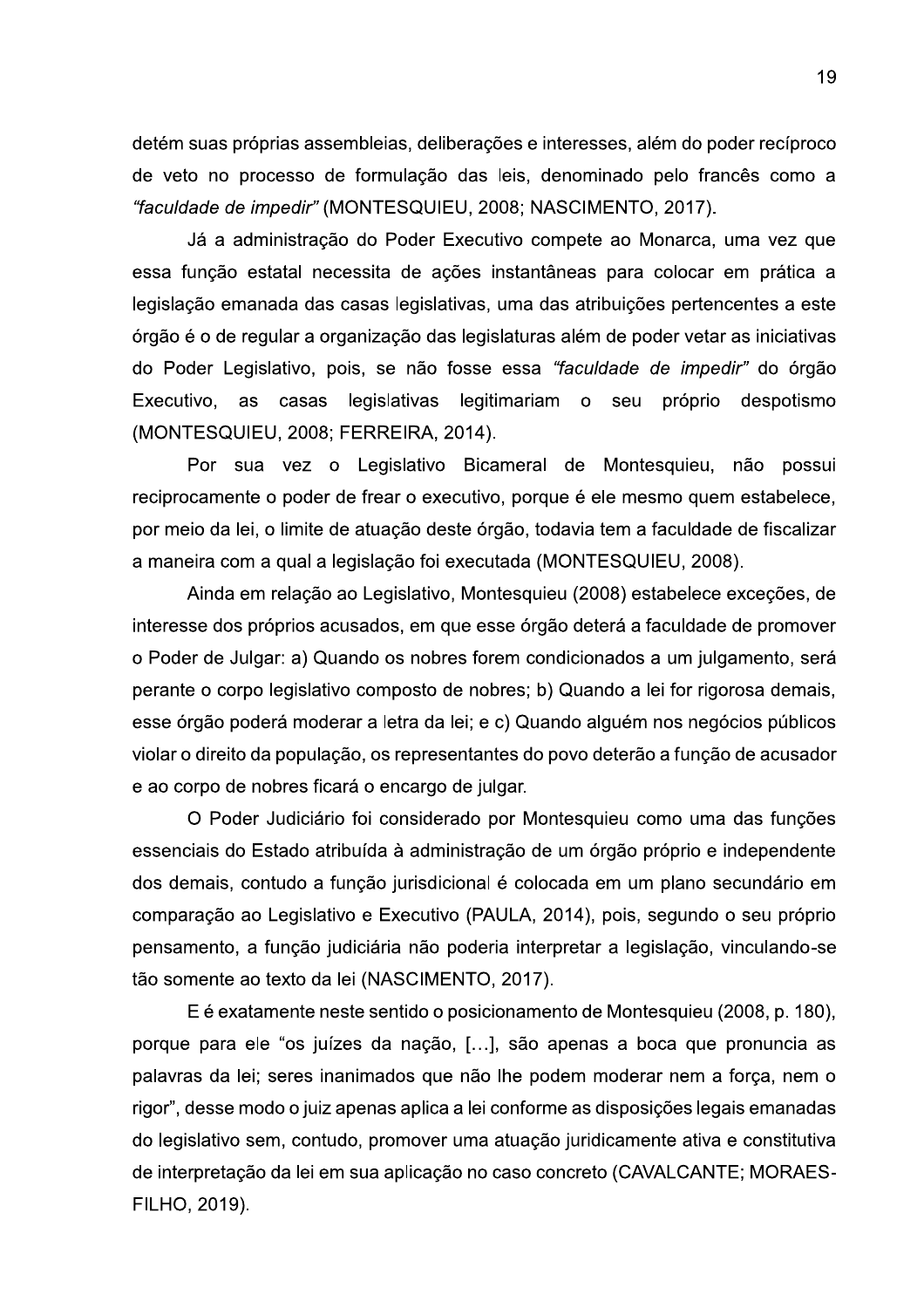Em continuidade, o poder judiciário seria exercido por pessoas escolhidas do meio do povo, as quais, seguindo a legislação, se reúnem em tribunais durante determinados períodos do ano e apenas enguanto sua atuação for necessária (MONTESQUIEU, 2008), dessa maneira, segundo a teoria montesquiana, o corpo jurisdicional é formado por jurados provenientes da população e não por juízes profissionais ou permanentes (NASCIMENTO, 2017).

A divisão dos Poderes em órgãos funcionais exclusivos, proposta pelo Barão de Montesquieu, não os torna independentes ou distintos uns dos outros de maneira absoluta, pois, dentro da própria teoria, com o fim de promover o equilíbrio e a harmonia das funções, há um sistema de balança e de intervenção impeditiva entre os poderes (FERREIRA-FILHO, 2015).

Tal entendimento é corroborado pelo professor José Joaquim Gomes Canotilho (2003, p. 114-115):

> Hoje, tende a considerar-se que a teoria da separação dos poderes engendrou um mito. Consistiria esse mito na atribuição a Montesquieu de um modelo teórico reconduzível à teoria dos três poderes rigorosamente separados: o executivo (o rei e os seus ministros), o legislativo (1.ª câmara e 2.ª câmara, câmara baixa e câmara alta) e o judicial (corpo de magistrados). Cada poder recobriria uma função própria sem qualquer interferência dos outros. Foi demonstrado por Eisenmann que esta teoria nunca existiu em Montesquieu: por um lado, reconhecia-se ao executivo o direito de interferir no legislativo porque o rei gozava do *direito de veto*; em segundo lugar, porque o legislativo exerce vigilância sobre o executivo na medida em que controla as leis que votou, podendo exigir aos ministros conta da sua administração; finalmente, o legislativo interfere sobre o judicial quando se trata de julgar os nobres pela Camara dos Pares, na concessão de amnistias e nos processos políticos que deviam ser apreciados pela Camara Alta sob a acusação da Camara Baixa (Grifado no original).

De acordo com Bobbio (1998), a teoria montesquiana que ganhou maior projeção no cenário mundial, foi, sem dúvida, a da divisão dos órgãos funcionais do Estado, em decorrência de sua adesão no sistema organizacional dos Estados oriundos das Revoluções Liberais ocorridas no final do século XVIII (PAULA, 2014).

Após a formulação da teoria Montesquiana da Separação dos Poderes, outros autores também se posicionaram sobre o tema, como, por exemplo Benjamin Constant e sua teoria quadripartite da divisão dos poderes, a qual influenciou diretamente a Constituição Imperial do Brasil de 1824, que a adotou ao reconhecer a existência de quatro poderes políticos presentes na composição governamental do Estado (PINTO, H., 2018; BONAVIDES, 2017).

Em sua teoria, Benjamin Constant (2014) idealizou uma divisão quadripartite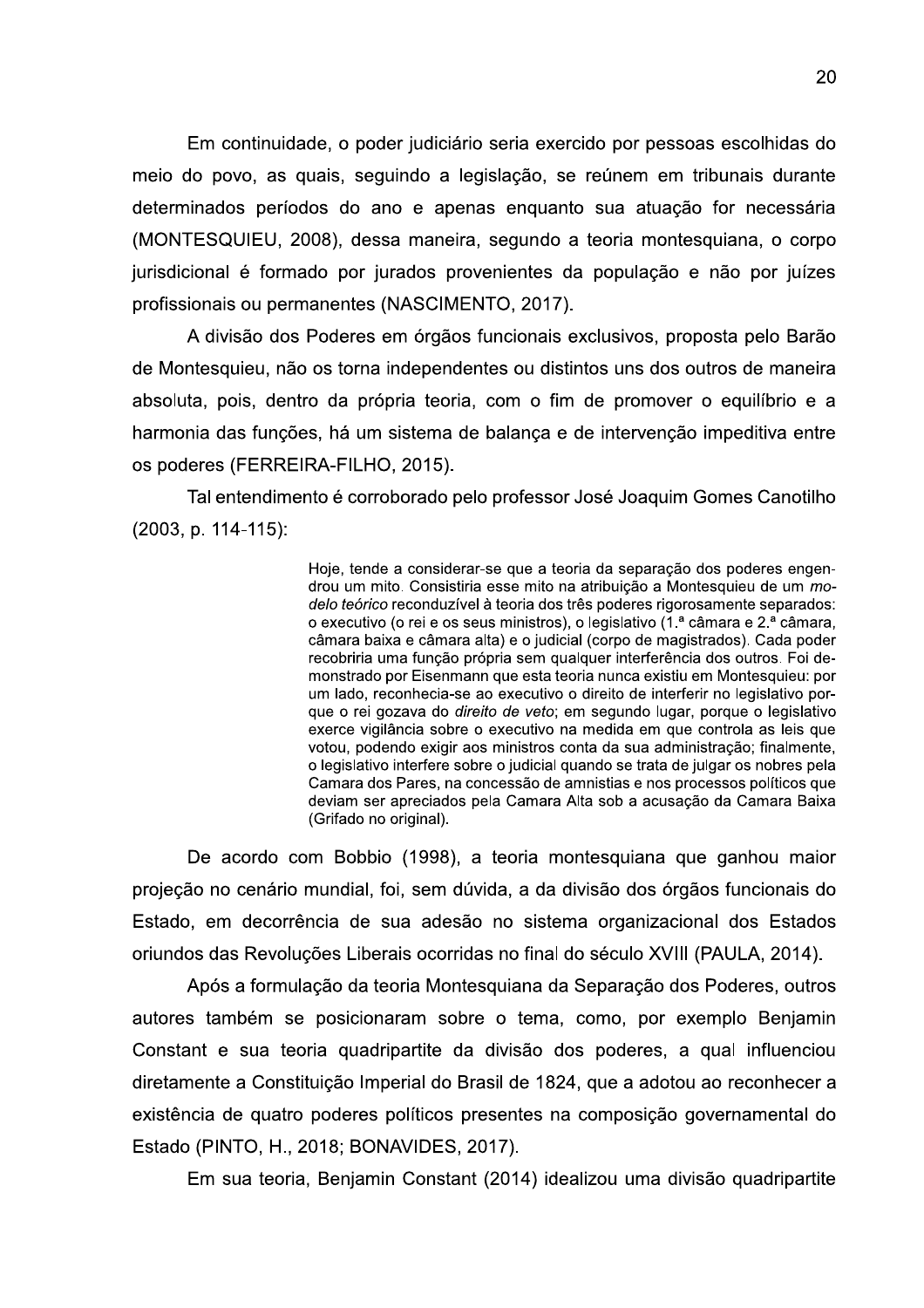das Funções Estatais composta pelos poderes Legislativo Bicameral, Executivo Ministerial, Judiciário e Real (Moderador), com o objetivo de limitar a soberania do Estado.

O Poder Legislativo nesta teoria é composto por um sistema bicameral dividido entre uma assembleia hereditária e uma assembleia eletiva; o Poder Executivo é atribuido aos Ministros de Estados, que, embora delegados pelo Chefe de Estado, possuem uma existência verdadeiramente independente do Poder Real; e o Poder Judiciário é de competência dos tribunais (CONSTANT, 2014; CARVALHO, E.; GILENO, 2018).

Enquanto os três primeiros poderes, Legislativo; Executivo; e Judiciário, atuam diretamente na vida social com a elaboração de leis, administração e julgamento de lides, o Poder Real, concentrado na figura do Chefe de Estado, é neutro em relação aos demais e sua atuação se limita a moderar e equilibrar o exercício das demais funções do Estado, além de poder intervir quando o equilíbrio proposto fosse suprimido por um dos poderes (CONSTANT, 2014; CARVALHO, E.; GILENO, 2018).

Com o estabelecimento do Poder Real, Benjamin Constant (2014) procurava assegurar que cada uma das funcões essenciais do Estado se mantivessem nos limites das suas respectivas atribuições, em razão disso o Chefe de Estado deveria ser neutro e inviolável, estabelecendo o Poder Real como a chave de toda a organização política do Estado (BASTOS, 2014).

Apesar da importância dos conceitos doutrinários de todos os escritores defensores da organização governamental baseada na divisão das funções estatais, Montesquieu é, sem dúvida, o mais importante, pois, dada a importância de sua obra, a separação tripartite dos poderes deixou de ser uma mera ideia doutrinária e passou ao status de dogma constitucional com a sua positivação na Constituição dos Estados Unidos da América e na Declaração dos Direitos do Homem e do Cidadão (PINTO, H., 2018).

## 2.1.2. Da Separação dos Poderes nas Declarações de Direitos do Final do Século **XVIII**

Tendo em vista os ideais liberais dos pensamentos de Locke e Montesquieu e em razão da enorme agitação popular nas Treze Colônias Britânicas motivadas pelas imposições tributárias e restrições comerciais, cada colônia, em plena Guerra de Independência (1775-1783), foi estimulada pelo Segundo Congresso Continental a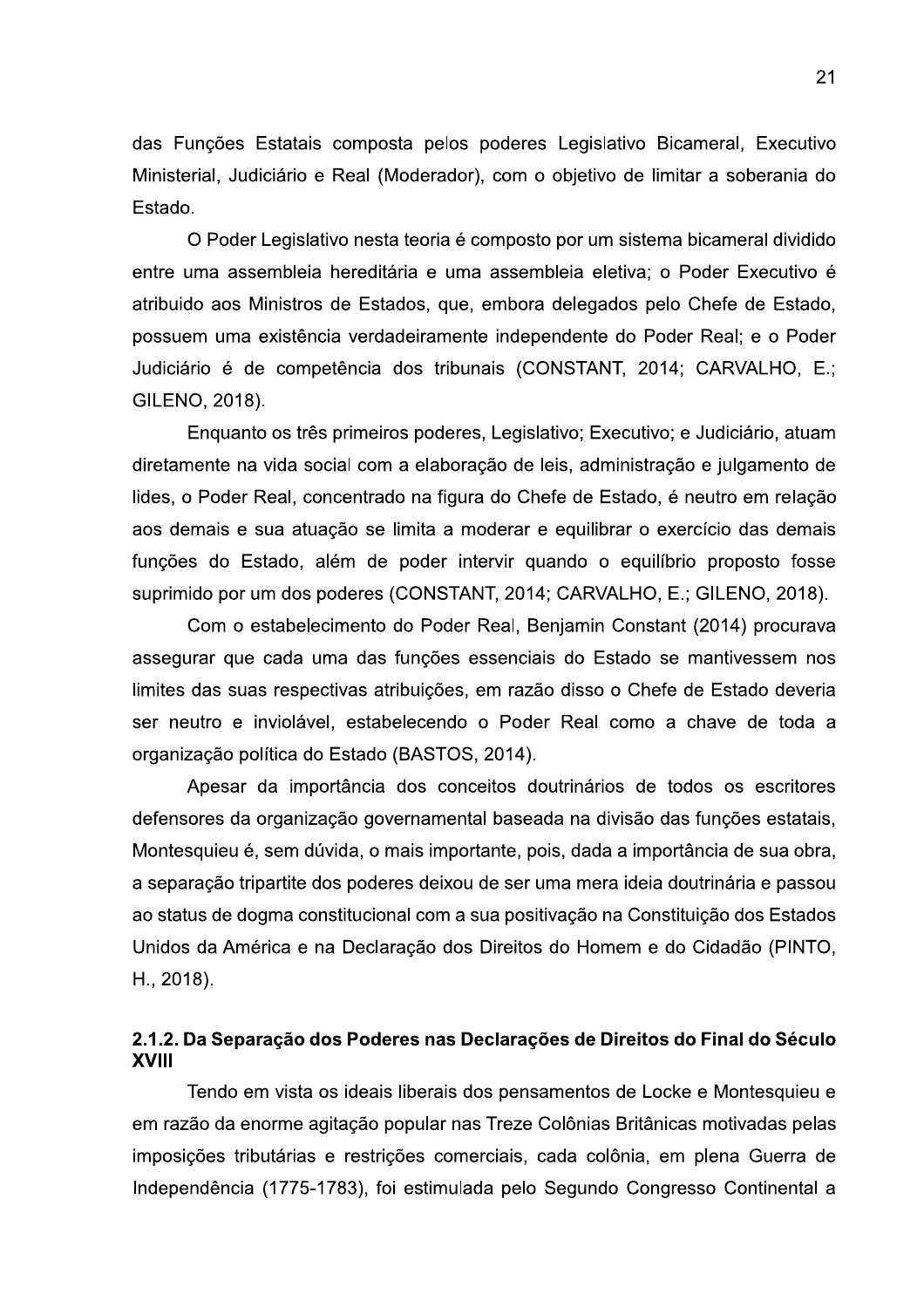redigir suas próprias cartas constitucionais (BARROSO, 2019a; JELLINEK, 2015; PALMA, 2019).

Assim, dentro desse contexto, na colônia da Virgínia, foi editada a Declaração de Direitos do Bom Povo em junho de 1776, este importante documento jurídico, preparou todo o caminho de conquistas que resultaria na edição da Constituição Estadunidense em 1787, além disso, uma das mais relevantes características deste texto foi a previsão, no parágrafo V, de um sistema organizacional tripartite, nos moldes daquele proposto por Montesquieu em 1748 (PAULA, 2014; PALMA, 2019), veia-se:

> V – Que os poderes legislativo, executivo e judiciário do Estado devem estar separados e que os membros dos dois primeiros poderes devem estar conscientes dos encargos impostos ao povo, deles participar e abster-se de imporlhes medidas opressoras; que, em períodos determinados devem voltar à sua condição particular, ao corpo social de onde procedem, e suas vagas se preencham mediante eleições periódicas, certas e regulares, nas quais possam voltar a se eleger todos ou parte dos antigos membros (dos mencionados poderes)., segundo disponham as leis (VIRGÍNIA, 1776, p.1).

Sendo assim, a Declaração da Virgínia, além de materializar a base dos Direitos do Homem, se preocupou, principalmente, com a organização estrutural de um governo democrático e com o estabelecimento de um sistema limitativo de poder, caracterizado pela aplicação do princípio da separação tripartite das funções estatais (SILVA, 2006).

Junto a Virgínia, outras dez Colônias editaram suas respectivas constituições antes da eclosão da Revolução Francesa em 1789 (JELLINEK, 2015), essas cartas, fundadas na intenção de afastar do governo a centralização do poder presente na figura dos governantes, caracterizaram-se pela preponderância da função legislativa em face da executiva (LUCARELLI, 2000, MORAES, 2003 apud PAULA, 2014).

No início de julho de 1776, um mês após a edição da Carta da Virgínia, foi finalizada e aprovada a Declaração de Independência dos Estados Unidos da América, logo após, em 1777, foi aprovado pelo Segundo Congresso Continental, os Artigos da Confederação, os quais estabeleceram uma confederação e um compromisso de cooperação externa entre as ex-colônias, agora independentes (BARROSO, 2019a).

A Guerra de Independência Norte-Americana encontrou seu fim com a assinatura de um tratado de paz com a Coroa Britânica no ano de 1783, a partir disso, com o objetivo de resolver os problemas decorrentes da divisão existente entre as ex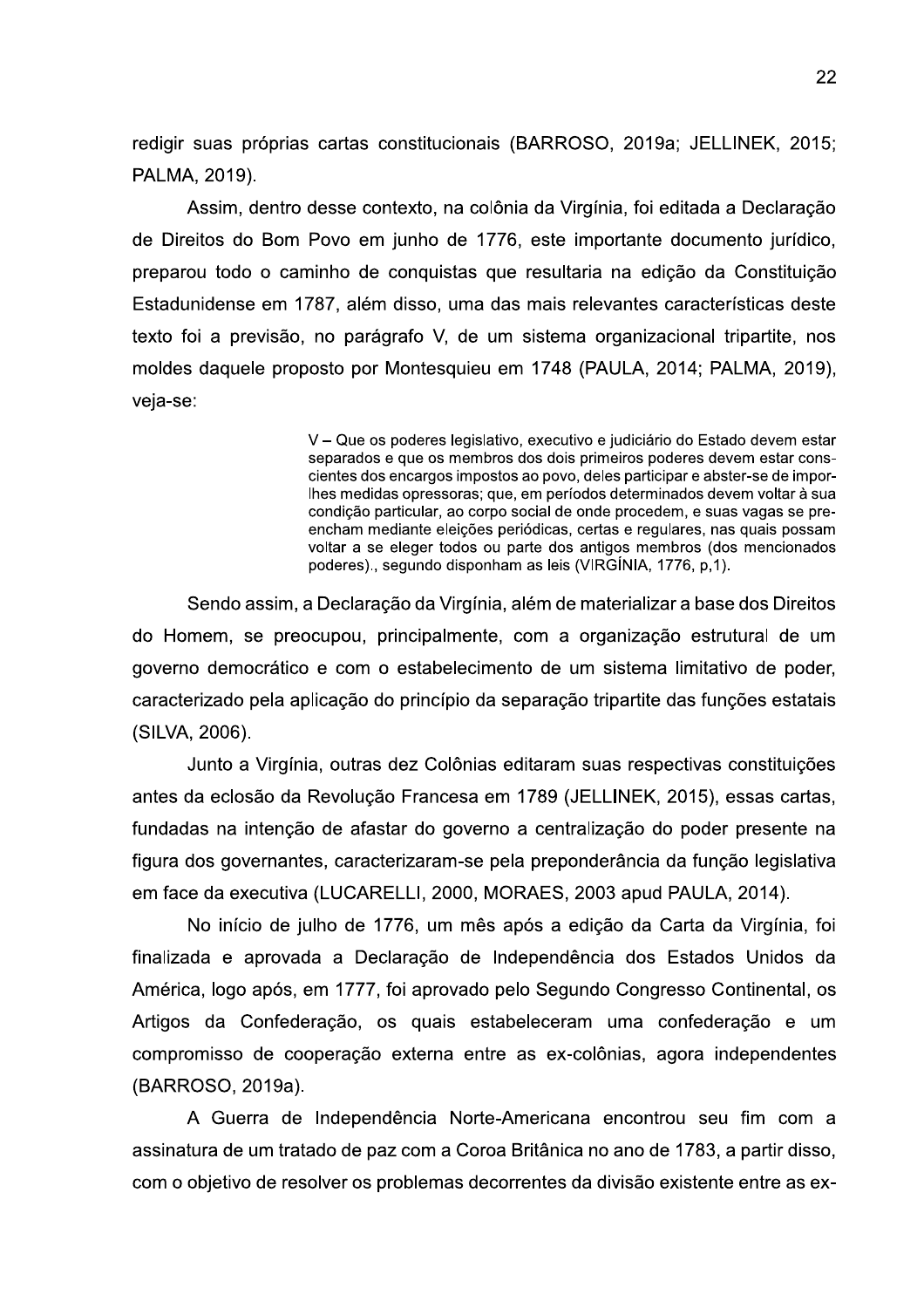colônias, doze estados, excetuando-se Rhode Island, foram representados na Convenção da Filadélfia de 1787, onde foi proposta e aprovada a transformação da Confederação em uma única nação soberana sobre a égide de uma Constituição unificada (NASCIMENTO, 2017).

Aprovada pela Convenção da Filadélfia em 17 de setembro de 1787, a Constituição dos Estados Unidos da América eternizou-se como um dos documentos mais importantes da História do Direito (PALMA, 2019), uma das suas mais notáveis disposições, foi a de conceder, pela primeira vez, status constitucional a teoria tripartite dos poderes ao positivá-la em seus três primeiros artigos, estabelecendo também, em diversas seções, regras de eleição, composição, organização e funcionamento de cada órgão (ESTADOS UNIDOS DA AMÉRICA, 1787).

As regras referentes ao Poder Legislativo foram estampadas no artigo primeiro da Constituição Estadunidense, o qual dispõe em sua Seção 1:

> **ARTIGO I** Secão 1 Todos os poderes legislativos conferidos por esta Constituição serão confiados a um Congresso dos Estados Unidos, que será composto de um Senado e de uma Câmara de Representantes (ESTADOS UNIDOS DA AMÉRICA, 1787, p.1, tradução nossa)<sup>1</sup>.

Como se percebe, foi adotado pela Constituição Norte-Americana, um Poder Legislativo Bicameral, dividido entre o Senado e a Câmara dos Representantes (NASCIMENTO, 2017). O Senado, composto por dois membros de cada Estado, é o órgão de representação dos Entes Federativos e é presidido pelo Vice-Presidente da República. ao passo que a Câmara dos **Representantes** representa proporcionalmente o número de habitantes de cada Estado da Federação (BARROSO, 2019a).

Em relação aos critérios de eleição de cada casa legislativa, os membros da Câmara dos Representantes são eleitos diretamente pelo povo, em cada Estado, para um mandato de dois anos, já, os membros do Senado são eleitos pela Assembleia Estadual do respectivo Ente Federativo para um mandato de seis anos (ESTADOS UNIDOS DA AMÉRICA, 1787).

As casas legislativas da federação estadunidense são submetidas a um

<sup>&</sup>quot;Article I  $\mathbf{1}$ 

Section 1

All legislative Powers herein granted shall be vested in a Congress of the United States, which shall consist of a Senate and House of Representatives" (ESTADOS UNIDOS DA AMÉRICA, 1787, p.1).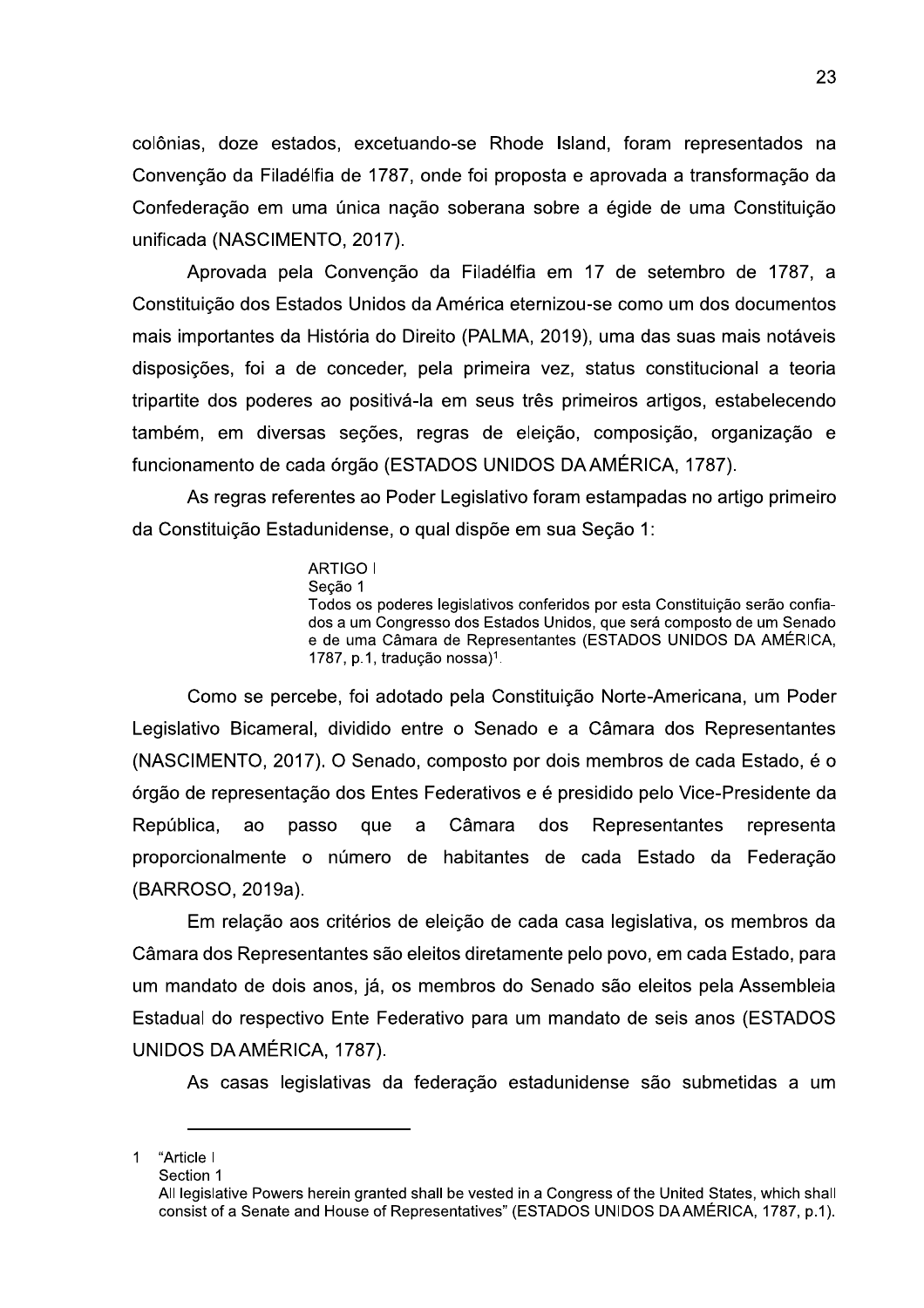controle interno de constitucionalidade, pois os projetos de lei aprovados em qualquer das casas deverá ser deliberado também pela outra. As competências do Congresso da União são estabelecidas e limitadas pela Carta de 1787, assim os poderes legislativos remanescentes são atribuídos às Assembleias Estaduais (BARROSO, 2019a).

O Poder Executivo nos Estados Unidos foi estabelecido pelo artigo segundo da Carta Constitucional de 1787, o qual dispõe que:

> **ARTIGO II** Secão 1 O Poder Executivo será investido em um Presidente dos Estados Unidos da América. Ele exercerá seu cargo durante o mandato de quatro anos, e, juntamente com o Vice-Presidente, escolhido por igual período, será eleito pela forma seguinte: [...] (ESTADOS UNIDOS DA AMÉRICA, 1787, p.1, tradução  $nossa)^2$ .

Como se depreende do artigo segundo da Constituição de 1787, os legisladores constituintes optaram por estabelecer um regime presidencialista nos EUA, fixando na figura do Presidente da República a chefia de Estado e de Governo, ademais, é ele o responsável pelo comando das forças armadas e, condicionado pela chancela do senado, efetiva a nomeação de determinados funcionários públicos do país, como por exemplo, dos Juízes da Suprema Corte Norte-Americana (BARROSO, 2019a).

A escolha do chefe do poder executivo é realizado de maneira indireta por um colégio eleitoral composto por delegados designados por cada um dos Entes Federativos, de acordo com o desejo popular manifestado, para um mandato de quatro anos, com a possibilidade de uma única reeleição (BARROSO, 2019a).

Por fim, a terceira função que compõe a Tripartição dos Poderes nos Estados Unidos é a Função Judiciária:

#### **ARTIGO III**

Secão 1

O Poder Judiciário dos Estados Unidos será investido em uma Suprema Corte e nos Tribunais inferiores como o Congresso pode de tempos em tempos ordenar e estabelecer [...] (ESTADOS UNIDOS DA AMÉRICA, 1787, p.1, tradução nossa)<sup>3</sup>.

<sup>&</sup>quot;Article II  $\overline{2}$ Section 1 The executive Power shall be vested in a President of the United States of America. He shall hold his Office during the Term of four Years, and, together with the Vice President, chosen for the same Term, be elected, as follows" (ESTADOS UNIDOS DA AMÉRICA, 1787, p.1).

<sup>3</sup> "Article III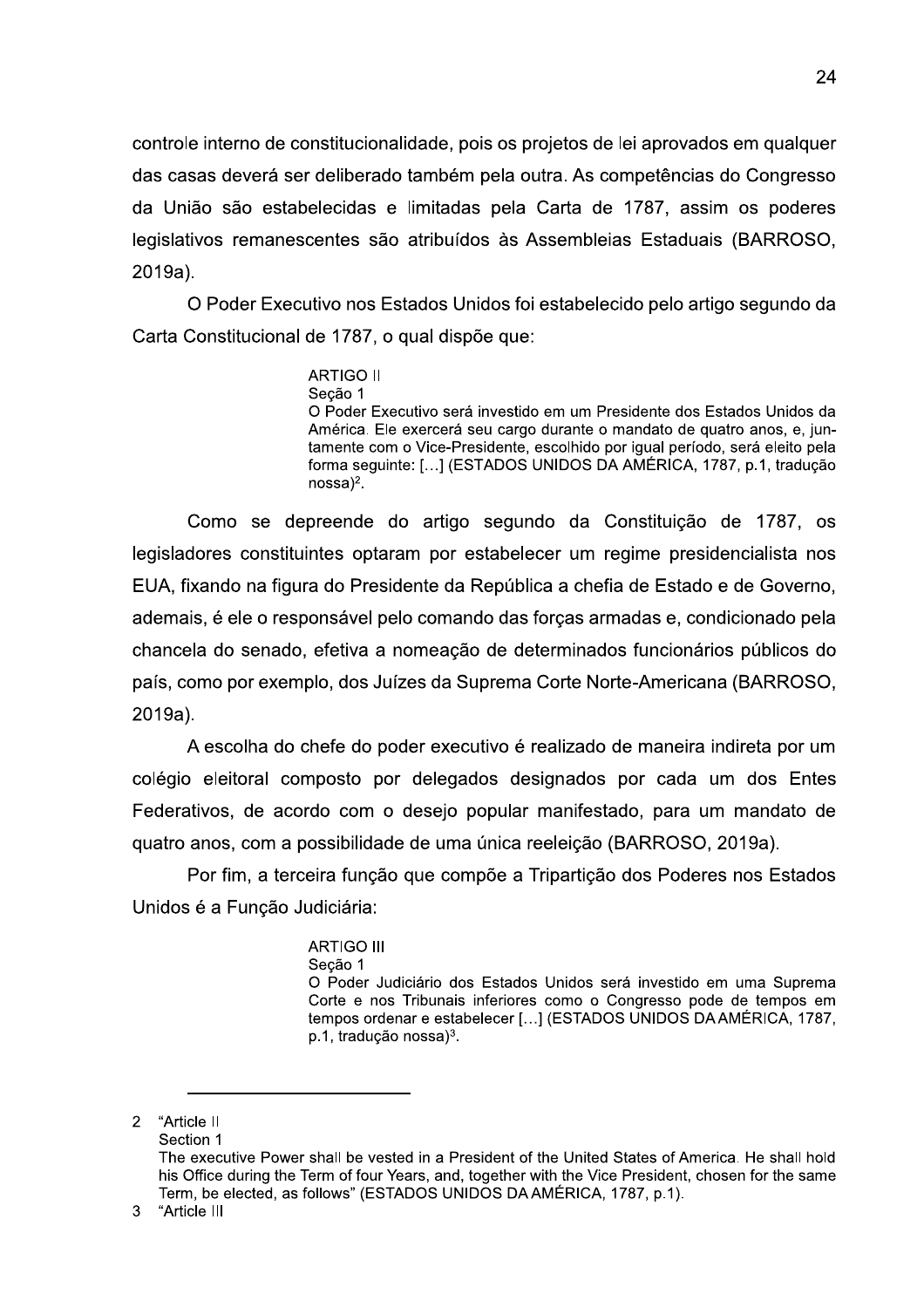O modelo constitucional Norte-Americano nao admite o controle externo do Poder Judiciario por meio de um orgão específico, pois, entende-se que esse controle é realizado previamente, pelos demais Poderes da União, na escolha dos membros 25<br>
O modelo constitucional Norte-Americano não admite o controle externo do<br>
Poder Judiciário por meio de um órgão específico, pois, entende-se que esse controle<br>
é realizado previamente, pelos demais Poderes da União, na da Suprema Corte, alem de existir a possibilidade de impeachment dos juizes e de<br>qualquer funcionário público pelo Senado (MORAES, 2019).

odelo constitucional Norte-Americano não admite o controle<br>
ciário por meio de um órgão específico, pois, entende-se que es<br>
previamente, pelos demais Poderes da União, na escolha do<br>
a Corte, além de existir a possibilida Em contraposição ao mecanismo de freios e contrapesos entre os poderes, Tol adotado pela constituição Estadunidense, um sistema rígido em relação a ocupação de cargos publicos, pois, um determinado cidadão, não poderia trabalhar ao mesmo tempo em cargos pertencentes a poderes diversos, deste modo, se um legislador viesse ocupar um cargo pertencente ao poder executivo ou judiciario, sua posse estaria condicionada a renuncia do ca Em contraposição ao mecanismo de freios e contrapesos entre os poderes, foi<br>adotado pela constituição Estadunidense, um sistema rígido em relação a ocupação<br>de cargos públicos, pois, um determinado cidadão, não poderia tra

Ainda em relação a aplicação da teoria da separação tripartite dos poderes no sistema constitucional Norte-Americano, vale ressaltar a importancia da obra "O Federalista" de autoria dos *founding fathers* Alexander Hamilton (1757-1804), James Madison (1751-1836) e John Jay (1745-1829), a qual tornou-se um guia absolutamente autentico de interpretação constitucional nas decis 2017).<br>
Ainda em relação a aplicação da teoria da separação tripartite dos poderes no<br>
sistema constitucional Norte-Americano, vale ressaltar a importância da obra "O<br>
Federalista" de autoria dos *founding fathers* Alexand

no capitulo XLVII, James Madison (1840) examina o principio da separação dos poderes de Montesquieu e defende o projeto da Constituição Estadunidense em relação as críticas advindas do entendimento de que a teoria da distinção dos poderes do pensador frances foi inteiramente desprezada na organização governamental proposta pelo texto constitucional, em razão da confusão entre as funções do Estado.

Deste modo, Madison (1840) entende que a teoria de Montesquieu não pretendia proibir as ações parciais dos poderes, nem mesmo a influencia de uns sobre os outros, mas sim a unificação de todas as atribuições das funções estatais has mãos de uma unica pessoa, veja-se:

> Portanto, visto que estes factos forao o norte de Montesquieu para estabelecer o principio de que se trata, podemos conciuir que, […],nao quiz proscrever  $\frac{1}{2}$ toda a acçao parcial, ou toda a influencia dos differentes poderes nuns sobre os outros: o que quiz dizer, segundo se collige das suas expressoes, e ainda meinor dos exemplos que ine servirao de regra, foi que quando dous poderes, cer o principio de que se trata, podemos concluir que, [...],não quiz pro<br>
> toda a acção parcial, ou toda a influencia dos differentes poderes hun<br>
> os outros: o que quiz dizer, segundo se collige das suas expressões,<br>
> melho

## -Section 1

------------------------------------------

F<br>
c<br>
c<br>
t<br>
c<br>
c<br>
Section 1<br>
The judicial Power of t<br>
Courts as the Congre<br>
AMÉRICA, 1787, p.1). The judicial Power of the United States, shall be vested in one supreme Court, and in such inferior Courts as the Congress may from time to time ordain and establish" (ESTADOS UNIDOS DA toda a acção parcial, ou toda a influencia dos differentes poderes huns sobre<br>os outros: o que quiz dizer, segundo se collige das suas expressões, e ainda<br>melhor dos exemplos que lhe servirão de regra, foi que quando dous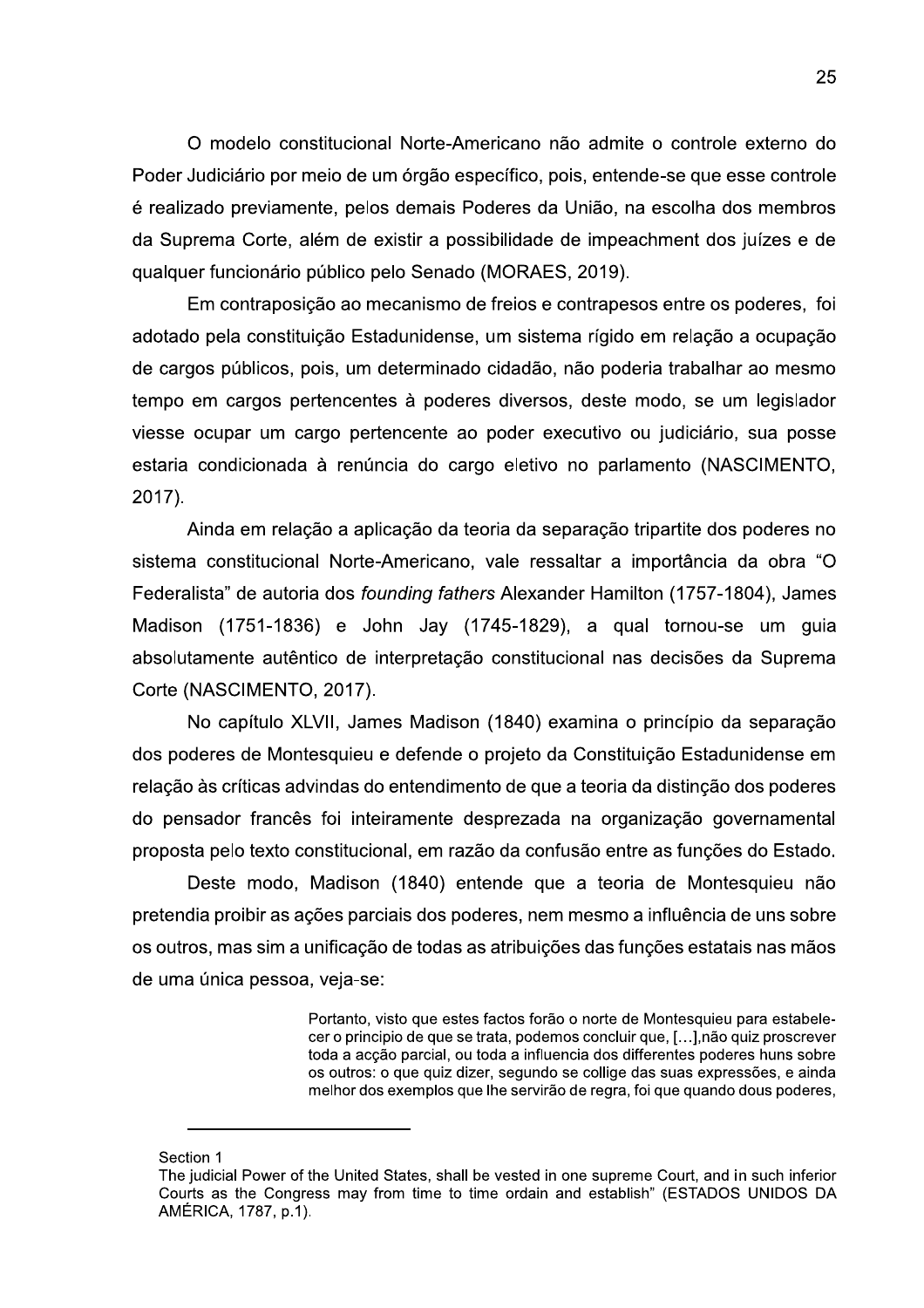em toda a sua plenitude, se achão concentrados n'huma só mão, todos os principios de hum governo livre ficão subvertidos (MADISON, 1840, p. 187-188).

Assim, após analisar o fato de que as constituições das ex-colônias britânicas também mantinham uma certa moderação em relação a separação dos poderes, Madison (1840) conclui o capítulo demonstrando que as críticas direcionadas a constituição Norte-Americana não se fundavam no verdadeiro sentido atribuído por Montesquieu ao princípio emanado de seus próprios pensamentos.

Conforme relata Paula (2014) a adaptação Norte-Americana da teoria tripartite dos poderes de Montesquieu objetivava uma atuação harmônica entre as funções estatais e não o isolamento desses poderes, de modo que cooperassem entre si e funcionassem de acordo com um equilíbrio dinâmico promovendo um verdadeiro sistema de freios e contrapesos.

Dois anos após a edição da Carta Constitucional Norte-Americana, foi a vez da Franca se tornar palco de revoltas populares oriundas de um profundo descontentamento com o governo de Luís XVI (1754-1793) devido a condição de miséria a que o povo estava subjugada (PALMA, 2019).

E foi dentro deste cenário da Revolução Francesa, caracterizada pela queda da Bastilha, pelo fervor popular e por execuções em praça pública, que a Assembleia Nacional Constituinte proclamou, em 27 de agosto de 1789, a Declaração dos Direitos do Homem e do Cidadão (PALMA, 2019).

Não obstante estar presente na Constituição Estadunidense de 1787, o princípio da separação dos poderes, apenas se tornou um pressuposto fundamental da democracia e do constitucionalismo moderno em plano internacional com o advento da Declaração de 1789 (PAULA, 2014), em razão de tal documento prescrever em seu artigo 16º que "Qualquer sociedade em que não esteja assegurada a garantia dos direitos, nem estabelecida a separação dos poderes não tem Constituição" (FRANÇA, 1789).

Isso se deve ao fato de que, os documentos jurídicos Norte-Americanos eram mais preocupados com os problemas particulares de suas comunidades, enquanto, a Declaração de Direitos francesa de 1789 foi redigida de uma maneira mais abstrata e universalizante (SILVA, 2006).

Desse modo, a partir da contextualização histórica da teoria da separação dos poderes, desde os seus precedentes aristotélicos, até sua coroação com os escritos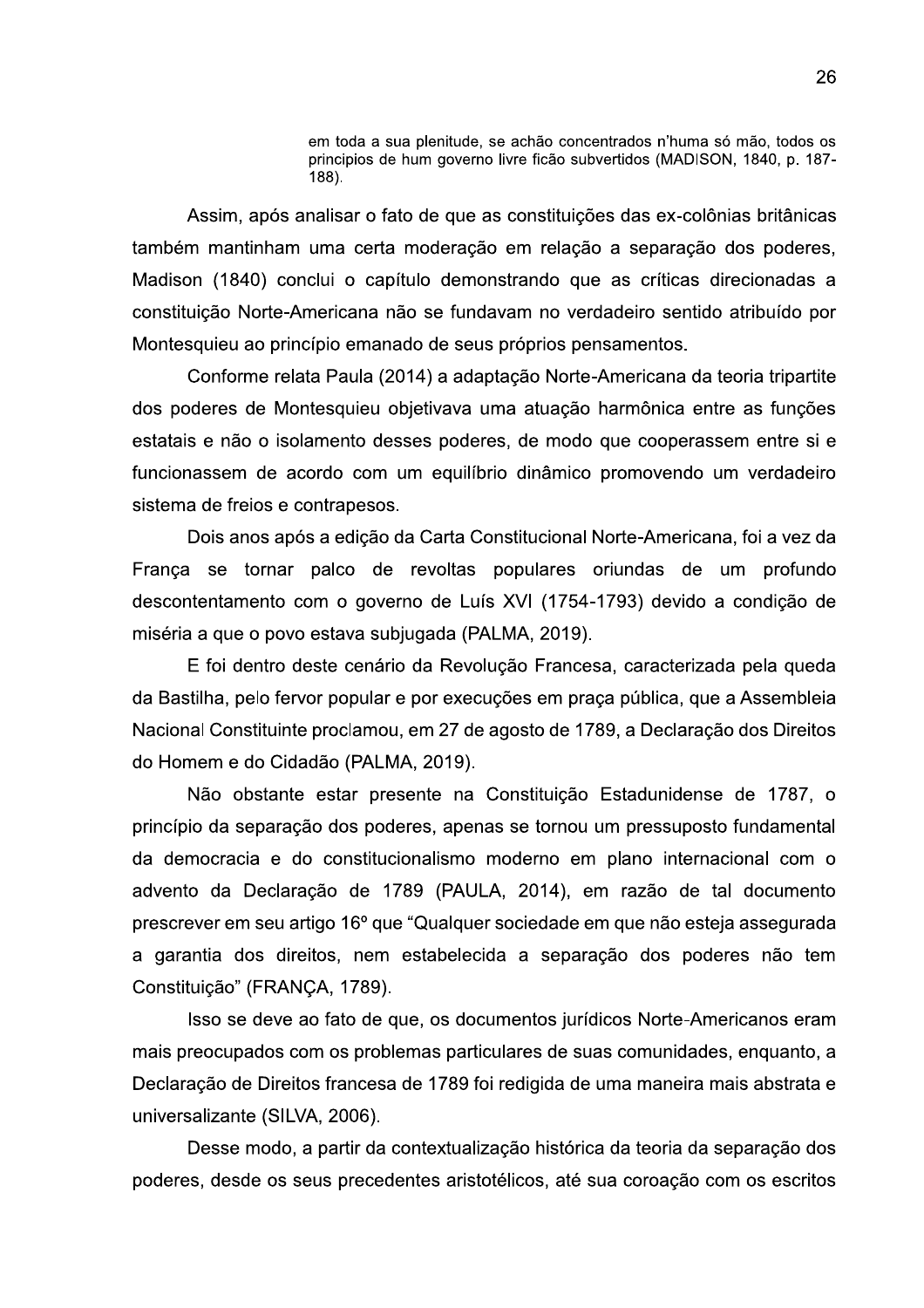de Locke e Montesquieu e com a edição das declarações de direito modernas, vislumbra-se uma evolução, em especial, a respeito do Poder Judiciário, pois esta função foi apenas considerada como uma das essenciais do Estado no decorrer da obra de Montesquieu, mas, ainda assim, era inferior as demais por estar limitada a apenas pronunciar as leis.

Entretanto, com a consolidação da teoria tripartite montesquiana nas declarações de direitos do final do século XVIII, especialmente com a Constituição Norte-Americana de 1787, o Poder Judiciário deixou de ser apenas a boca que pronunciava as leis para se tornar uma figura mais ativa como intérprete da legislação (BARROSO, 2019a).

Em razão do exposto, passa-se a analisar, no próximo capítulo, a configuração da teoria da divisão dos órgãos funcionais do Estado dentro do cenário organizacional e político da República Federativa do Brasil, sua evolução histórica e sua aplicação no atual cenário constituinte.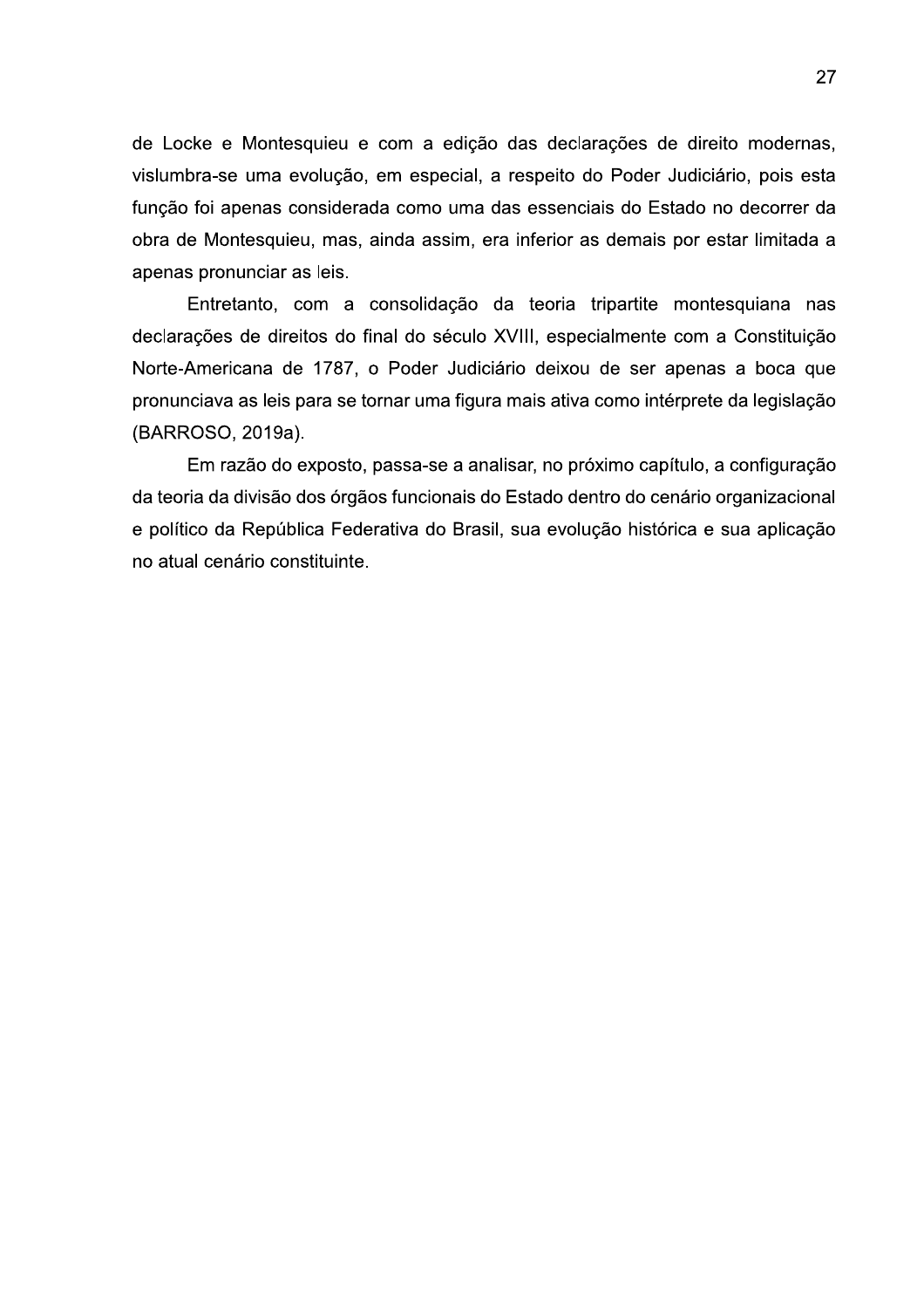# 2.2. DA SEPARAÇÃO DOS PODERES E DO SUPREMO TRIBUNAL FEDERAL NO DIREITO CONSTITUCIONAL BRASILEIRO

Neste segundo capítulo, pretende-se, primeiramente, realizar uma construção teórica do princípio da separação dos poderes no Direito Constitucional Brasileiro, desde sua aplicação no período imperial até a sua consagração na Constituição Federal de 1988.

Do mesmo modo, se buscará uma análise mais aprofundada em relação a evolução da função jurisdicional em território nacional, a partir disso, analisar-se-á como se dá o atual protagonismo da Suprema Corte Nacional no cenário constitucional pátrio.

#### 2.2.1. Da Separação dos Poderes no Sistema Constitucional Brasileiro

Os navegantes lusitanos, liderados por Pedro Álvares Cabral, avistaram pela primeira vez, em 22 de abril de 1500, o cume do Monte Pascoal da Terra de Vera Cruz, a qual, mais tarde, se tornaria conhecida como a colônia do Brasil, a partir desse momento histórico, o território recém-descoberto passou ao domínio do Reino de Portugal, esse domínio colonial vigorou por 322 anos, até que, em 07 de setembro de 1822, às margens do Rio Ipiranga, o príncipe regente português Dom Pedro rompeu relações com a Coroa Portuguesa ao gritar palavras de "Independência ou Morte" (BUENO, 2012).

De modo contínuo, em 03 de maio de 1823 foi instalada a primeira Assembleia Constituinte Brasileira na cidade do Rio de Janeiro (SARLET; MARINONI; MITIDIERO. 2019), a maioria dos constituintes adotavam uma postura Liberal-democrata e objetivavam instituir um regime monárquico onde o poder soberano do imperador fosse claramente delimitado pela Carta Constitucional (BUENO, 2012).

Entretanto, os objetivos dos constituintes foram logo freados pelo autoritarismo do imperador, que desconfiado dos projetos de limitação dos seus poderes imperiais, dissolveu a Assembleia em 12 de novembro de 1823, após isso, convocou um Conselho de Estado e incumbiu-lhes a tarefa de redigir um projeto de Constituição Federal, o qual, depois de encaminhada para apreciação das câmaras municipais, restou outorgada pelo "Imperador Constitucional e Defensor Perpétuo" Dom Pedro I, em 25 de março de 1824 (SARLET; MARINONI; MITIDIERO, 2019; CARVALHO, E.; GILENO, 2018).

A Constituição Federal do Império do Brasil de 1824, por força do art. 3º, adotou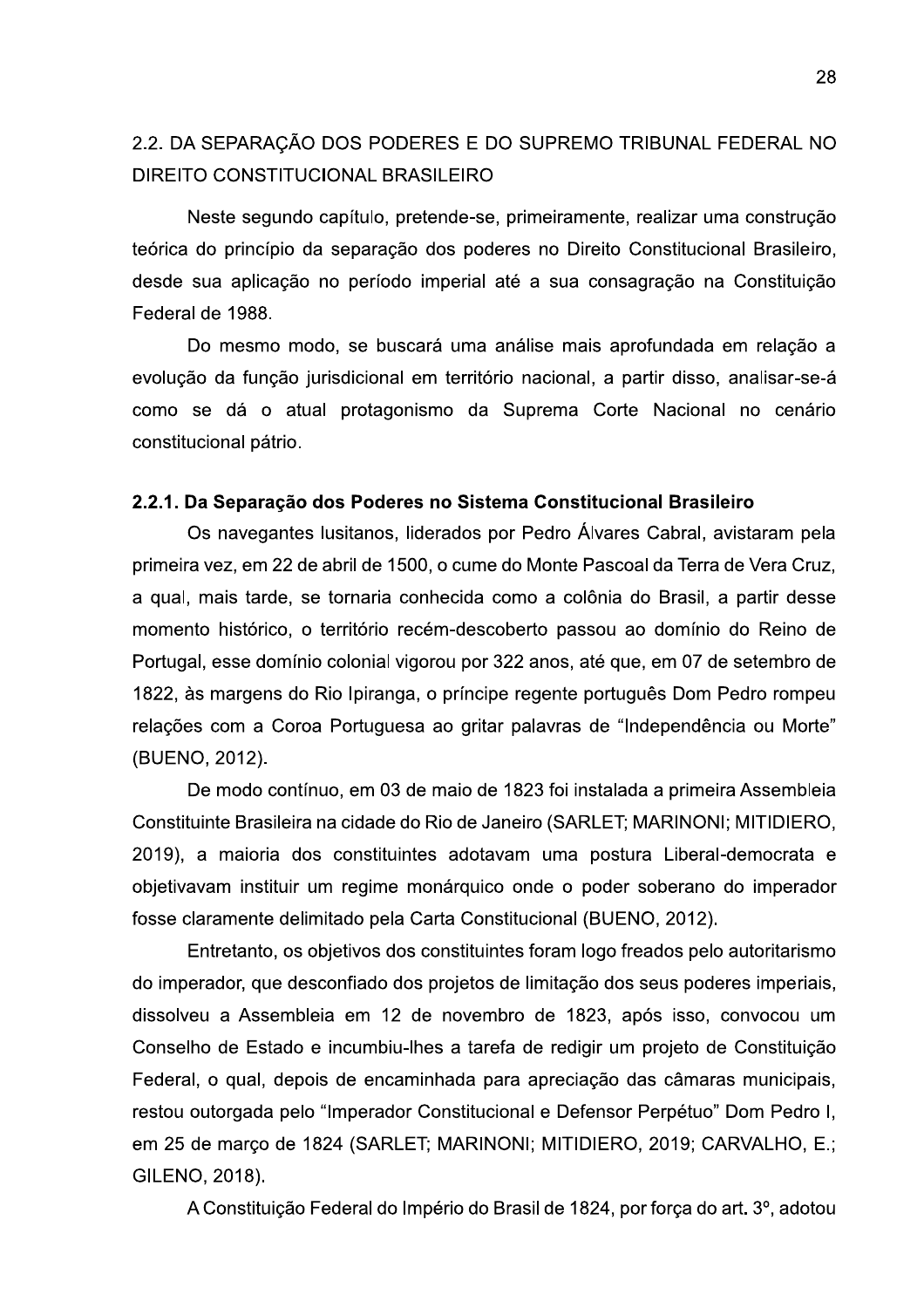como forma de governo a Monarquia Hereditária, Constitucional e Representativa, além disso, no art. 10, reconheceu uma visão quadripartite da separação dos poderes, classificando-os em Legislativo; Moderador; Executivo; e Judicial (BRASIL, 1824).

A teoria da separação dos poderes estatais adotada pela Carta Magna Imperial deixou de lado o modelo tripartite proposto por Montesquieu, amplamente aceito e aplicado nas Repúblicas nascidas no final do século XVIII, e apoiou-se em um modelo quadripartite proposto por Benjamin Constant (1767-1830) (BONAVIDES, 2017), caracterizado pela existência de um Poder Real/Moderador que constituiria a chave de toda a organização do sistema político constitucional por moderar, equilibrar e conservar a atuação dos demais poderes ativos do Estado, legislativo, executivo e judiciário (CONSTANT, 2014).

Por essa razão, o Poder Moderador instituído pela Constituição Imperial de 1824 consistia, segundo o art. 98, na chave da organização política, pois deveria velar sobre a manutenção da independência e harmonia entre os poderes, além disso, tal função era de prerrogativa exclusiva do Imperador, o qual, por ser constitucionalmente inviolável, não se sujeitava a nenhuma responsabilidade (art. 99) (BRASIL, 1824).

Entre as atribuições do titular do Poder Moderador, previstas no art. 101 da CF/1824 estavam a de Nomear Senadores para compor o Senado; Convocar a Assembleia Geral; Dissolver a Câmara dos Deputados para salvar o Estado; Nomear e Demitir os Ministros de Estado; Suspender Magistrados; Perdoar e moderar as penas aplicadas aos réus; e Conceder anistias em prol da humanidade e do bem do Estado (BRASIL, 1824).

Entretanto, para alguns doutrinadores, esse modelo de Poder Moderador aplicado no Brasil era fruto de uma interpretação viciada da obra de Benjamin Constant em razão de centralizar determinadas competências na pessoa do Imperador, o qual estaria legitimado a interferir fortemente nos demais Poderes (SARLET; MARINONI; MITIDIERO, 2019), essa centralização e visibilidade fez da função moderadora, o poder supremo do regime monárquico brasileiro (BONAVIDES, 2017).

Em contrapartida, para Lynch (2005) a Constituição Federal de 1824 logrou êxito em positivar, de maneira bastante fiel, a teoria do Quadripartite da Separação dos Poderes de Constant, assim, a divergência apontada pela doutrina, entre Constant e os Conselheiros do Estado que redigiram a Carta, estaria no campo das intenções da monarquia por trás do texto da lei e não na própria lei.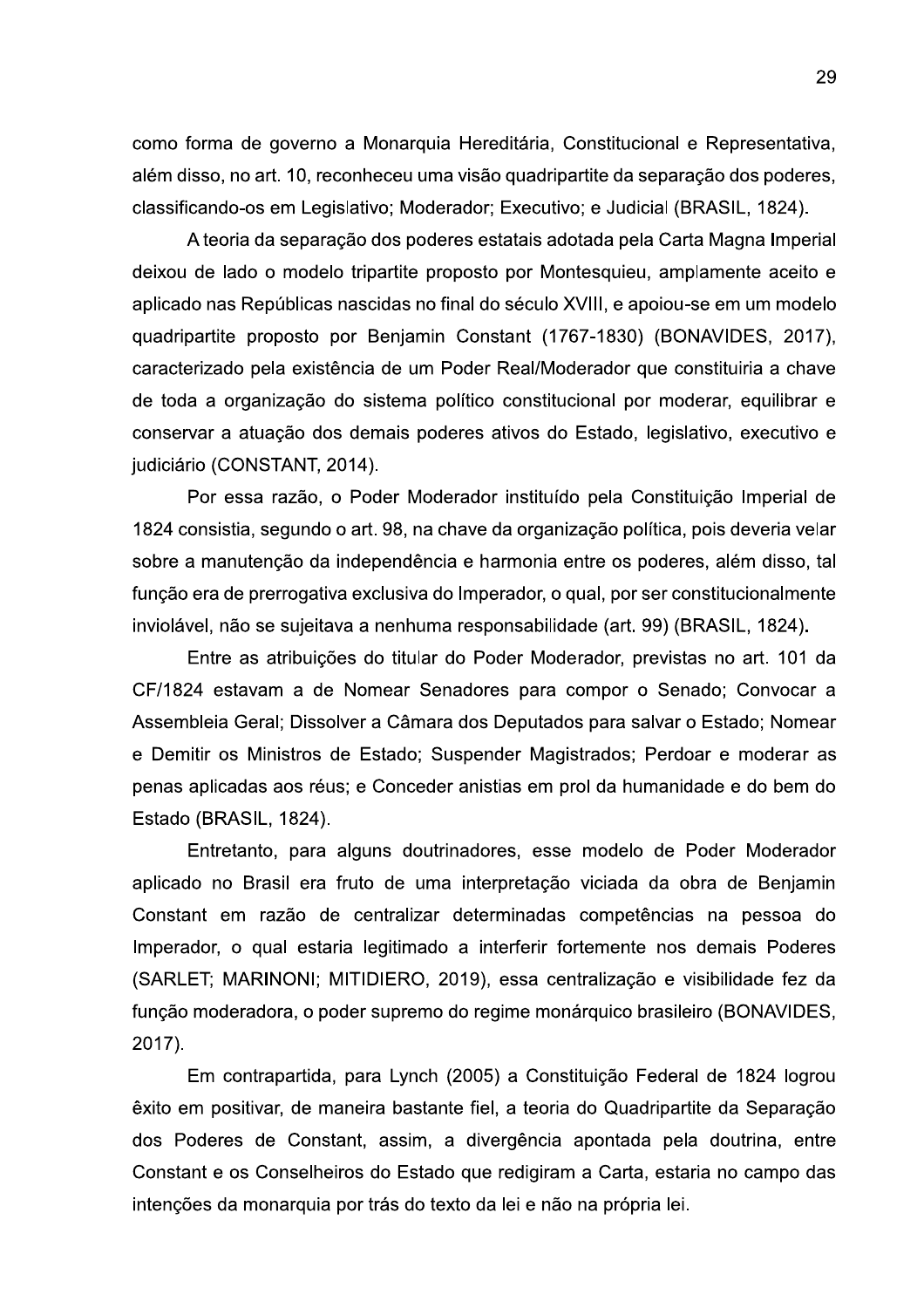O Poder executivo adotado pelo Império do Brasil, embora exercido pelos ministros de Estado nomeados pelo Imperador, era chefiado, conforme dispõe o art. 102 da CF/1824, pela figura do próprio monarca, o qual somava para si as atribuições dos poderes executivo e moderador (BRASIL, 1824).

As atribuições do Poder Legislativo eram delegadas à Assembleia Geral composta por um sistema bicameral, onde figuravam a Câmara dos deputados e o Senado, a primeira era composta de membros eleitos indiretamente pelos eleitores de província<sup>4</sup>, e o segundo era integrado por membros vitalícios, os quais eram nomeados pelo imperador dentre os eleitos pela província em uma lista tríplice (BRASIL, 1824; SILVA, 2006).

O último organismo funcional previsto pelos arts. 151 e ss. da Carta de 1824 era o Poder Judicial independente composto por juízes e jurados, pelos Tribunais de Relação Provincianas e pelo Supremo Tribunal de Justiça (BORDIGNON; GIOVANELLA, 2019), no entanto, essa independência da função jurisdicional era apenas formal, pois os juízes estavam apenas limitados a aplicar a lei sem poder estendê-la ou interpretá-la (KOERNER, 1998 apud CHAVES, 2017).

A criação do Supremo Tribunal de Justica, foi prevista no art. 163 da CF/1824, essa corte deteria as atribuições de: julgar recursos; processar os delitos e erros administrativos dos Ministros do Estado, dos funcionários de Diplomacia e dos Presidentes das Províncias; além de decidir sobre os conflitos de jurisdições dos Tribunais inferiores (BRASIL, 1824).

Não obstante, a Suprema Corte de Justiça do período imperial não se firmou como um Poder Político, pois, assim como todo o Poder Judiciário, estava limitada a aplicar a legislação e não poderia promover um controle de constitucionalidade das leis emanadas do Legislativo (ROCHA, 1997).

Neste mesmo sentido pontuam Sarlet; Marinoni; e Mitidiero (2019), para eles o controle de constitucionalidade das leis na constituição imperial, era uma tarefa política, pois era delegada ao Poder Legislativo, o judiciário, conforme já relatado, deveria limitar-se a atuar apenas como a "boca que pronuncia as leis".

Conforme afirma Ferreira Filho (2015), durante a vigência da Carta Imperial, o primeiro governo de Dom Pedro I reinou e governou absolutamente, enquanto, no

Segundo Jairo Nicolau (2012, p. 16) "A Constituição de 1824 adotou um sistema de voto indireto  $\overline{4}$ em dois graus para as eleições para a Câmara dos Deputados e para o Senado: "a massa de cidadãos ativos" da paróquia escolhia os eleitores, que, por sua vez, elegiam os parlamentares".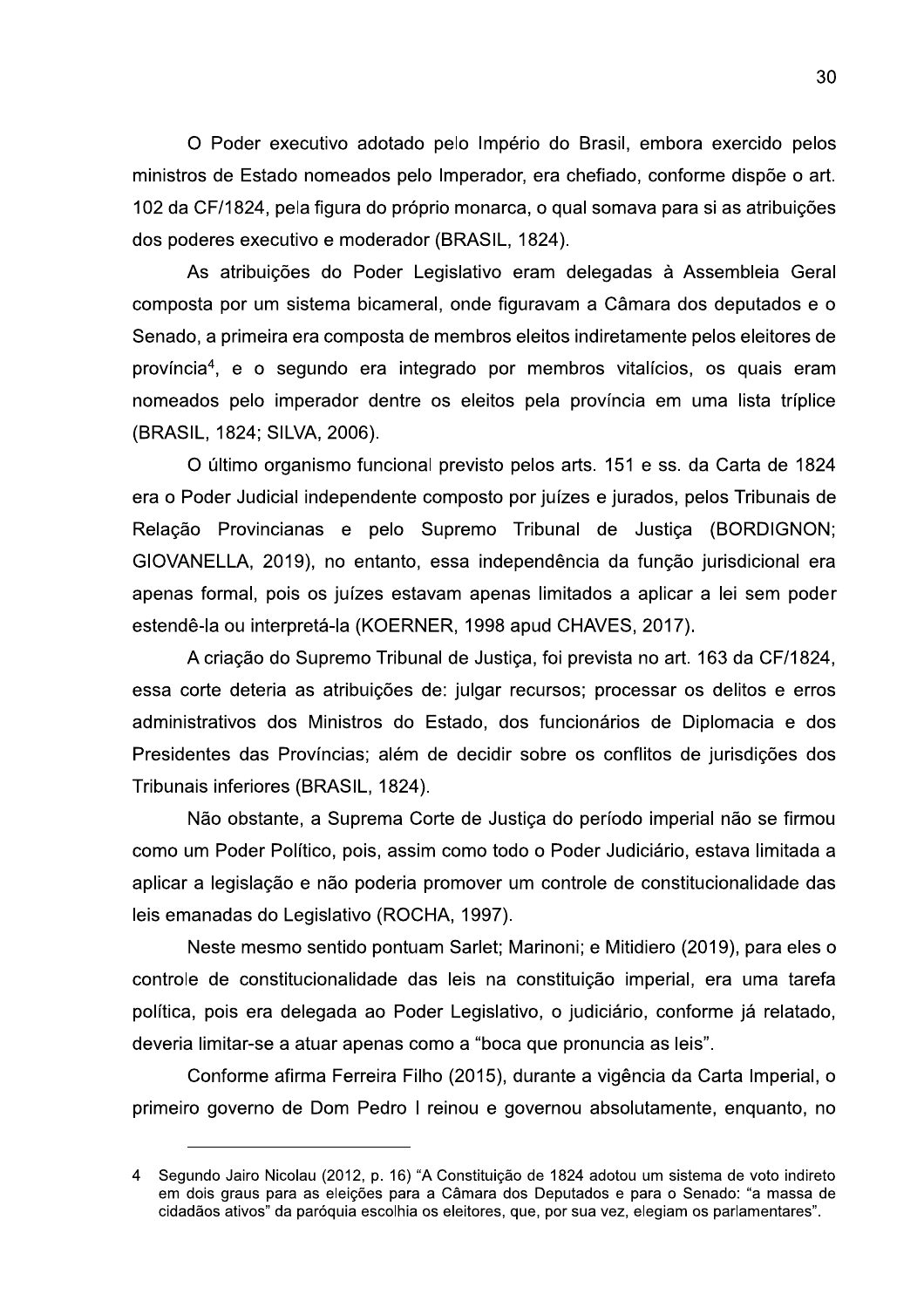governo de seu sucessor, Dom Pedro II, instaurou-se um parlamentarismo em 1840, todavia, ao monarca ainda cabia a faculdade de dissolver o parlamento quando fosse necessário, em razão de suas atribuições como chefe do Poder Moderador do Estado (CARVALHO, F., 2018).

Anos mais tarde, na noite de 15 de novembro de 1889, golpistas civis e militares se reuniram e proclamaram a queda do governo imperial de Dom Pedro II e o nascimento de uma república democrática e presidencialista (BUENO, 2012), a transição entre os regimes de governo ocorreu de maneira basicamente imperceptível, uma vez que foi fruto de um conjunto de arranios políticos e econômicos e não de uma verdadeira revolução ou aclamação social (COSTA, 2016).

Com a proclamação da República dos Estados Unidos do Brasil, foi instaurado um Governo Provisório presidido pelo Marechal Deodoro da Fonseca, o qual instituiu, para redigir o anteprojeto da Constituição Republicana, a "Comissão dos Cinco", após a finalização do anteprojeto, ele foi submetido a apreciação pela Assembleia Constituinte instalada em 1890, para finalmente ser promulgado em 24 de fevereiro de 1991 (SARLET; MARINONI; MITIDIERO, 2019; BUENO, 2012).

Com a promulgação da primeira constituição republicana brasileira, iniciou-se um novo período da história constitucional do nosso país, pois adotou-se novos valores a respeito da organização política da nação (BONAVIDES, 2017), fortemente influenciados pelo modelo introduzido com a Constituição Estadunidense de 1787 (NASCIMENTO, 2017).

A Constituição de 1891 estabeleceu com forma de governo, por meio do seu art. 1º, a República Federativa, e adotou a teoria tripartite de Montesquieu ao instituir, no art. 15, os Poderes Legislativo, Executivo e Judiciário, como órgãos da soberania nacional independente e harmônicos entre si (BRASIL, 1891), deixando de lado o Poder Moderador vigente no período Imperial.

O Poder Legislativo na nova República era delegado ao Congresso Nacional composto pela Câmara dos Deputados e pelo Senado Federal (art. 16), os titulares de cada uma das cadeiras das Câmaras Legislativas eram eleitos mediante o voto direto da população para um mandato temporário (arts. 28, 30), já o Poder Executivo, era de atribuição do Presidente da República, o qual era eleito diretamente pela maioria absoluta dos votos populares para exercer um mandato de quatro anos (arts. 41, 43, 47) (BRASIL, 1891).

Por sua vez, o Poder Judiciário da Primeira República era composto pelo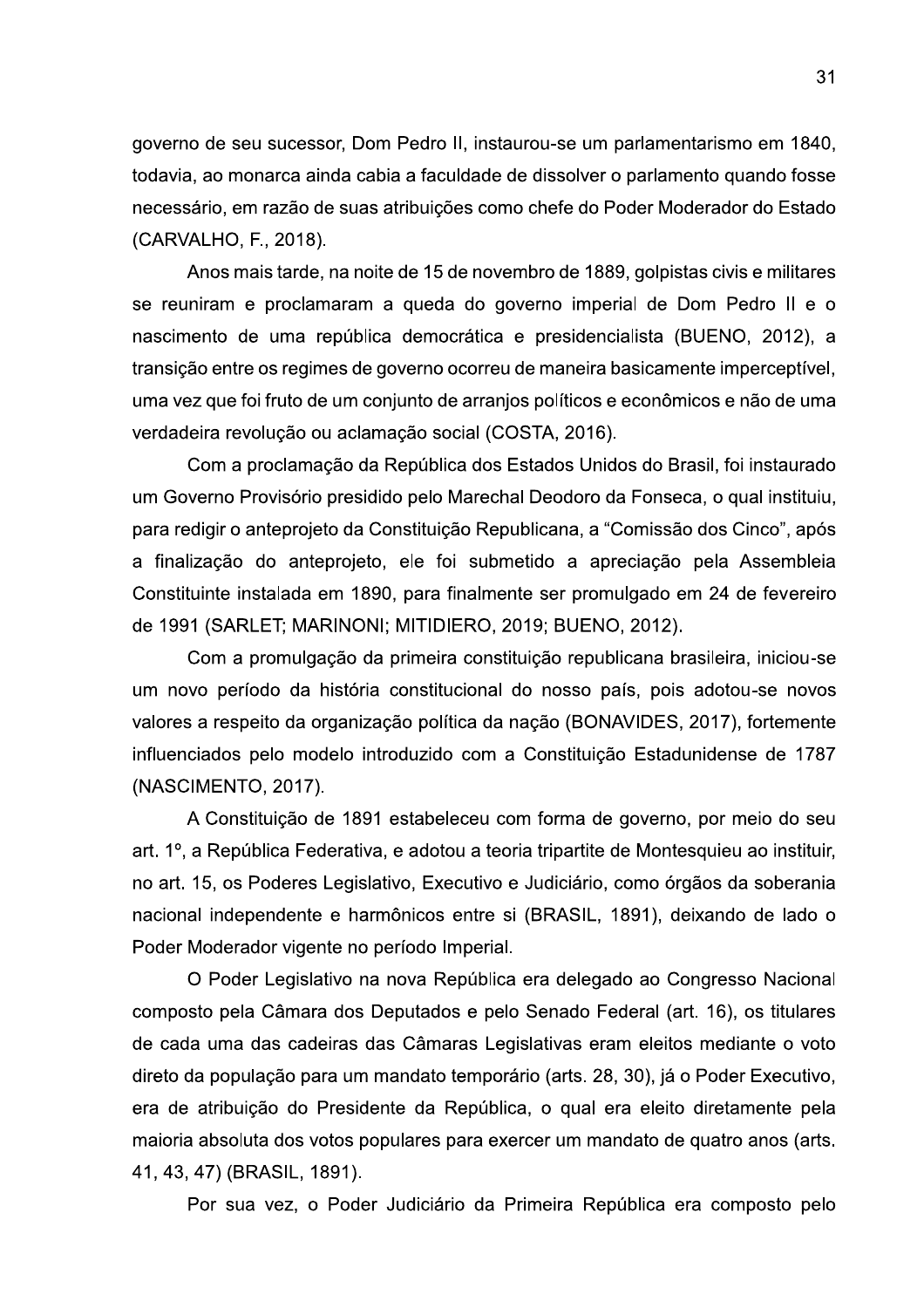Supremo Tribunal Federal e pelos Juízes e Tribunais Federais (art. 55) (BRASIL, 1891). Os membros da Suprema Corte Federal, eram nomeados pelo Presidente da República e sabatinados pelos titulares do Senado Federal para exercerem seus cargos vitaliciamente (SARLET; MARINONI; MITIDIERO, 2019; BRASIL, 1891).

Além disso, um grande avanço normativo no âmbito do Poder Judiciário foi o estabelecimento da possibilidade de controle de constitucionalidade difuso das leis, o qual poderia ser promovido por todo e qualquer juiz ou tribunal, mediante a possibilidade de recurso, em última instância, ao Supremo Tribunal Federal, quando determinada lei ou ato fosse contestado em face da constituição (SARLET; MARINONI; MITIDIERO, 2019; NASCIMENTO, 2017), todavia, com o advento da Emenda Constitucional nº 1 de 1926, o controle de constitucionalidade em relação alguns atos praticados pelo Poder Público foram restringidos (BARCELLOS, 2019).

As disposições da primeira constituição republicana vigoraram até a edição do Decreto nº 19.398, de 11 de novembro de 1930, quando, se instaurou no Brasil o governo provisório oriundo da Revolução Liberal que eclodiu em razão do ardiloso sistema politico vigente na primeira república, este governo provisório foi depositado nas mãos de Getúlio Vargas, o qual concentrou em seu poder as funções executiva e legislativa (PAULA, 2014; COSTA, 2016).

Com o advento da Constituição Republicana de 1934, Getúlio Dornelles Vargas foi eleito Presidente da República indiretamente, para um mandato de quatro anos (BUENO, 2012) e se iniciou no constitucionalismo nacional, a fase do Estado Social, o qual mantêm-se vigente até os dias atuais (BONAVIDES, 2017).

A estrutura organizacional da nova constituição republicana manteve as características principais do antigo regime constitucional, como o governo Republicano, Federal, Democrático, Representativo e Presidencialista (SARLET; MARINONI; MITIDIERO, 2019), Segundo o art. 3º da Constituição, foram considerados como órgãos da soberania nacional, independentes e harmônicos entre si, os Poderes Legislativo, Executivo e Judiciário (BRASIL, 1934)

Entretanto, a Carta de 1934, promoveu algumas mudanças no campo dos três poderes, como por exemplo, ampliou as atribuições da Função executiva, manteve o mandato de quatro anos e aboliu a figura do Vice-Presidente, além de romper com o clássico bicameralismo rígido presente no Poder Legislativo, ao transformar o Senado Federal num órgão de colaboração da Câmara dos Deputados (SARLET; MARINONI; MITIDIERO, 2019; SILVA, 2006).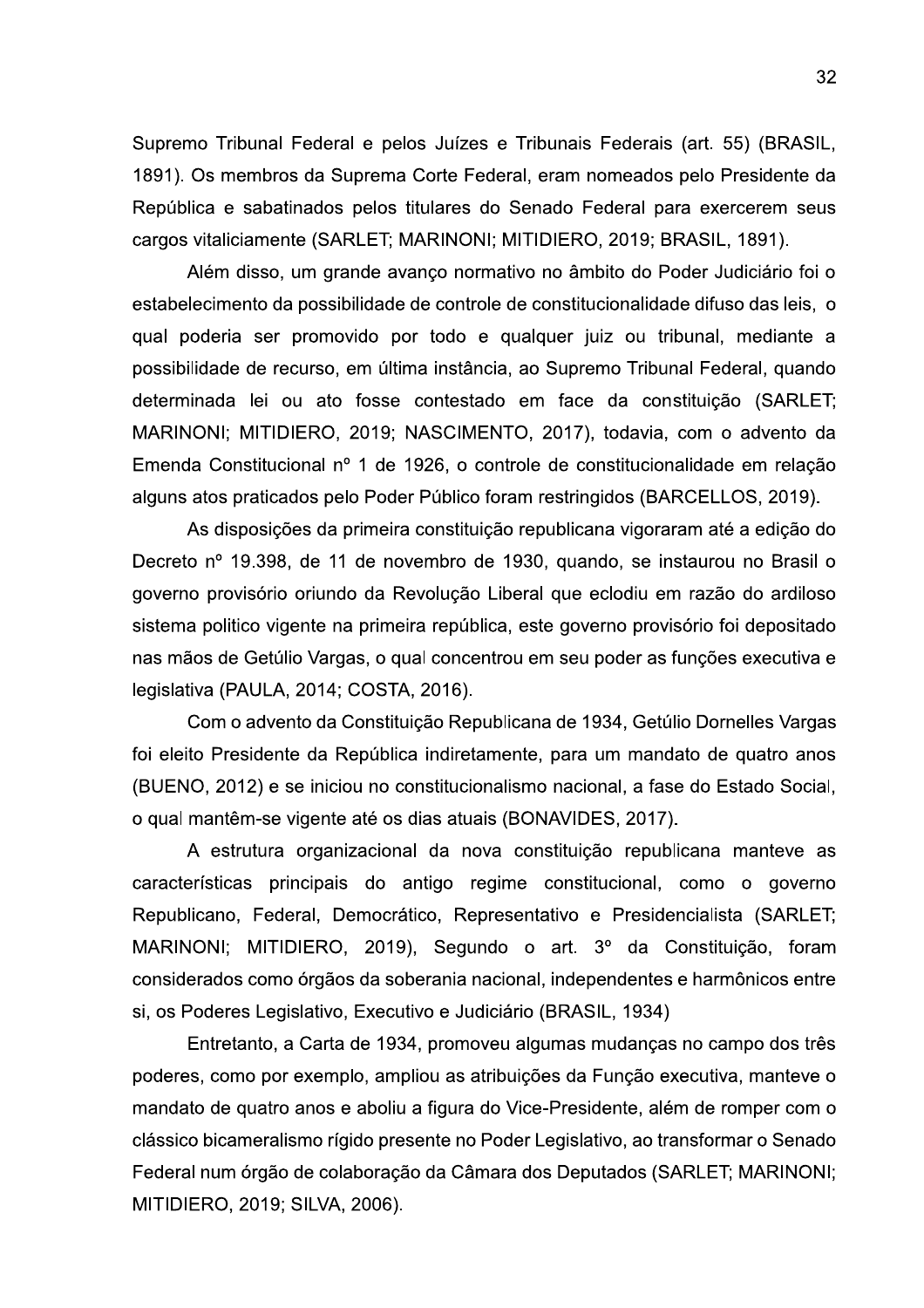O Senado Federal, embora limitado a colaborar com a Câmara dos Deputados de maneira subsidiária no processo legislativo, recebeu da Carta Magna a função de promover a coordenação entre os poderes e a continuidade administrativa, além de velar pela constituição (art. 88), deste modo, lhe era outorgado o papel de exercer uma espécie atenuada de Poder Moderador (FERREIRA-FILHO, 2015; BRASIL, 1934).

Em relação ao Poder Judiciário, foi estabelecido pela constituição que um de seus órgãos seria a Corte Suprema (art. 63, "a"), a qual era composta de onze titulares, podendo elevar seu efetivo, por meio de lei, até no máximo a dezesseis membros (art. 73, § 1º), os Ministros da Suprema Corte eram nomeados pelo Presidente da República com a aprovação do Senado Federal (art. 74) (BRASIL, 1934).

Do mesmo modo que na Primeira Constituição Republicana, foi reservada à Corte Suprema a atribuição de julgar em recurso extraordinário os processos que questionarem a aplicação de leis e atos dos governos locais e de leis federais em contraposição ao Texto Constitucional de 1934 (art. 76, "2", III, "b", "c") (BRASIL, 1934).

Com a instauração de um frágil Estado Liberal pela Constituição de 1934, criaram-se no país, vários partidos, entre eles a Aliança Nacional Libertadora - ANL, presidida por Luiz Carlos Prestes. Baseada na lei de segurança nacional criada em 1935, a ANL foi fechada pelo governo Vargas em julho de 1935, inconformado, Prestes planejou uma revolução comunista que eclodiu em 23 de novembro de 1935 (BUENO, 2012).

A Intentona Comunista, como ficou conhecida a Revolução de 1935, foi severamente reprimida pelo governo Vargas, e com ela iniciou-se no país uma severa luta contra a ameaça comunista (MURICY, 1935 apud PINTO, J., 2019), neste cenário conturbado da história nacional, além da crise política internacional, o país conviveu em um estado de querra até julho de 1937, todavia, em setembro do mesmo ano surgiu um vazamento de um suposto plano comunista para tomar o país, assim, em 10 de novembro de 1937, Vargas fechou o congresso, instaurou o Estado Novo e outorgou uma nova Carta Constitucional (BUENO, 2012; BRASIL, 1937).

A Constituição de 1937 que revestiu de constitucionalidade o regime ditatorial imposto por Vargas, teve como principal preocupação normativa, o fortalecimento da Função Executiva do Estado em detrimento dos demais Poderes da União (SARLET;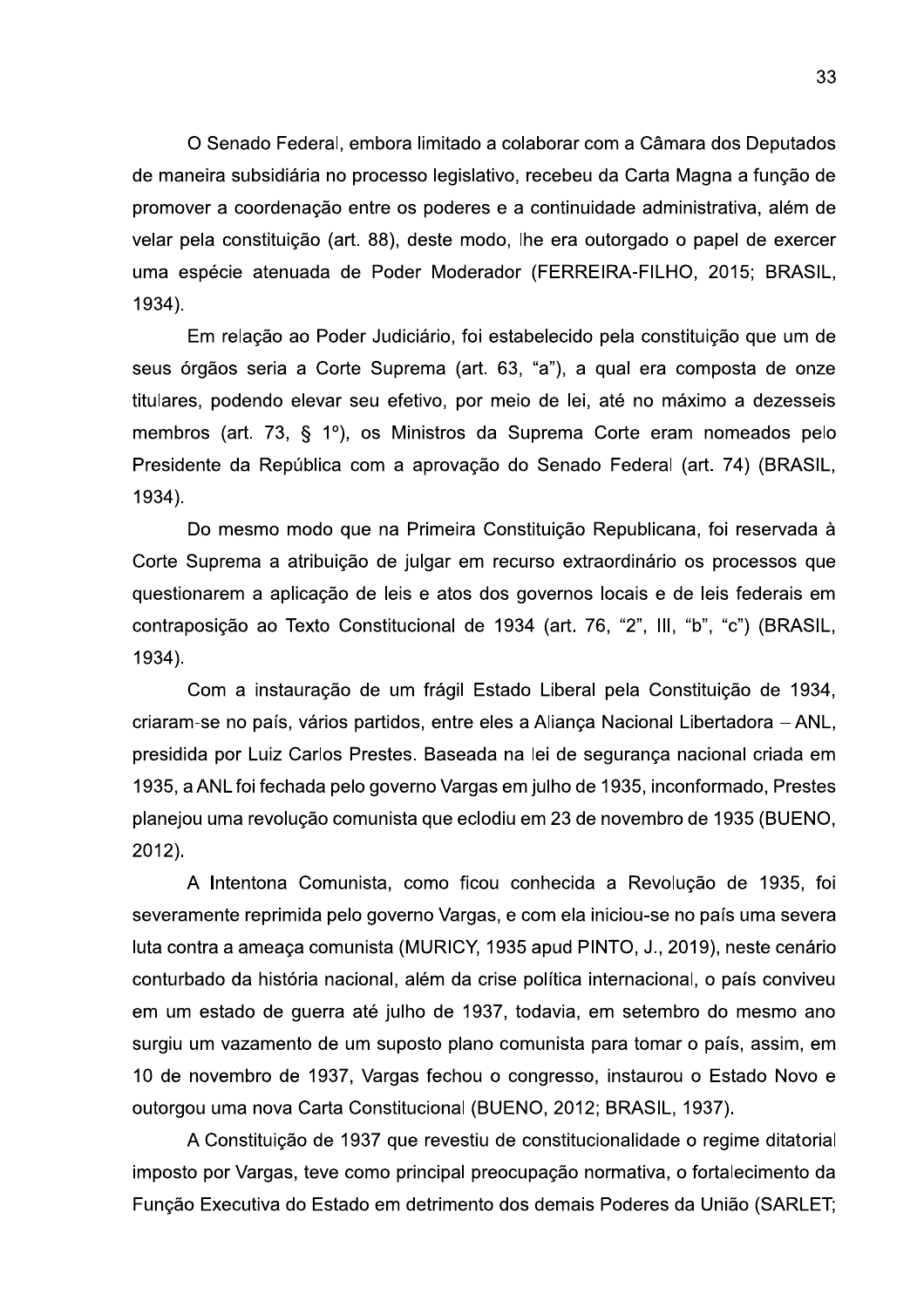MARINONI; MITIDIERO, 2019), ao revestir, a figura do Presidente da República, com o status de autoridade suprema do país (art. 73), além de, atribuir a ele, competências, para legislar através de Decretos-leis de sua autoria (arts. 12, 74, "b") e para dissolver a Câmara dos deputados (art. 74, "c") (BRASIL, 1937; MENDES; BRANCO, 2019).

O Poder Legislativo era delegado, formalmente, ao Parlamento Nacional com colaboração do Conselho da Economia Nacional e do próprio Presidente da República e era divido em duas câmaras, a dos Deputados e o Conselho Federal (art. 38, § 1°), no entanto, o Poder Legislativo foi esvaziado em razão do empoderamento do Presidente da República, pois este, poderia decretar o recesso do Parlamento e tomar para si todas as atribuições Legislativas (PAULA, 2014; BRASIL, 1937).

Do mesmo modo que o Legislativo, o Poder Judiciário sofreu um certo esvaziamento em suas atribuições, conforme se verifica no campo do controle de constitucionalidade, onde, se o judiciário declarasse determinada lei inconstitucional, o Presidente da República poderia, por força do parágrafo único do art. 96 da Constituição de 1937, submeter a lei novamente ao exame do Parlamento, o qual, através da maioria de dois terços nas duas casas, poderia tornar sem efeito a decisão judicial e declarar a lei como constitucional (SARLET; MARINONI; MITIDIERO, 2019; **BRASIL, 1937).** 

Como se não bastasse o autoritarismo e a centralização do texto constitucional, a Carta Magna de 1937 não teve aplicação regular, pois o Parlamento nem sequer funcionou durante o regime ditatorial, o judiciário foi desautorizado a declarar a inconstitucionalidade de leis e o Presidente tomou para si todas as atribuições legislativas e executivas do Estado (MENDES; BRANCO, 2019), neste mesmo sentido pontua o professor José Afonso da Silva (2006, p. 83):

> A Carta de 1937 não teve, porém, aplicação regular. Muitos de seus dispositivos permaneceram letra morta. Houve ditadura pura e simples, com todo o Poder Executivo e Legislativo concentrado nas mãos do Presidente da República, que legislava por via de decretos-leis que ele próprio depois aplicava, como órgão do executivo.

Em pleno ano de 1945, marcado historicamente pelo fim da Segunda Grande Guerra Mundial, o Presidente Vargas, aos 28 dias de fevereiro, editou a Lei nº 9/1945 que modificou vários artigos da Carta de 1937, para propiciar a eleição direta para os cargos de Presidente da República e do Parlamento (SILVA, 2006).

No entanto, em razão de determinados acontecimentos que se seguiram durante aquele ano, Getúlio Vargas foi deposto pelas forças armadas em 29 de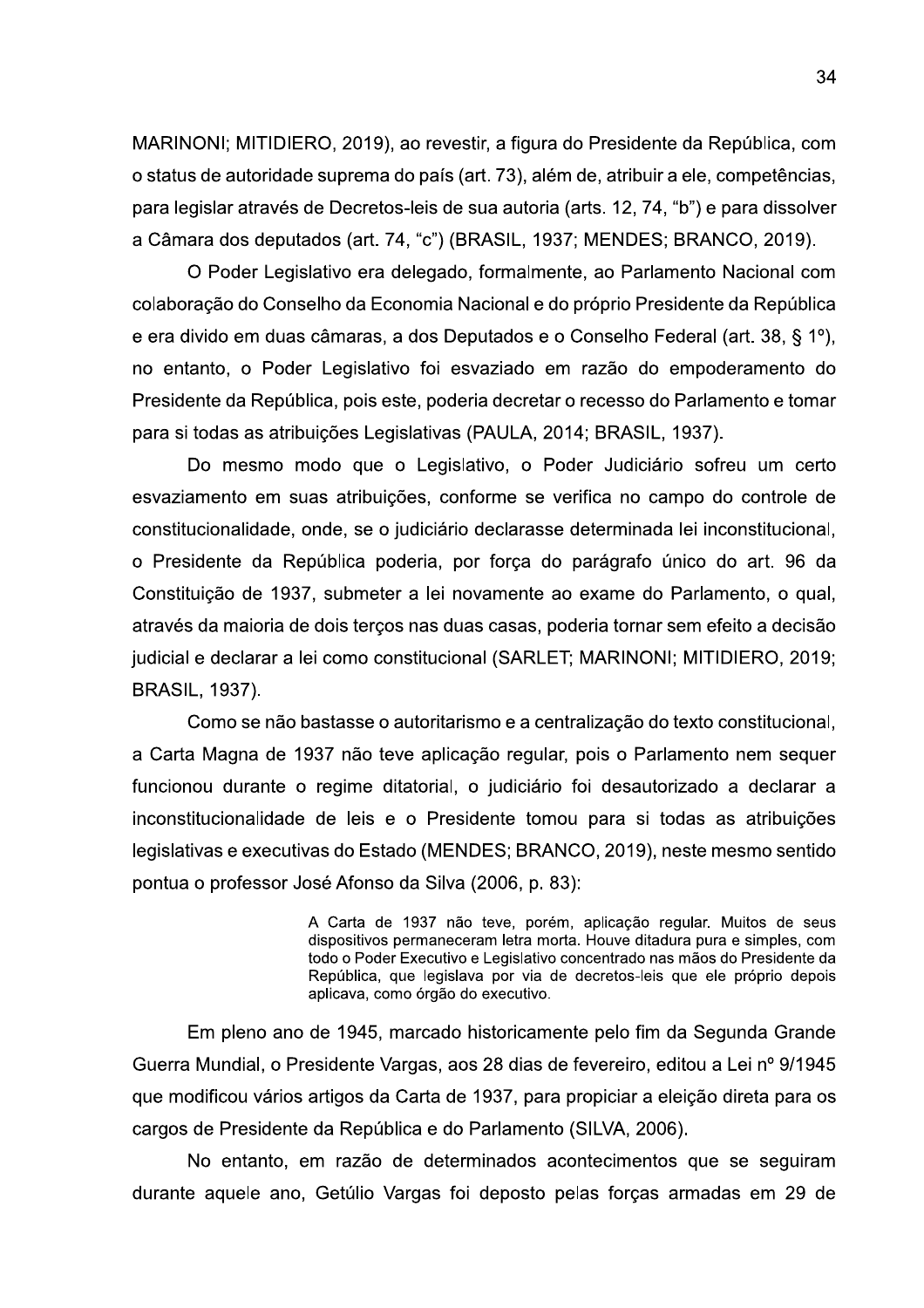outubro de 1945, e em 31 de janeiro de 1946, Eurico Gaspar Dutra, eleito diretamente pelo povo, tomou posse como Presidente do Brasil (SARLET; MARINONI; MITIDIERO, 2019), logo após a posse do novo Presidente, em 2 de fevereiro de 1946 foi instalada uma nova Assembleia Constituinte (SILVA, 2006).

A nova Constituição democrática dos Estados Unidos do Brasil, promulgada em 18 de setembro de 1946, exprimia o esforço de superar o autoritarismo e a centralização vigente durante o Estado Novo de Vargas, a Carta buscava reintroduzir o regime democrático representativo no poder, ademais, com sua entrada em vigor, retomou-se a forma federalista do Estado e a previsão da separação tripartite dos poderes (MENDES, BRANCO, 2019).

Com o advento da Carta Democrática de 1946, a função de legislar voltou para o âmbito do Poder Legislativo, que era exercido pelo Congresso Nacional Bicameral, composto pela Câmara dos Deputados e pelo Senado Federal (art. 37) (BRASIL, 1946).

Dentro do Poder Judiciário, o Supremo Tribunal Federal, composto por onze membros nomeados pelo Presidente da República com a chancela do Senado Federal (art. 99), recebeu a atribuicão de julgar em recurso extraordinário as causas relacionadas ao questionamento: 1) de leis federais em face da constituição, nos casos em que a decisão recorrida negasse aplicação à lei impugnada; e 2) de leis ou atos promovidos pelos governos locais que iam de encontro com as leis federais ou com a Constituição, desde que, a decisão recorrida tivesse validado a lei ou o ato (art. 101, III, "b", "c") (BRASIL, 1946).

Com o Golpe Militar de 1º de abril de 1964, o governo civil foi destituído do poder e a constituição de 1946, já modificada em 1961 com a instalação do regime parlamentarista no Brasil, comecou a perder gradativamente as suas características em razão das sucessivas emendas constitucionais e Atos Institucionais editados pelo Governo Militar (SARLET; MARINONI; MITIDIERO, 2019; SILVA, 2006).

Em 07 de dezembro de 1966, foi editado e publicado pelo Presidente Humberto Castello Branco o Ato Institucional nº 4, o qual convocava o Congresso Nacional para se debater, votar e promulgar um projeto de constituição elaborado pelo Ministro da Justiça, Carlos Medeiros Silva (SARLET; MARINONI; MITIDIERO, 2019; BRASIL, 1966).

A Constituição da República Federativa do Brasil de 1967, restou outorgada em 24 de janeiro de 1967, porém entrou em vigor apenas em 15 de março de 1967, junto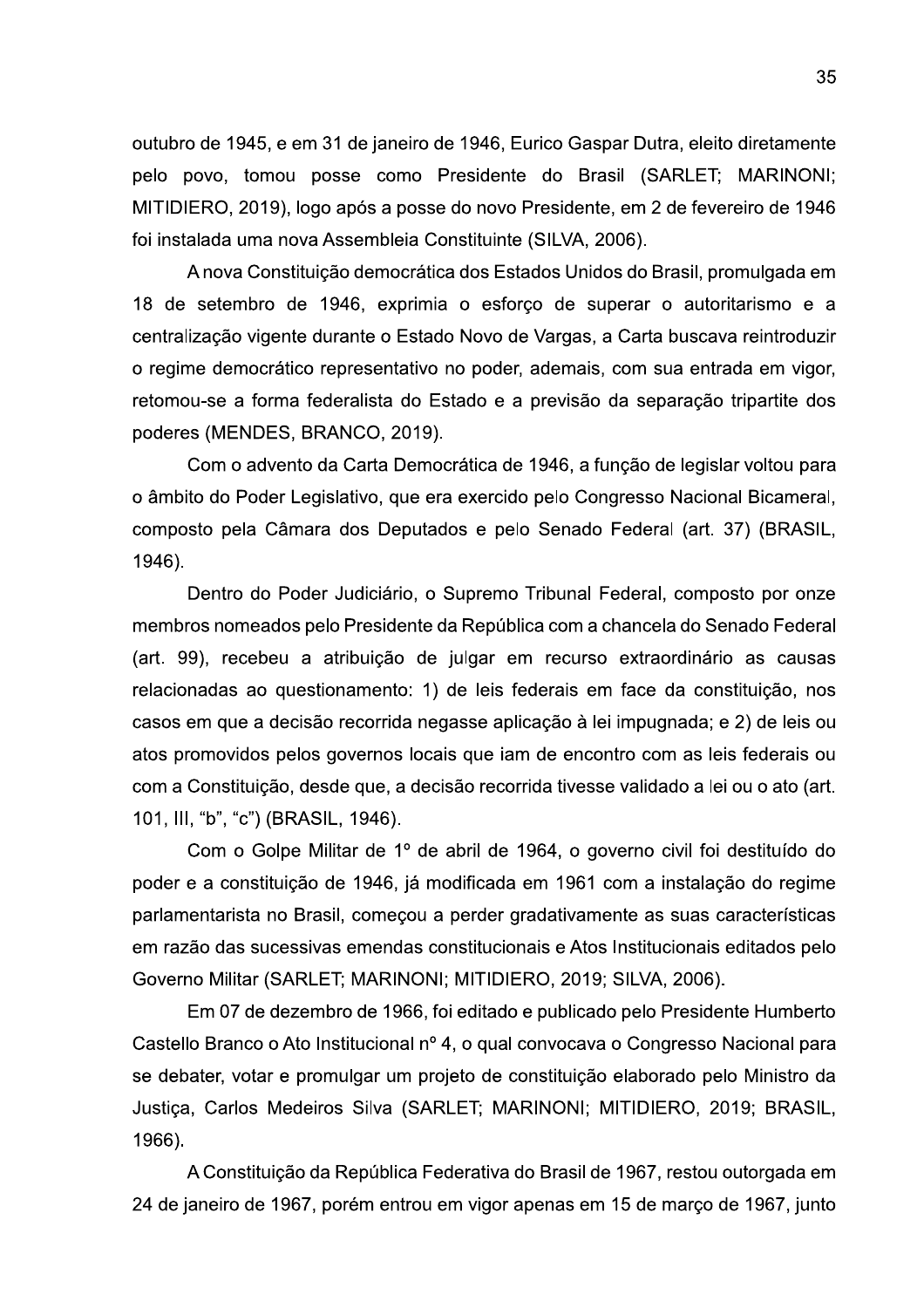com a posse do segundo presidente do Regime Militar, o Marechal Arthur Costa e Silva (BRASIL, 1967; SILVA, 2006).

O novo modelo constitucional inaugurado em 1967, preocupava-se principalmente com a segurança nacional e a manutenção da ordem, por esse motivo, embora prevista a ideia de independência e harmonia entre os poderes da União, Legislativo, Executivo e Judiciário, foram centralizados na figura do Presidente da República, vastos poderes (MENDES; BRANCO, 2019), como o de legislar através da edição de Decretos-leis e emendar a Constituição (BARCELLOS, 2019).

No ano sequinte, em 1968, sob o pretexto de contornar a crise política que assolava o País, o Presidente Costa e Silva editou o 5º Ato Institucional - Al-5, que extremava a centralização já existente das atribuições do Estado na figura do Presidente da República (MENDES; BRANCO, 2019).

O Presidente da República, com a edição do AI-5 em combinação com o Ato Complementar nº 38, que decretou o recesso do Congresso Nacional, passou a exercer a competência legislativa para editar leis sobre qualquer matéria, obteve atribuições ilimitadas para intervir nas demais esferas da União e auferiu poderes para cassar os direitos políticos de qualquer cidadão pelo período de dez anos e para suspender o habeas corpus nos crimes políticos (SOUSA, 2018).

O Poder Judiciário, por seu turno, sofreu, novamente um esvaziamento na sua atribuição de averiguar a inconstitucionalidade de leis e atos, pois, todas as ações emanadas do Governo Federal protegidas com o manto do Ato Institucional estavam excluídas de uma possível apreciação jurisdicional (SOUSA, 2018).

Por meio da Emenda Constitucional nº 1 de 1969, foi outorgada uma nova Constituição<sup>5</sup>, a qual, segundo Mendes e Branco (2019, p. 99-100):

> Tornou mais acentuadas as cores da centralização do poder e de preterimento das liberdades em função de inquietações com a segurança, que davam a feição característica do texto de 1967.

Anos mais tarde, após um lento processo de abertura política iniciado no Governo de Ernesto Geisel e consolidado pelo Presidente Figueiredo (SARLET; MARINONI; MITIDIERO, 2019), foram eleitos, indiretamente, em 1985, Tancredo Neves e José Sarney para os cargos de Presidente e Vice-Presidente da República

O professor José Afonso da Silva (2006) assevera que o texto da Emenda Constitucional nº 1 de  $5<sup>5</sup>$ 17 de outubro de 1969, tratou-se na verdade de uma nova Constituição, em razão da reformulação integral do texto da Carta de 1967, assim, a Emenda Constitucional serviu apenas como uma ferramenta jurídica de outorga de uma nova ordem constitucional.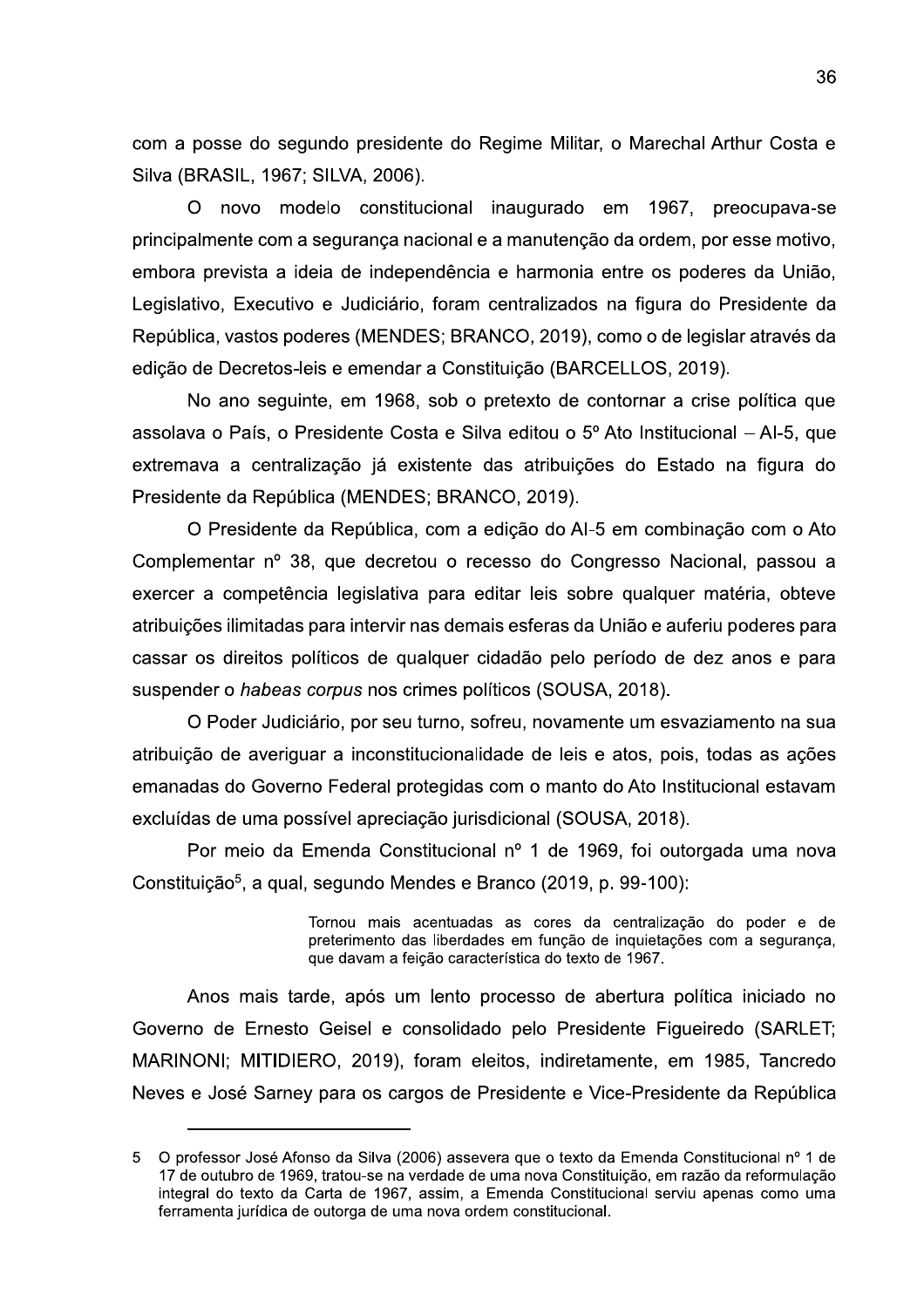respectivamente (COSTA, 2016), porém com a morte precoce de Tancredo, Sarney assumiu o poder e, ainda em 1985, submeteu ao Congresso Nacional uma proposta de Emenda Constitucional com vistas a convocar uma nova Constituinte, a Emenda Constitucional nº 26, foi aprovada em 27 de novembro de 1985 e no 1º dia de fevereiro de 1987, os Congressistas se reuniram unicameralmente em Assembleia Nacional para editarem uma nova Carta Constitucional (SILVA, 2006).

Deste modo, após um desgastante trabalho dos Constituintes, combinado com uma ampla participação popular, a Constituição da República Federativa do Brasil restou promulgada em 05 de outubro de 1988 (SARLET: MARINONI: MITIDIERO. 2019).

## 2.2.2. Da Separação dos Poderes na Constituição Federal de 1988

A nova constituição republicana instaurou no Brasil, em seu art. 1º o regime federalista e o Estado Democrático de Direito, além disso, no art. 2<sup>°</sup>, previu a independência e a harmonia entre os Poderes da União, Legislativo, Executivo e Judiciário, desse modo, cumpre ressaltar que a Carta de 1988 adotou a teoria tripartite proposta por Montesquieu em 1748 (BRASIL, 1988).

Em comparação com as demais Constituições Republicanas precedentes, Ferreira Filho (2015, p. 73) pontua que:

> A Constituição vigente, no que tange à separação dos poderes, pouco difere dos textos anteriores. Num ponto, entretanto, ela se destaca das demais, em ponto já assinalado de início, na medida em que inclui a separação dos poderes entre as matérias, cuja abolição não pode ser objeto de deliberação, mesmo em sede de Emenda Constitucional (art. 60, § 3°).

Desta forma, o princípio da separação dos poderes, juntamente a outras disposições constitucionais, como por exemplo, os direitos e garantias fundamentais, foram rotulados de cláusulas pétreas, o que significa dizer que tais dispositivos não podem ser reformados e muito menos revogados por nenhuma iniciativa legislativa (PAULA, 2014).

A Constituição Federal de 1988 estabeleceu, em âmbito Federal, um Poder Legislativo Bicameral exercido pela Câmara dos Deputados e pelo Senado, os quais compõe o Congresso Nacional, as atribuições típicas dos Órgãos Legislativos são a de legislar e de fiscalizar os atos do executivo e a aplicação das leis, do mesmo modo, possuem competências atípicas, como a de administrar questões internas e de julgar o impeachment do Presidente da República por exemplo (MORAES, 2019).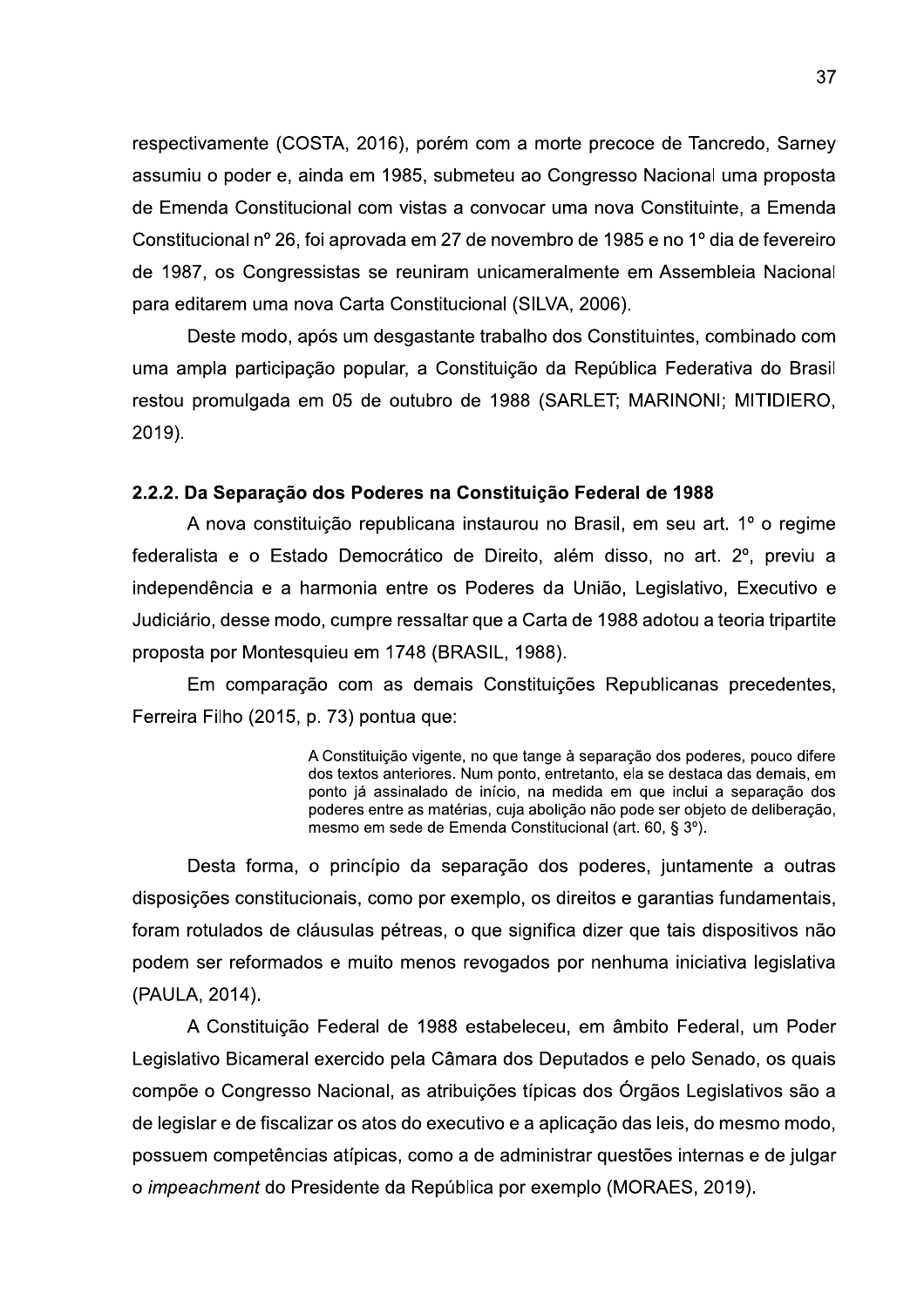Após as intensas mobilizações políticas na Constituinte que culminaram na consulta popular sobre o sistema de governo ideal para Brasil, a Carta de 1988 manteve o sistema presidencialista (BARROSO, 2019a) e confiou o comando do Poder Executivo ao Presidente da República, as funções típicas do órgão executivo são de chefiar o estado e o governo, além disso atua atipicamente na edição de medidas provisórias e no julgamento de lides administrativas (MORAES, 2019).

Do mesmo modo, a Constituição de 1988 instituiu o Poder Judiciário como um dos três poderes independentes que exercem parcela da soberania unitária nacional, os órgãos que compõe o Poder Judiciário são: Juízes de 1ª instância. Tribunais de 2ª instância, Tribunais Superiores, Conselho Nacional de Justiça e o Supremo Tribunal Federal (MORAES, 2019).

A atribuição natural do Poder Judiciário é a de prestar sua tutela jurisdicional, entretanto, da mesma forma que os demais poderes, possuí competências atípicas, como a de administrar questões internas e de legislar sobre as suas normas regimentais (MORAES, 2019).

Atualmente, o controle de constitucionalidade das leis, é exercido no Brasil pelos três poderes, classificando-se, quanto a natureza do órgão de controle, em político ou judicial, portanto, será político quando exercido pelo Congresso Nacional ou pelo Chefe do Poder Executivo dentro do Processo Legislativo, e será judicial, quando o órgão controlador for o Poder Judiciário (BARROSO, 2019b).

O Poder Legislativo exerce sua atribuição de controlador constitucional durante o Processo Legislativo, e de maneira preventiva, através do pronunciamento da Comissão de Constituição e Justiça que analisa os projetos de lei e as propostas de emendas constitucionais e verifica a sua compatibilidade com a ordem constitucional, tal pronunciamento pode ser revisto pelo plenário da casa legislativa (BARROSO, 2019b).

O Chefe do Poder Executivo, também possui atribuição para analisar a constitucionalidade de leis e promover um controle político relativo de constitucionalidade por meio do veto presidencial, essa ferramenta de controle poderá ser utilizada nos casos em que uma lei ou parte dela, aprovada no Congresso Nacional e submetida ao Poder Executivo para sanção, for contraria ao interesse público e à Constituição (MENDES; BRANCO, 2019).

Ainda dentro do Processo Legislativo, o Congresso Nacional volta a exercer o controle de constitucionalidade preventivo ao analisar um possível veto presidencial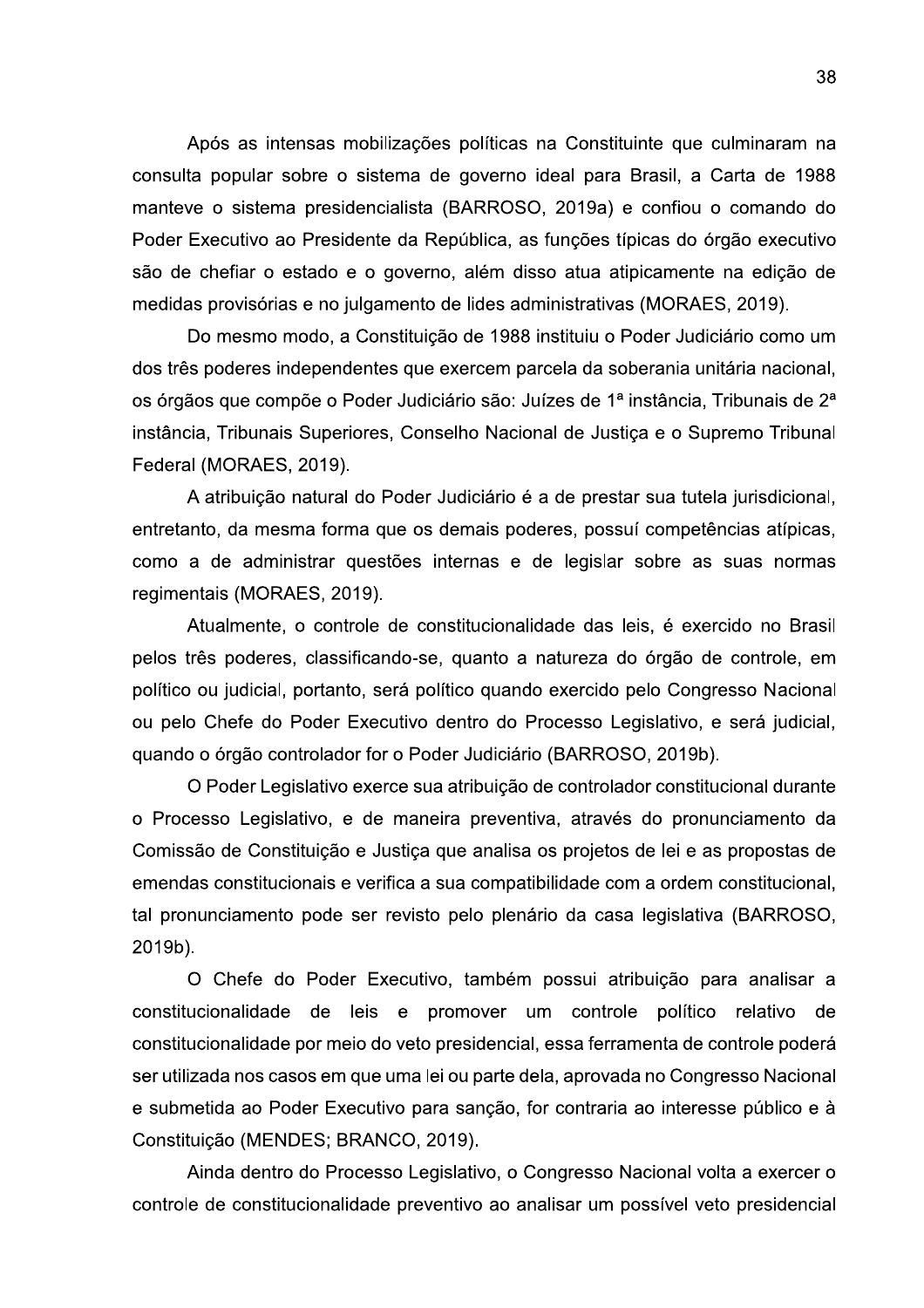fundado em uma alegada inconstitucionalidade, deste modo, poderá apreciar ou rejeitar o veto, e sua posição prevalecerá sobre a do Presidente da República (BARROSO, 2019b).

Por fim, o Poder Judiciário exerce o Controle de Constitucionalidade de maneira repressiva em duas frentes, pela via incidental, nas lides entre particulares submetidas a apreciação pelos órgãos judiciários, e pela via principal, onde a discussão se volta diretamente para o debate da constitucionalidade de determinada lei (BARROSO, 2019b).

Com o advento da Carta Constitucional de 1988, o Supremo Tribunal Federal recebeu, como sua principal atribuição, a obrigação de guardar a Constituição (BRASIL, 1988), e para exercer esse papel fundamental da República, foram criados instrumentos de controle e preservação do texto constitucional, do mesmo modo, o rol de legitimados capazes de propor as ações concentradas que analisam a constitucionalidade de leis e atos foi amplamente expandido (LEWANDOWSKI, 2009).

Assim, em virtude da consolidação do controle abstrato de constitucionalidade e das suas novas atribuições concedidas pela Carta de 1988, o Poder Judiciário passou a desfrutar de um efetivo lugar de prestígio dentro da órbita da separação dos poderes e até mesmo dentro do cenário político nacional (PAULA, 2014).

## 2.2.3 Do Supremo Tribunal Federal e Seu Atual Protagonismo no Cenário **Constitucional Brasileiro**

Com o advento da nova ordem constitucional de 1988, o Supremo Tribunal Federal passou a ser composto por um quadro de onze ministros, nomeados pelo Presidente da República com a chancela pela maioria absoluta do Senado Federal (art. 101) e possui como principal competência, a guarda da Constituição Federal (art. 102), para o exercício deste importante papel da república, lhe foi concedida a capacidade de processar e julgar originalmente as ações que versam diretamente sobre a constitucionalidade das leis nacionais (BRASIL, 1988).

Entre essas ferramentas de controle concentrado ou direto, encontram-se a Ação Direta de Inconstitucionalidade (art. 102, I, "a"); a Ação Declaratória de Constitucionalidade (art. 102, I, "a"); a Ação Direta de Inconstitucionalidade por Omissão (art. 103, § 2º); e a Arguição de Descumprimento de Preceito Fundamental (art. 102, § 1°) (BRASIL, 1988).

A Ação Direta de Inconstitucionalidade e a Declaratória de Constitucionalidade,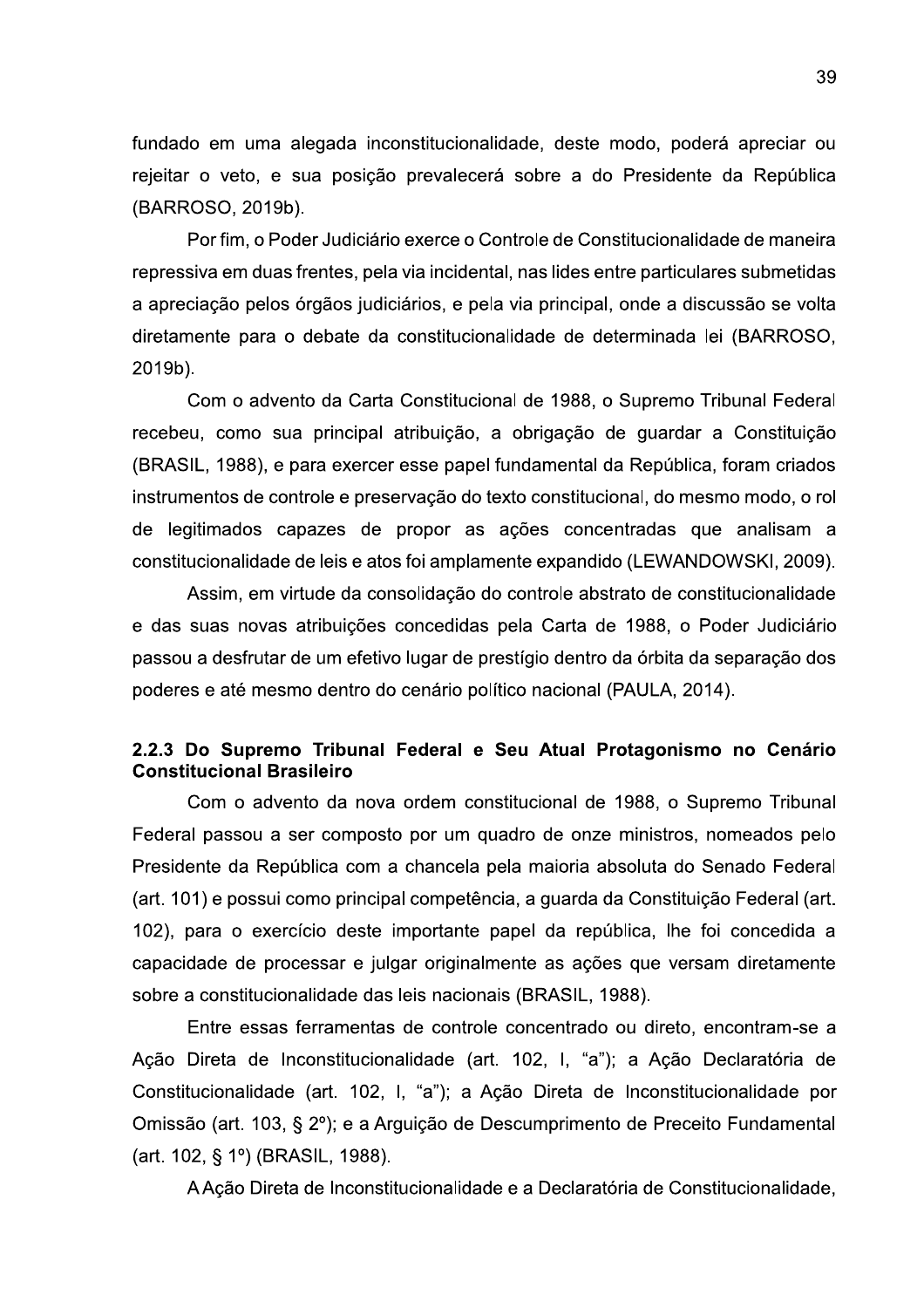são ações concentradas, que visam aferir a constitucionalidade de uma determinada norma em análise, ou seja, nesses procedimentos não há discussão de litígio entre as partes e, muito menos, pretensão de interesses particulares (SARLET, MARINONI; MITIDIERO, 2019).

A Ação Direta de Inconstitucionalidade por Omissão, trata-se de um processo que objetiva tornar efetiva determinada norma constitucional, que se encontra inaplicável por falta de meios ou regulamentações, e a arguição de descumprimento de preceito fundamental, por sua vez, busca "evitar ou reparar lesão a preceito fundamental, resultante de ato do Poder Público" (BRASIL, 1999 apud MENDES; BRANCO, 2019, p. 1447).

Do mesmo modo que o sistema de controle de constitucionalidade concentrado, é de competência originária do Supremo Tribunal Federal, o conhecimento de habeas corpus, habeas data, infrações penais e crime de responsabilidade dos membros do alto escalão dos Poderes Executivo, Legislativo e Judiciário, em razão do foro por prerrogativa de função (PAULA, 2014).

Além disso, é de competência originária do Supremo Tribunal Federal, o processamento e julgamento dos litígios entre os Estados estrangeiros ou órgãos internacionais e os Entes da Federação Nacional; e dos conflitos entre a União e os Estados ou Distrito Federal, ou vice-versa (PAULA, 2014).

De modo igual, ainda foi atribuído ao Supremo Tribunal Federal competência para processar recursos ordinários, nos crimes políticos julgados pela Justiça Federal e nos recursos referentes aos remédios constitucionais; e recursos extraordinários, no que se refere, principalmente ao Controle Difuso de Constitucionalidade (MENDES; **BRANCO, 2019).** 

Assim, torna-se inegável o fato de que, com a promulgação da Constituição da República Federativa do Brasil de 1988, o poder Judiciário ganhou papel de destaque dentro do princípio da separação dos Poderes, pois, além de dar, quase sempre, a última palavra em relação ao controle de constitucionalidade de leis, possui competência para processar e julgar os membros dos demais poderes soberanos do Estado (PAULA, 2014).

Por fim, cabe ressaltar a competência atribuída ao Supremo Tribunal Federal pela Emenda Constitucional nº 45/2004, para editar súmulas com efeito vinculante aos demais órgãos do Poder Judiciário e na administração pública direita e indireta em todos as esferas da federação (BARCELLOS, 2019).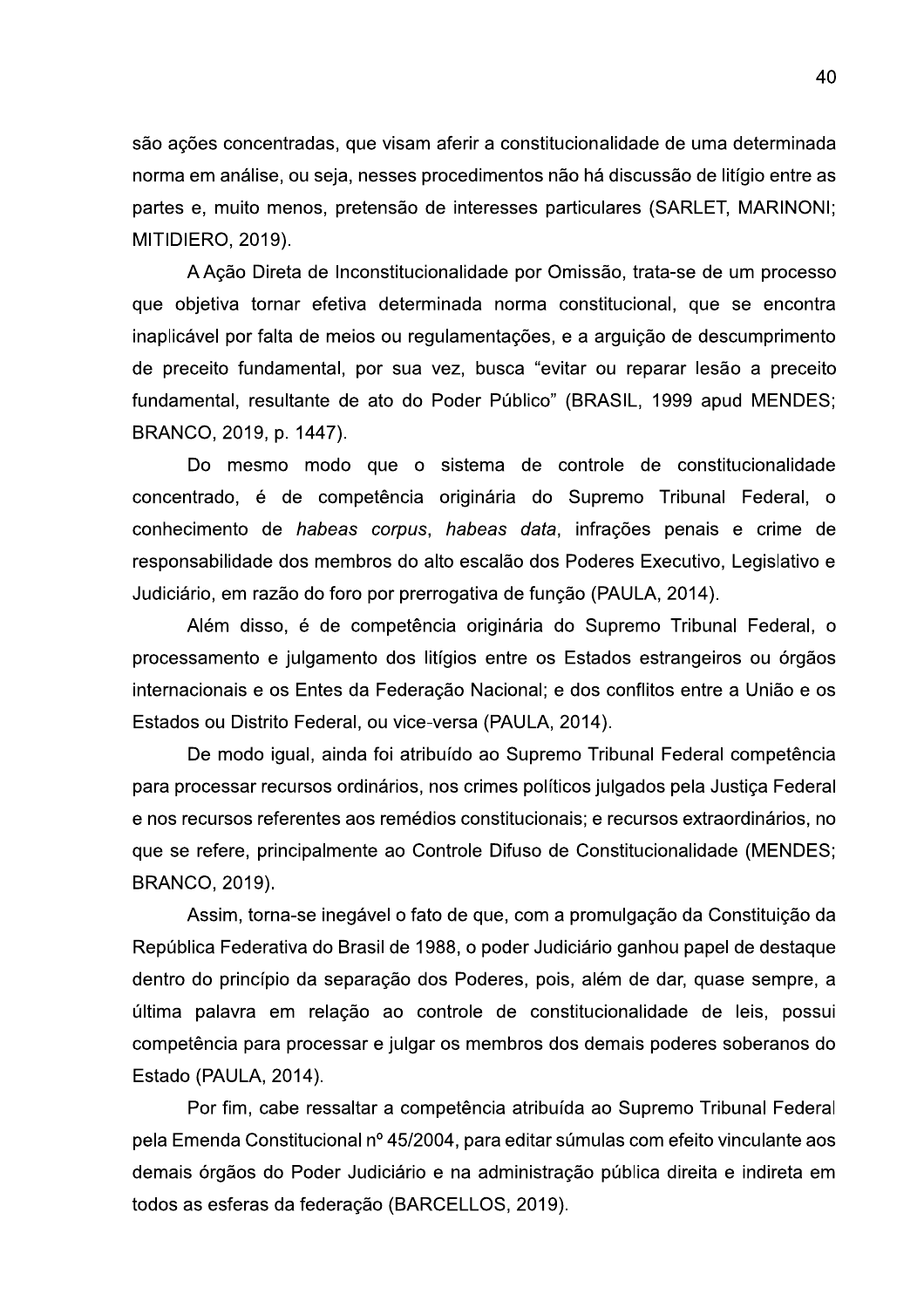Conforme se retira do § 1º do art. 103-A da Constituição:

A súmula terá por obietivo a validade, a interpretação e a eficácia de normas determinadas, acerca das quais haja controvérsia atual entre órgãos judiciários ou entre esses e a administração pública que acarrete grave inseguranca jurídica e relevante multiplicação de processos sobre questão idêntica (BRASIL, 1988, p.1).

Para editar a Súmula Vinculante o Supremo Tribunal Federal deve levar em consideração certos elementos, que vão além da existência de reiteradas decisões sobre uma mesma matéria, assim, deve ponderar também, se há ou não controvérsia que enseje uma possível insegurança jurídica sobre o tema, cabe destacar, por fim, que a Súmula Vinculante não é uma ferramenta exclusiva do sistema de controle de constitucionalidade (BARCELLOS, 2019).

Em razão desse conjunto de competências, somado a constitucionalização de direitos básicos e a ampla legitimidade ativa para ingressar com ações constitucionais, o Supremo Tribunal Federal, deixou de ser apenas um Tribunal Federal Recursal, e tornou-se uma verdadeira Corte Constitucional (PAULA, 2014).

# 2.2.4 Da Supremacia Normativa Do Constitucionalismo Ao Protagonismo Do Poder Judiciário

Essa supremacia do Poder Judiciário, em especial do STF, é fruto de um vasto processo histórico, que teve como principal ponto de consagração as mudanças ocorridas no século XX, em razão das atrocidades cometidas pelo nazismo alemão, a partir deste momento, as Constituições tornaram-se documentos jurídicos supremos em relação a toda e qualquer lei (PINTO, H., 2018).

Em virtude da supremacia normativa adquirida pelas Constituições, as instituições judiciárias responsáveis pela defesa do texto constitucional passaram a exercer um certo grau de protagonismo em comparação aos poderes Legislativo e Executivo, por sua jurisdição avançar sobre as matérias que envolvem questões políticas (PINTO, H., 2018).

Conforme o já exposto, no Brasil, a expansão das atribuições do Supremo Tribunal Federal e do Judiciário como um todo, ganharam notoriedade com a Constituição de 1988, em razão das prerrogativas atribuídas a este Poder em sede de Controle de Constitucionalidade, impulsionadas ainda, pelo amplo rol de legitimados ativos que estão previstos no art. 103 da CF88, desta forma, o texto constitucional proporcionou ao Poder Judiciário uma atuação mais presente na sociedade, e as discussões sobre questões políticas que antes limitavam-se a atuação dos Poderes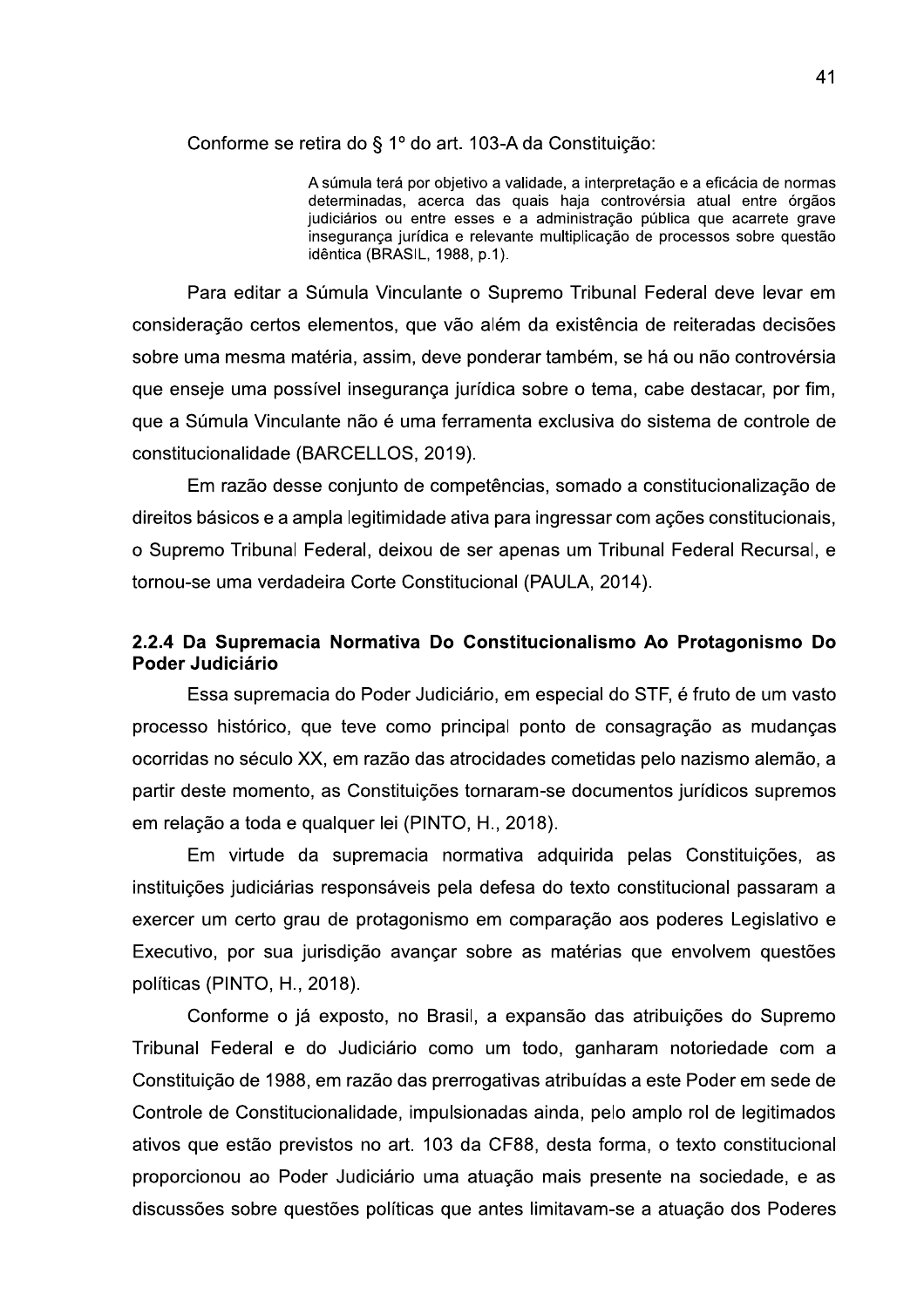políticos do Estado migraram, de certo modo, para o campo de atuação da Função Judiciária, em especial, para o Supremo Tribunal Federal (TEIXEIRA, 2012).

A migração do debate das questões políticas e sociais para os órgãos do Poder Judiciário em virtude do sistema nacional de controle de constitucionalidade cumulado com a ampla constitucionalização de várias matérias pela Carta de 1988, caracterizou o fenômeno da Judicialização da Política ou da Vida (BARROSO, 2012).

O fenômeno da Judicialização é constitucionalmente adequado, pois se trata de um exercício regular da função jurisdicional, e consiste na ingerência judicial nas pautas de ação dos Poderes Políticos em relação as matérias constitucionalizadas. onde, no exercício de sua jurisdição, o Poder Judiciário é levado a decidir sobre os temas propostos (PINTO, H., 2018).

No entanto, ao prestar sua tutela jurisdicional sobre determinados temas, o Poder Judiciário, em alguns casos, tem demonstrado uma atuação expansiva de suas atribuições ao interpretar o texto constitucional amplificando os seus limites e propósitos, essa atuação expansiva, criativa e interpretativa do Poder Judiciário configura um outro fenômeno presente no mundo contemporâneo, o ativismo judicial (BARROSO, 2012).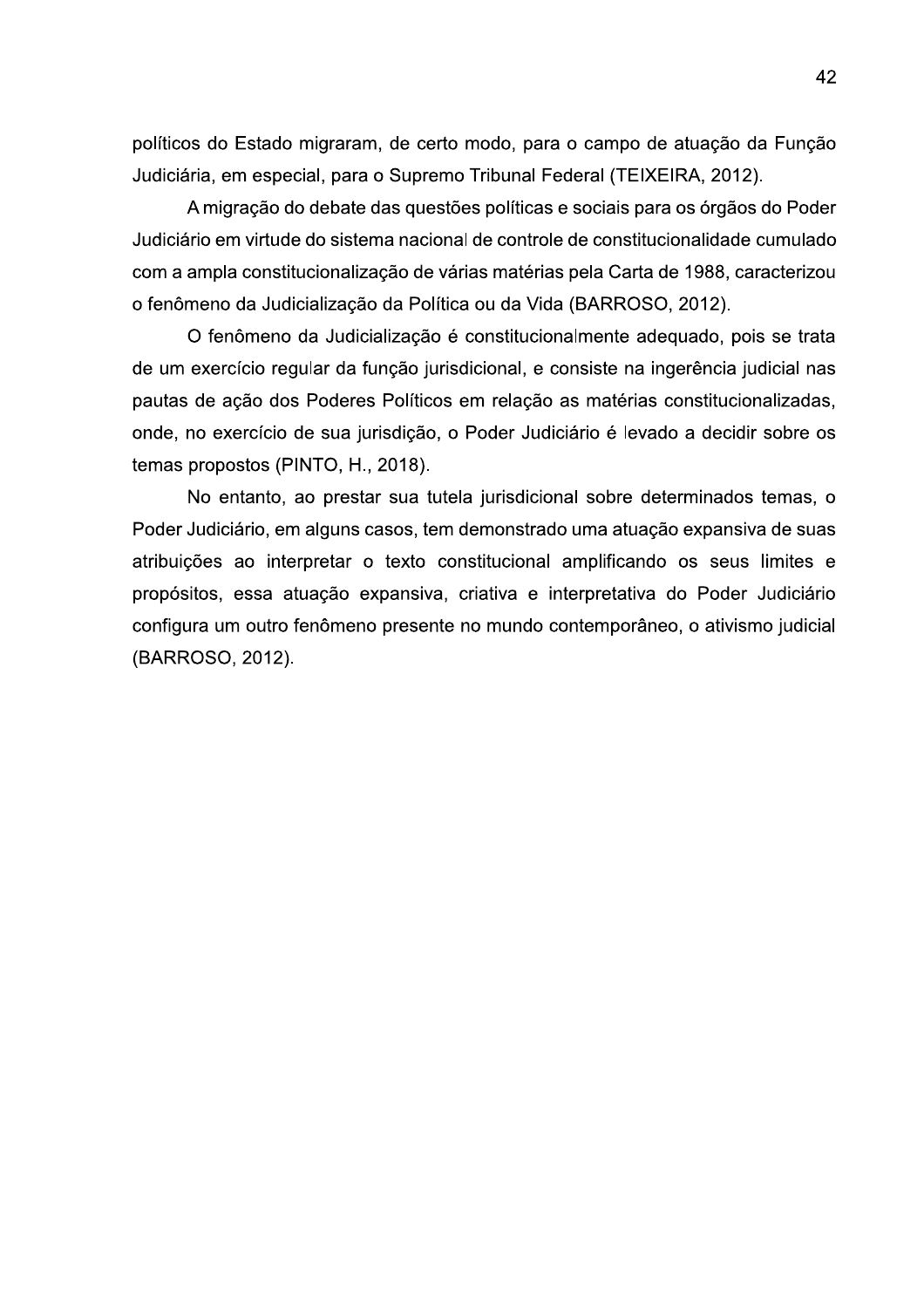#### 2.3. DO ATIVISMO JUDICIAL

Após versar sobre as bases teóricas e históricas do princípio da separação dos poderes, analisar a sua aplicação no direito pátrio e verificar o atual protagonismo do Poder Judiciário, passa-se a discorrer sobre o fenômeno do ativismo judicial.

Neste capítulo, primeiramente, realizar-se-á uma dissociação entre os fenômenos do ativismo judicial e da judicialização da política, após buscar-se-á compreender o ativismo judicial, os fatores sociais e institucionais que o impulsionam, o seu emprego pelo Poder Judiciário e as críticas e problemas que o rodeiam.

## 2.3.1. Da Judicialização da Política e Do Ativismo Judicial

O protagonismo que o Poder Judiciário passou a exercer no mundo contemporâneo é resultado de um longo processo que se desenvolveu através de determinados momentos históricos, o primeiro deles ocorreu nos Estados Unidos da América no ano de 1803, onde a Suprema Corte Estadunidense, chefiado por John Marshall estabeleceu o princípio da supremacia da Constituição e consolidou a doutrina da judicial review of legislation no caso Marbury v. Madison<sup>6</sup> (BRANDÃO, 2013; BARROSO, 2019a).

Entretanto, cabe ressaltar que, antes mesmo da decisão proferida pela Suprema Corte Americana no caso Marbury vs. Madison, no capítulo LXXVIII de O Federalista, Alexander Hamilton (1840) já havia previsto o princípio da supremacia da Constituição e a possibilidade de controle de constitucionalidade pelo Poder Judiciário, ao dispor que:

> Todo o acto de huma autoridade delegada, contrario aos termos da commissão, he nullo. Este principio he indubitavel; e portanto todo o acto do

<sup>6</sup> William Marbury foi indicado pelo presidente federalista John Adams e depois confirmado pelo Congresso, para exercer o Cargo de Juiz de Paz, entretanto, a posse não foi efetivada a tempo, e com a troca de governo, assumindo Thomas Jefferson o cargo de presidente da república, o então presidente, determinou que os termos de posse dos juízes nomeados pelo governo federalista não deveriam ser entreques.

Deste modo, Marbury, requereu à Suprema Corte Estadunidense, no ano de 1801, a concessão de um writ of mandamus contra James Madison, com o objetivo de compelir o Secretário de Estado a entregar o seu termo de posse.

A decisão do caso foi proferida pela Corte em 1803, cabendo Chief Justice John Marshall a redação do voto, na decisão afirmou-se primeiramente que Marbury tinha o direito de tomar posse no cargo. todavia, o remédio de que o impetrante se valera estava fixado em lei infraconstitucional, assim, em virtude das atribuições da Suprema Corte estarem taxativamente expostas no texto constitucional, a ordem foi denegada, dessa maneira, estabeleceu-se na jurisprudência estadunidense o princípio da Supremacia da Constituição e a tese de que o poder judiciário tem o dever de declarar a invalidade de leis inconstitucionais (MENDES; BRANCO, 2019; CASAGRANDE; TIBÚRCIO, 2019).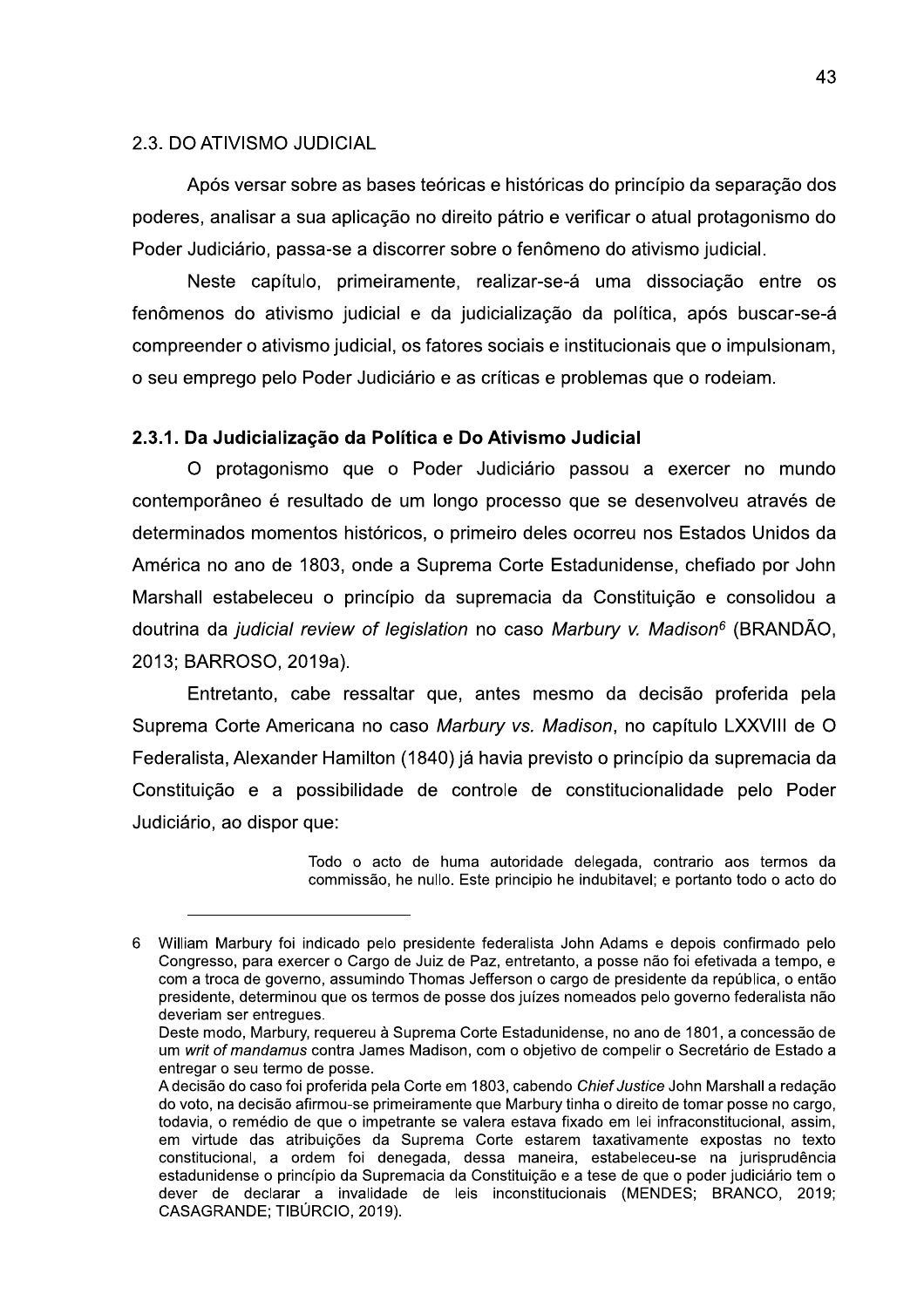corpo legislativo, contrario á constituição, não póde ter validade (HAMILTON, 1840, p. 158).

Assim, ele conclui que:

[...] a constituição quiz collocar os tribunaes judiciarios entre o povo e a legislatura, principalmente para conter esta ultima nos limites das suas attribuições. A constituição he, e deve ser considerada pelos juizes como lei fundamental; e como a interpretação das leis he a funcção especial dos tribunaes judiciarios, a elles pertence determinar o sentido da constituição, assim como de todos os outros actos do corpo legislativo (HAMILTON, 1840, p. 158).

O segundo momento do processo de expansão do Poder Judiciário ocorreu durante o segundo pós-guerra, neste período, diante da constatação de que inúmeras atrocidades foram cometidas com o respaldo da legalidade, houve uma grande transformação no papel das constituições, à vista disso, as constituições tornaram-se normas supremas de conteúdo vinculativo, condicionando a legislação ordinária e a ação dos poderes políticos do Estado (PINTO, H., 2018).

Além disso, foi atribuído ao Poder Judiciário o papel de garantidor da ordem constitucional em detrimento da atuação dos Poderes Legislativo e Executivo, que passaram a se encontrar limitados pela normatividade constitucional (PINTO, H.,  $2018$ ).

O terceiro fator histórico que promoveu uma maior atuação dos órgãos jurisdicionais no mundo se deu com a constitucionalização e redemocratização após o fim de governos ditatoriais influenciados pela Guerra-Fria e pelo combate ao comunismo (BARBOZA; KOZICKI, 2012).

Outrossim, é após o segundo pós-guerra que o princípio da supremacia constitucional passa a ser adotado por vários países em razão da preocupação global com o respeito aos Direitos Humanos, os quais passam a influenciar diretamente o direito interno de cada país na edição de declarações de direitos fundamentais, que servem como preceitos e referências para o exame de controle de constitucionalidade de qualquer lei ou ato administrativo (BARBARA; KOZICKI, 2012).

Portanto, verifica-se que, desde o final da Segunda Grande Guerra, excetuando-se o caso Estadunidense, houve um grande avanço do Poder Judiciário como defensor da normatividade constitucional, sobre as decisões políticas que eram realizadas no âmbito dos Poderes Legislativo e Executivo (BARROSO, 2012; PINTO, H., 2018).

Com a instauração do regime democrático em solo brasileiro pela Constituição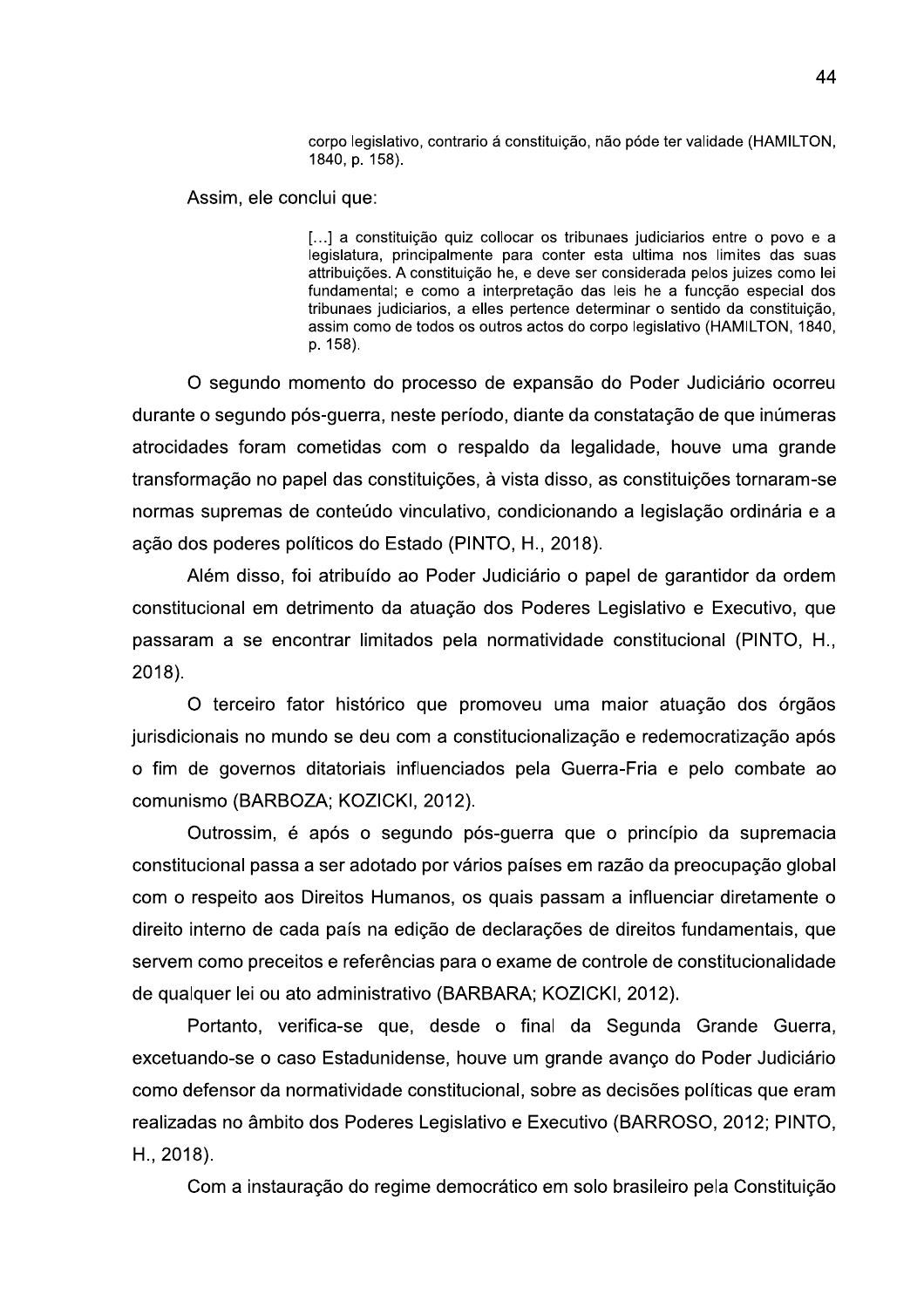Federal de 1988, esse fenômeno global da expansão do Poder Judiciário passou a ocorrer também no Brasil (BARROSO, 2012), em razão da atuação desse Poder na solução de questões políticas, sociais e morais que anteriormente eram reservadas apenas aos Poderes Políticos do Estado (NASCIMENTO, 2017; SEVEGNANI, 2020).

Essa transferência de atribuições dos poderes políticos para o poder judiciário, se deu, em razão, da constitucionalização de matérias políticas, tornando-as passíveis de judicialização, deste modo, essas matérias, se judicializadas passam a ser decididas pelos tribunais constitucionais e não mais pelos representantes eletivos dos cidadãos (PINTO, H., 2018), e é exatamente essa alteração no quadro políticoinstitucional, caracterizada pela ampliação da dimensão política do Poder Judiciário que se convencionou chamar de judicialização da política (VERBICARO, 2008).

Neste sentido, o termo judicialização da política pode ser entendido como o fenômeno pelo qual o Poder Judiciário passa a posicionar-se sobre questões eminentemente políticas que eram ou, até mesmo, deveriam ser decididas pelos poderes políticos do Estado (TATE; VALLINDER, 1995 apud BRANDÃO, 2013).

Em seguimento, o autor Neal Tate (apud PAULA, 2014) identifica as condições genéricas que, de certo modo, causaram a germinação deste processo de judicialização da política<sup>7</sup>, contudo, devido as características próprias relacionadas à organização institucional, ao conteúdo histórico e ao texto constitucional de cada país, o fenômeno da judicialização da política é flexível e encontra condições facilitadoras e peculiaridades diversas dependendo do local onde se manifesta (VERBICARO, 2008).

No Brasil, as principais condições propiciadoras do fenômeno da judicialização da política, apontadas por Luís Roberto Barroso (2012) são a redemocratização do país; a constitucionalização abrangente; e o sistema brasileiro de constitucionalidade.

A redemocratização do país e a promulgação da Constituição Federal de 1988, foram, sem dúvida, as maiores causadoras da judicialização da política em solo

São elas: (i) institucionalização de uma ordem democrática; (ii) separação entre os Poderes estatais  $\overline{7}$ e a independência do Poder Judiciário; (iii) universalização do acesso à justica; (iv) existência de uma Constituição que explicite direitos e valores, os quais possam ser invocados em defesa dos indivíduos e grupos que se sintam lesados pela vontade da maioria; (v) uso dos tribunais por grupos minoritários de interesse para a realização de seus direitos; (vi) uso dos tribunais pelos grupos de oposição para controlar deliberações majoritárias na arena política; (vii) ineficácia das instâncias majoritárias de formação da vontade política [...]; e (viii) delegação pelas instituições majoritárias, em alguns casos, do custo político de uma decisão polêmica ao Poder Judiciário (TATE; VALLINDER, 1995, p, 28-36 apud PAULA, 2014, p. 104).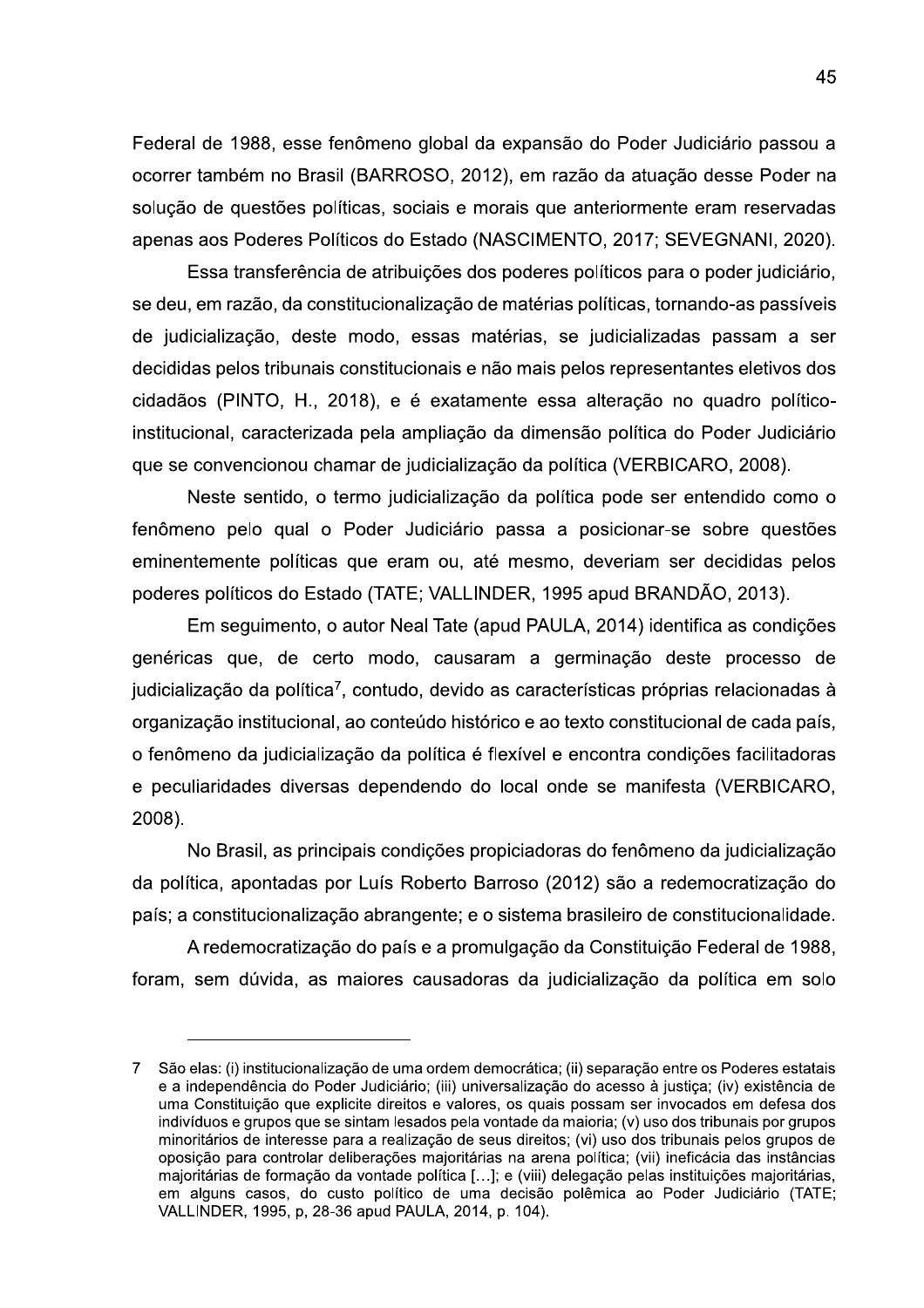nacional (BRANDÃO, 2013), porquanto, foi a partir da redemocratização em 1988 que o Poder Judiciário tornou-se um ator político na defesa da Constituição, outrossim, com o advento do Estado Republicano, a cidadania alvoreceu, e as pessoas passaram a ter uma maior consciência dos seus direitos e a buscar a sua efetivação perante os órgãos jurisdicionais (BARROSO, 2012).

De modo contínuo, a Constituição Federal de 1988 promoveu uma constitucionalização abrangente de várias matérias que antes eram de atribuição da legislação ordinária elaborada pelos poderes políticos representativos (BARROSO, 2012), além do mais, explicitou um vasto catálogo de direitos, valores, fundamentos e objetivos que devem ser observados pelo Estado na defesa de toda a sociedade, e legitimou o Poder Judiciário a atuar no âmbito político para garantir o respeito à integralidade dos dispositivos constitucionais (VERBICARO, 2008).

Dessa maneira, a ampla normatização constitucional, tem por consequência, a elevação do Poder Judiciário na qualidade de intérprete e aplicador do Direito (PINTO, H., 2018), assim, a judicialização da política é influenciada pela ampla constitucionalização, pois, se uma determinada questão ganha o status de norma constitucional, ela, possivelmente, poderá ser objeto de uma ação judicial (BARROSO, 2012).

O terceiro ponto apresentado por Barroso (2012) como uma das principais causas da judicialização da política no Brasil, é o sistema híbrido de controle de constitucionalidade adotado a partir da Carta de 1988, o qual combina as características do sistema estadunidense de controle difuso exercido perante um caso concreto e do sistema europeu de controle concentrado por meio de ações próprias para o aferimento de uma possível inconstitucionalidade de uma norma ou ato administrativo.

Ressalta-se ainda que, tratando-se de judicialização da política, mais importante que o sistema de controle de constitucionalidade em si, é o amplo arrolamento de determinados entes da sociedade como legitimados a propor a ação direta de inconstitucionalidade e a ação declaratória de constitucionalidade, previsto no art. 103 da Constituição Federal (BRASIL, 1988), desse modo, quanto maior for o acesso aos procedimentos de aferimento de constitucionalidade, maior será a promoção de uma judicialização da política (BRANDÃO, 2013).

De modo igual, a professora Loiane Prado Verbicaro (2008) aponta diversas causas que influenciam na propagação da judicialização da política em território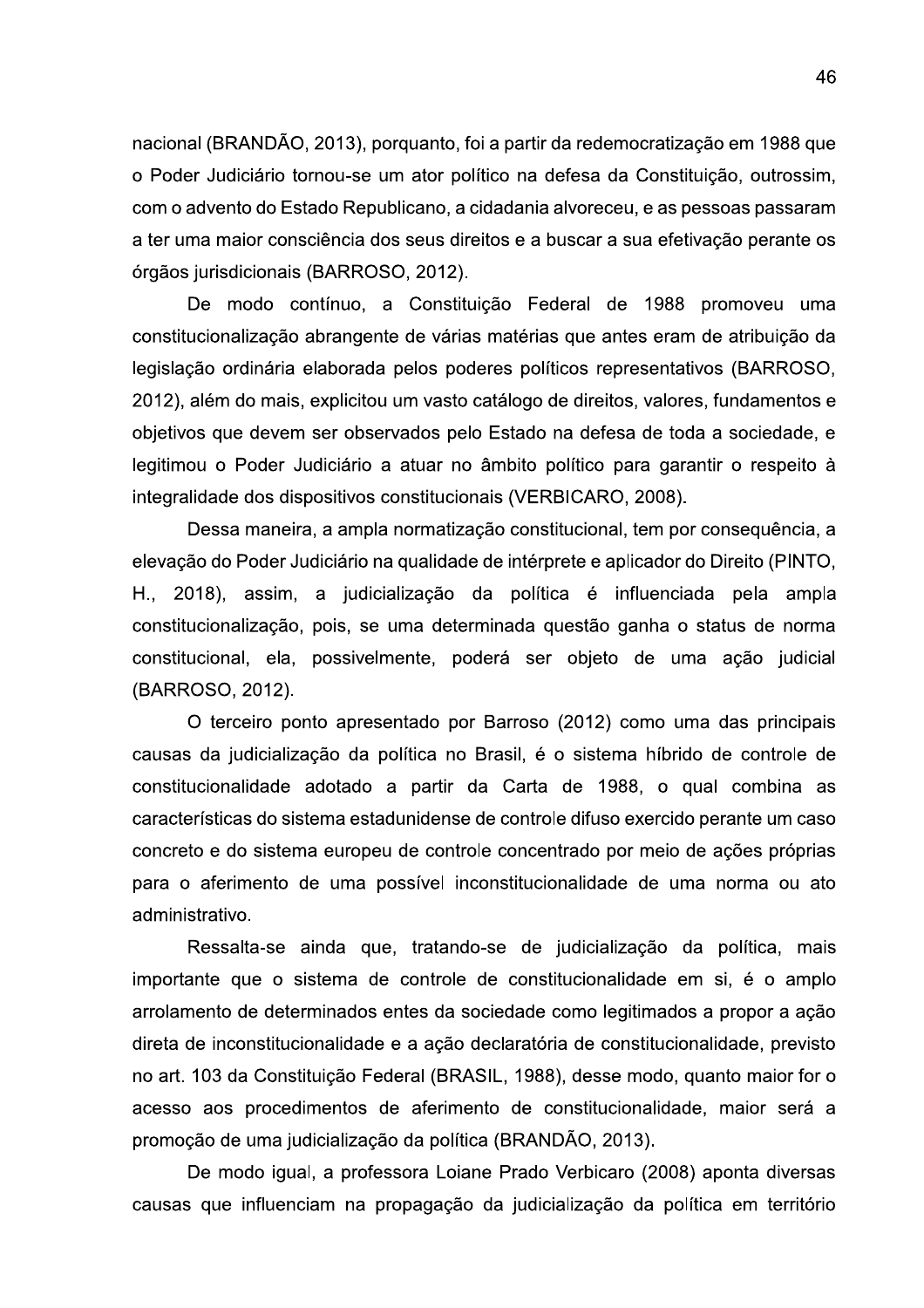nacional, dentre outras são elas: a) A promulgação da Constituição Republicana de 1988; b) A universalização do acesso à justiça, influenciada principalmente pela acessibilidade igualitária a todos os cidadãos; c) A crise do formalismo interpretativo e do positivismo jurídico; d) A ampliação das atribuições do Supremo Tribunal Federal, principalmente em relação ao controle de constitucionalidade; e) A ampliação do rol dos legitimados ativos para propor a Ação Direta de Inconstitucionalidade e a Ação Declaratória de Constitucionalidade; f) O surgimento de novos grupos sociais, movimentos e organizações que passam a buscar o auxílio do Poder Judiciário para reconhecer e efetivar os seus direitos; g) A hipertrofia do Poder Legislativo caracterizada pela intensa produção de conteúdo normativo que resulta em uma desarmonia interna do próprio ordenamento jurídico; e h) A ineficácia do sistema político na implementação de políticas públicas.

Por fim, sob o ponto de vista constitucional, o atual protagonismo do Poder Judiciário oriundo da judicialização da política, não é fruto de uma distorção dos poderes típicos da instituição ou de uma opção ideológica das cortes, mas sim de uma intervenção judicial legítima decorrente da constitucionalização da política e da legitimação do judiciário na defesa dos preceitos constitucionais (PINTO, H., 2018; BARROSO, 2012; VERBICARO, 2008).

Semelhantemente à judicialização da política, encontra-se também como uma das caras do eminente protagonismo do Poder Judiciário, o fenômeno do ativismo judicial, todavia, o ativismo judicial está relacionado com uma participação mais ativa do Poder Judiciário na execução dos princípios, valores e objetivos constitucionais, decorrente de uma ampliação interna de suas competências e da eficácia de suas tutelas (PINTO, H., 2018; BARROSO, 2012).

Muito embora não exista um consenso doutrinário sobre a determinação do que é ativismo judicial, boa parte dos autores que se debruçam sobre o tema, estabelecem a essa participação mais ativa do Poder Judiciário, que vai além dos limites demarcadores de sua atuação, uma conotação de cunho pejorativo, por descaracterizar as funções típicas do poder judicial em detrimento dos demais poderes (RAMOS, 2015; PINTO, H., 2018).

Essa assertiva encontra a sua melhor caracterização na atribuição dada pelo juiz e escritor Hélio Pinheiro Pinto (2008) ao considerar que, na análise da atual ascensão do Poder Judiciário é necessário separar o joio do trigo, referindo-se, claramente ao ativismo judicial como o joio, em comparação ao trigo, que seria a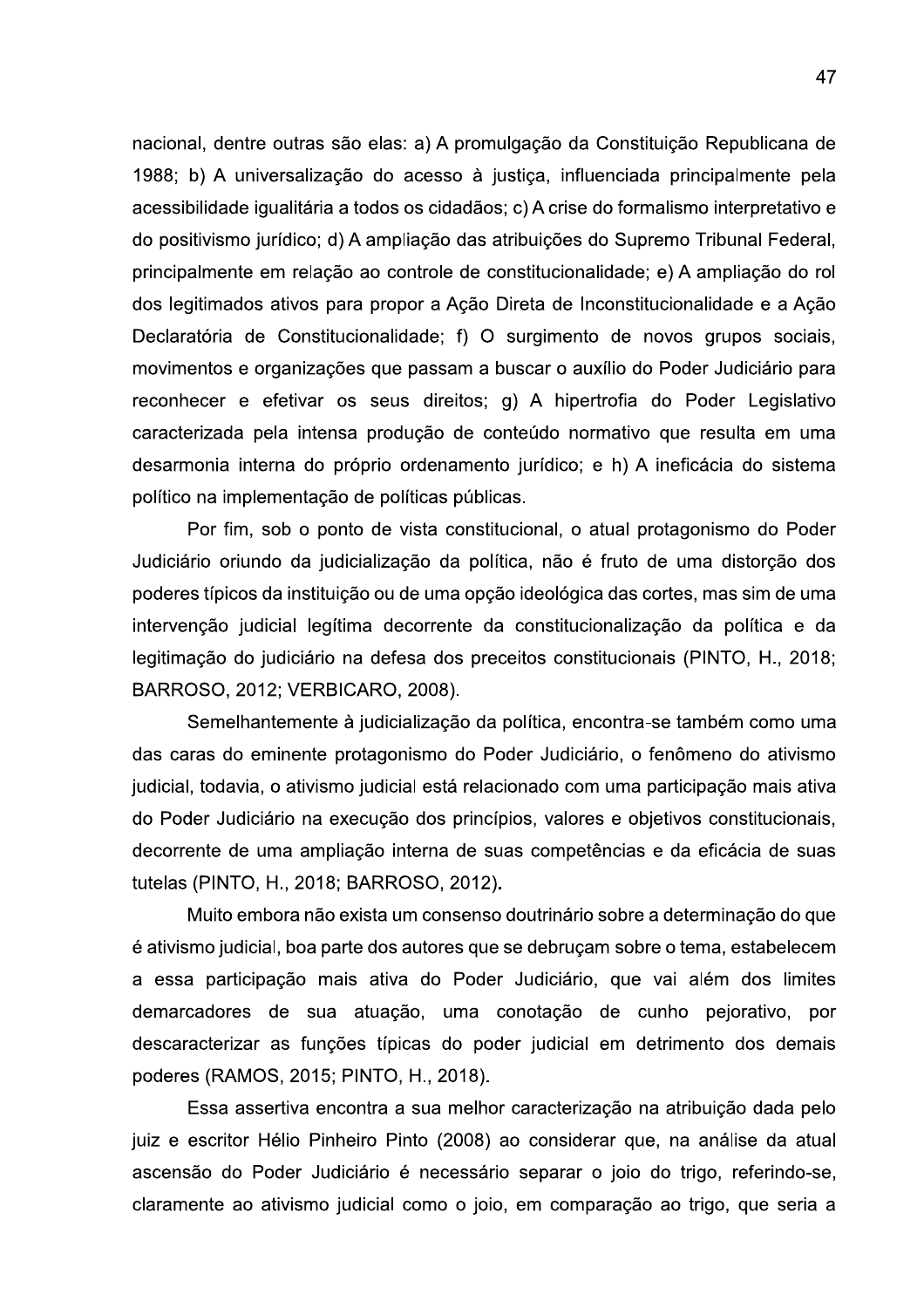judicialização da política.

Outros doutrinadores estabelecem, porém, que o ativismo judicial é uma atitude proativa e criativa, não necessariamente, legítima ou ilegítima, dos juízes e tribunais na interpretação do contexto e do alcance da normatividade constitucional (BARROSO, 2012; CAMPOS, 2014).

A expressão ativismo judicial foi utilizada pela primeira vez no ano de 1947 pelo historiador estadunidense Arthur Schlesinger Jr., em um artigo publicado na revista Fortune (v. 35, nº 73), intitulado The Supreme Court. O artigo avaliava a composição dividida da Suprema Corte Norte-Americana e analisava a atuação e o perfil dos juízes que a compunham (TEIXEIRA, 2012; SOLIANO, 2013; CAMPOS, 2014; PAULA, 2014).

O autor estabeleceu uma divisão dos membros da Suprema Corte dos Estados Unidos, classificando-os em três grupos principais: (a) os juízes ativistas liderados por Hugo L. Black; (b) os juízes autorrestritivos encabeçados por Felix Frankfurter; e, entre as extremidades, (c) os juízes moderados Stanley Reed e o *chief Justice* Fred Vinson (SCHLESINGER-JR, 1947 apud CAMPOS, 2014).

Para Schlesinger Jr. (1947 apud PINTO, H., 2018), os magistrados taxados como ativistas, acreditavam que deveriam promover uma atuação judicial ativa, com a finalidade de defender as liberdades civis e os direitos das minorias, substituindo, sob certo ponto de vista, a vontade dos membros do Poder Legislativo, em contrapartida, os juízes pertencentes ao grupo da autocontenção defendiam o respeito à vontade do legislador, argumentando que a Suprema Corte deveria abster-se de intervir no campo político.

Em conclusão, o escritor estadunidense defendia, de modo geral, a autocontenção dos magistrados, em respeito à democracia e à separação dos poderes, deixando o poder decisório para os órgãos políticos sujeitos ao controle popular, por outro lado, ele entendia que o modo de atuação ativista da Suprema Corte, seria viável apenas quando as liberdades políticas dos cidadãos se encontrassem ameaçadas (SCHLESINGER-JR, 1947 apud CAMPOS, 2014).

Apesar de o termo ativismo judicial ter sido concebido apenas em 1947, a origem da discussão sobre o tema, remonta à jurisprudência e à própria história do constitucionalismo estadunidense. Em um primeiro momento, o ativismo judicial da Suprema Corte Norte-Americana possuía uma natureza mais reacionária, tal posição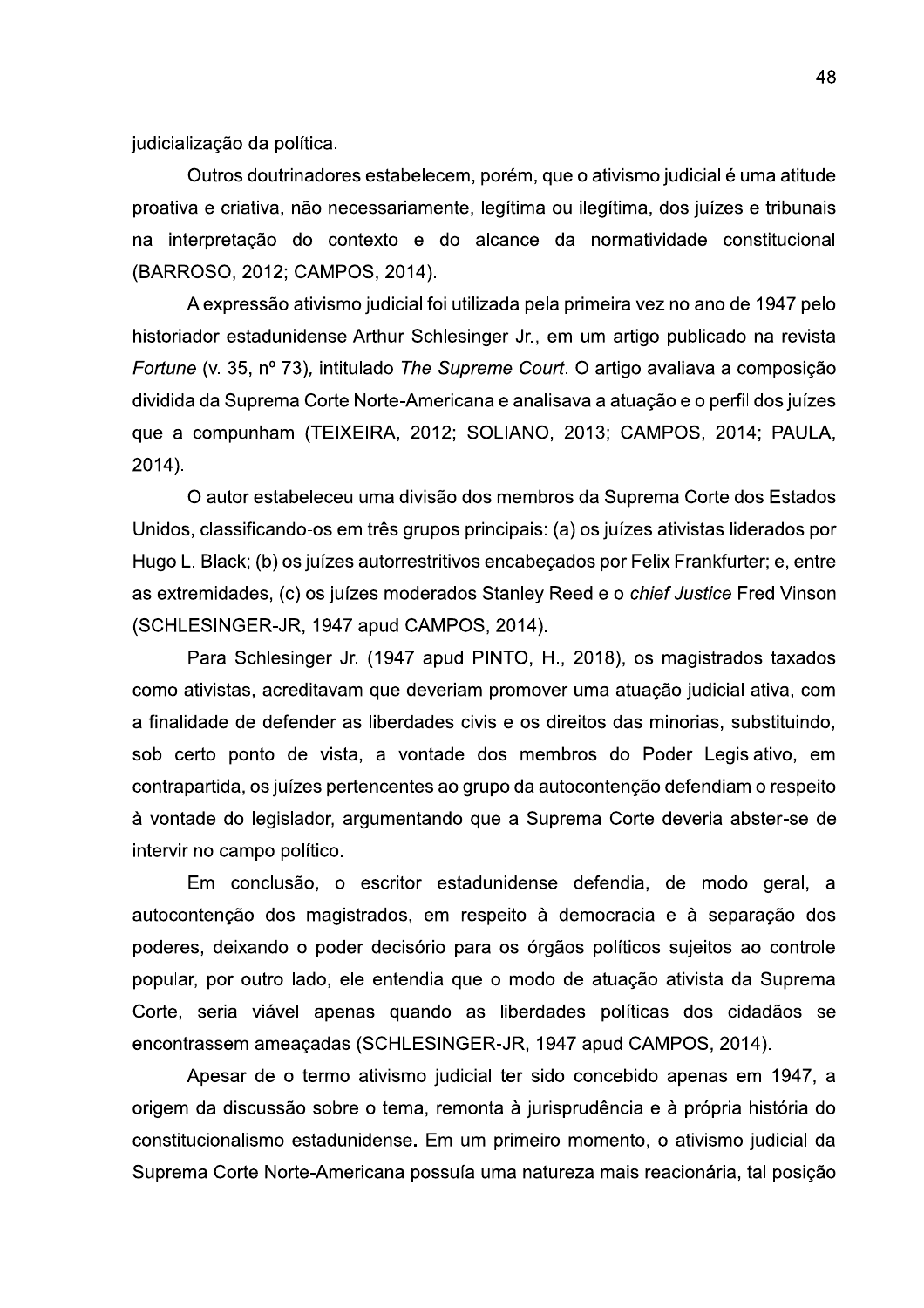político-ideológica pode ser constatada no caso Dred Scott v. Sanford<sup>8</sup> em 1857 e na Era Louchner<sup>9</sup>, de 1905 a 1937 (BARROSO, 2012; PINTO, H., 2018).

Nos Estados Unidos, a natureza conservadora do ativismo judicial se inverteu a partir dos anos de 1950, quando a Suprema Corte passou a constituir uma atuação mais liberal em relação aos temas relacionados aos direitos fundamentais, como, por exemplo nos casos Brown v. Board of Education<sup>10</sup>, de 1954 e Roe v. Wade<sup>11</sup>, de 1973 (BARROSO, 2012; PINTO, H., 2018).

Malgrado a contextualização histórica do ativismo judicial remontar à própria história do constitucionalismo estadunidense, ainda existe uma certa dificuldade teórica e prática da doutrina na concepção de um conceito para o fenômeno em análise (PAULA, 2014).

Para Hélio Pinheiro Pinto (2018), tal dificuldade na proposta de uma definição ao ativismo judicial, se dá em razão de conceituações genéricas e, em alguns casos, de caráter pluridimensional, ou, até mesmo, quando há uma menção ao termo sem a devida tentativa de definição.

Não obstante essa dificuldade consensual na conceituação do ativismo judicial, vários doutrinadores já posicionaram-se sobre o tema, como é o caso de Luís Roberto Barroso (2012, p. 25), para o doutrinador, "o ativismo judicial é uma atitude, a escolha de um modo específico e proativo de interpretar a Constituição, expandindo o seu sentido e alcance".

Dred Scott foi escravo do major do Exército, John Emerson. À medida que Emerson era remanejado 8 para diferentes postos militares, Scott o acompanhava e, em algumas dessas oportunidades, residiu em territórios e Estados onde a escravidão era proibida. [...] Depois da morte de Emerson, em 1843, a viúva se recusou a entregar Dred Scott a liberdade. Ele então a demandou, na Corte Estadual do Missouri, com o argumento de ter adquirido o direito à liberdade quando residiu no Estado de Illinois (1834-1836) e no Território Federal de Wisconsin (1836-1838), que proibiam a escravidão. [...] Depois de um arranjo para assegurar a jurisdição federal sobre o caso, a questão chegou à Suprema Corte.

Em marco de 1857, a Corte decidiu que Dred Scott não tinha legitimidade processual para discutir a liberdade nas cortes federais do país.

<sup>[...]</sup> O caráter ativista está, principalmente, na ambição (ou ingenuidade?) da Corte em tentar resolver o conflito político mais tormentoso daqueles dias e em negar ao Congresso o poder de controlar esse conflito nos territórios federais. Em vez de evitar a questão tão tormentosa, a Corte acabou constitucionalizando a escravidão e excluindo o poder do Congresso de tratar o tema (CAMPOS, 2014, p. 54-55).

Durante a Era Lochner (1905-1937) foram invalidades judicialmente várias leis econômicas e 9 sociais relativas ao período do New Deal (PINTO, H., 2018).

<sup>10</sup> No caso Brown v. Board of Education de 1954, a Corte Warren, por unanimidade, considerou inconstitucional a segregação racial nas escolas públicas e determinou que toda a legislação fosse ajustada a tal orientação (CAMPOS, 2014; MENDES; BRANCO, 2019).

<sup>11</sup> No caso Roe v. Wade de 1973, a Suprema Corte reconheceu, com fundamento no direito de privacidade, o direito constitucional ao aborto (CAMPOS, 2014).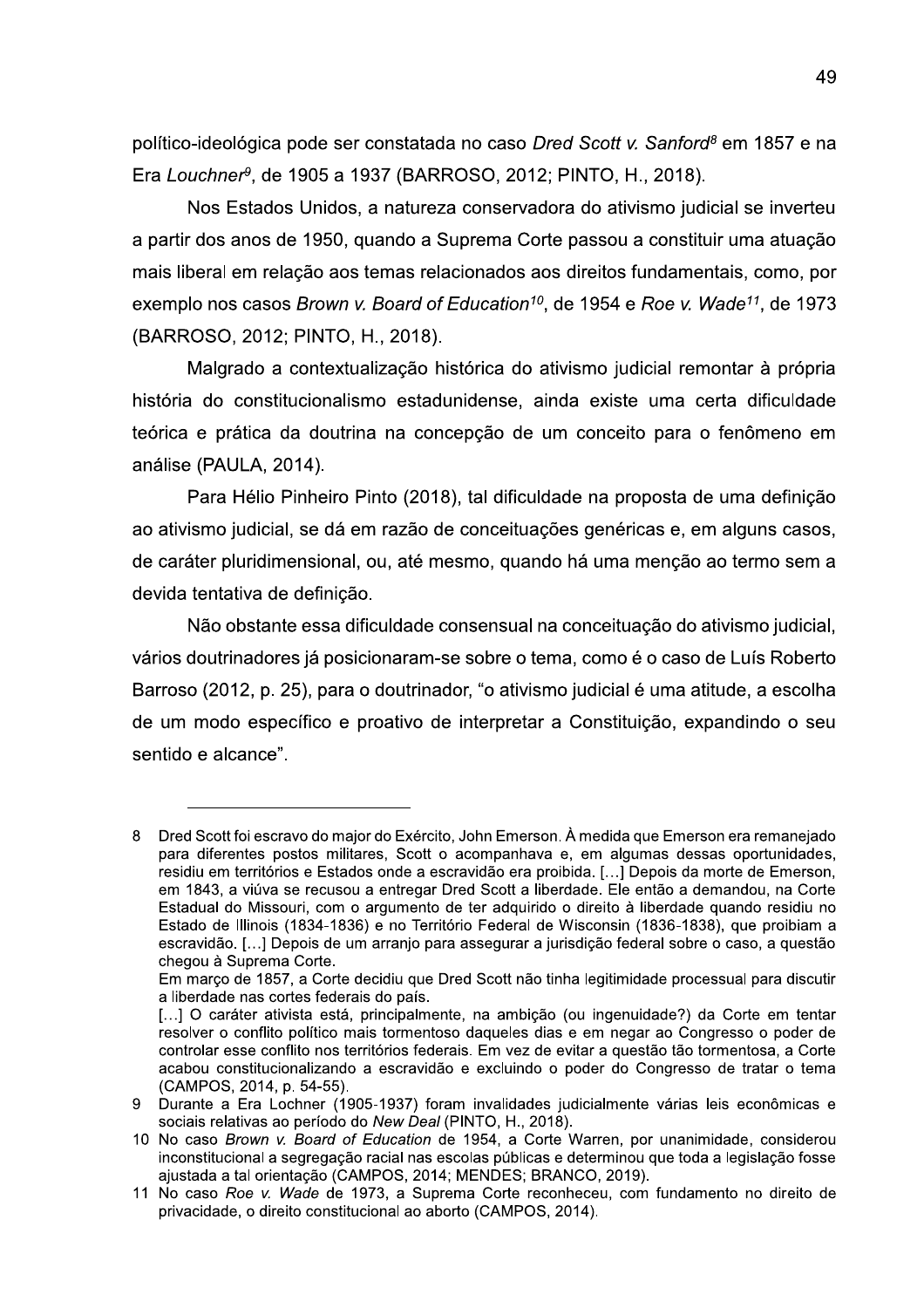O professor Barroso (2012), constata ainda que o ativismo judicial está intimamente ligado a uma atuação mais ativa do Poder Judiciário para assegurar e concretizar os preceitos constitucionais, principalmente nos casos em que o Poder Legislativo se encontra retraído, impossibilitando o atendimento efetivo às demandas sociais, à vista disso, o Poder Judiciário manifesta-se ativamente em três situações previstas pelo autor, são elas:

> (i) a aplicação direta da Constituição a situações não expressamente contempladas em seu texto e independentemente da manifestação do legislador ordinário; (ii) a declaração de inconstitucionalidade de atos normativos emanados do legislador, com base em critérios menos rígidos que os de patente e ostensiva violação da Constituição; (iii) a imposição de condutas ou de abstenções ao Poder Público, notadamente em matérias de políticas públicas (BARROSO, 2012, p. 26).

Sob outro ponto de vista, Carlos Alexandre de Azevedo Campos (2014), atribui ao ativismo judicial uma conotação não pejorativa, entendendo que o fenômeno caracteriza, de fato, uma atuação expansiva do Poder Judiciário em relação aos demais poderes políticos do Estado, mas que, não é necessariamente, legítima ou ilegítima.

De modo contínuo, para Campos (2014), o ativismo judicial manifesta-se de uma maneira multidimensional, além disso, em virtude da organização institucional estabelecida pelas constituições locais e dos diversos fatores presentes no seio social, ele varia de acordo com o país onde se revela.

Em contrapartida, alguns doutrinadores, atribuem ao ativismo judicial uma proposta conceitual de conotação negativa, esse é o caso de Elival da Silva Ramos (2015, p. 131), que considera o ativismo judicial como:

> "o exercício da função jurisdicional para além dos limites impostos pelo próprio ordenamento que incumbe, institucionalmente, ao Poder Judiciário fazer atuar, resolvendo litígios de feições subjetivas (conflitos de interesse) e controvérsias jurídicas de natureza objetiva (conflitos normativos)"

A conotação negativa na conceituação de Elival Ramos (2015), é relacionada com o avanço da atividade jurisdicional sobre as atribuições dos demais poderes do Estado, principalmente, no tocante ao Poder Legislativo, ressalta-se que, para caracterizar a disfunção das atividades típicas do Poder Judiciário, é necessário que tal invasão funcional se dê sobre o núcleo essencial constitucionalmente endereçado a qualquer dos poderes.

De modo similar, Vitor Soliano (2013) compreende o ativismo judicial como a atuação excessiva dos órgãos judiciários em matérias de responsabilidade dos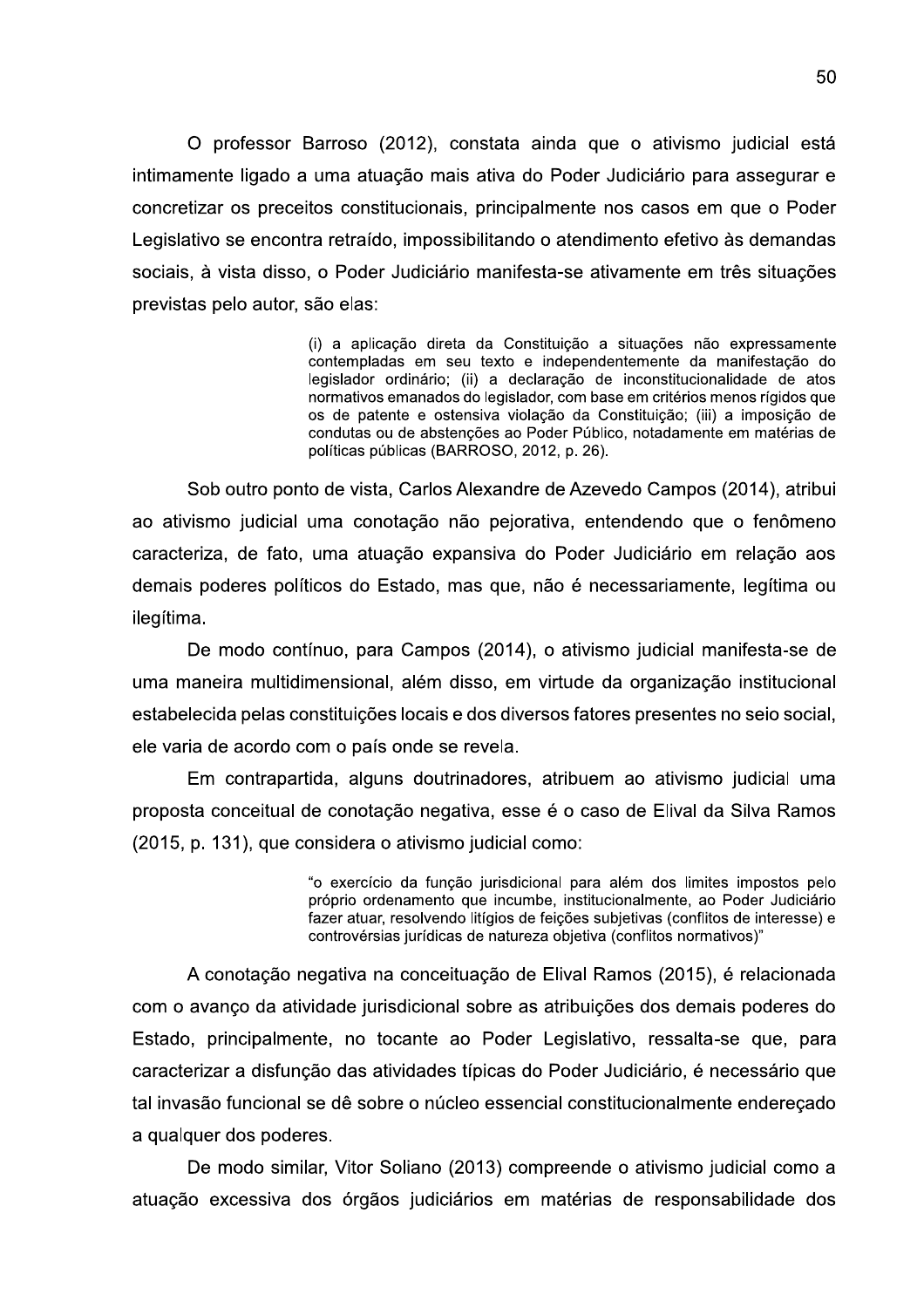Poderes Executivo e Legislativo, ainda assim, defende um certo nível de comportamento ativista, por entender que, a criatividade é da própria natureza da atividade judicante, em conclusão, o autor assevera que a defesa do texto constitucional pelo Poder Judiciário deve ser realizada de maneira responsável e em respeito à alteridade institucional.

Por último, ainda de cunho negativo, tem-se a conceituação atribuída ao ativismo judicial por Hélio Pinto (2018), para o autor, a atuação auto-expansiva da função jurisdicional, caracterizada pela amplificação dos limites de suas competências ou pelo aumento da eficácia de suas decisões, viola e desrespeita o princípio da separação dos poderes.

Nesse sentido, a decisão ativista, apesar de, geralmente, estar embasada sob o pretexto de concretizar direitos e princípios constitucionais, promove, primeiramente, uma dilatação funcional do Poder Judiciário incompatível com o princípio da separação dos poderes, por avançar sobre o núcleo essencial intangível, constitucionalmente atribuído aos demais poderes do Estado, em especial do órgão legislativo (RAMOS, 2015; PINTO, H., 2018).

Da conceituação trazida pela doutrina de Hélio Pinto (2018), é possível extrair duas espécies de ativismo judicial, o ativismo competencial, podendo ser descrito como aquele em que a decisão ativista atribui ao órgão judiciário uma competência não prevista no texto constitucional, e o ativismo eficacial, que pode ser caracterizado pela ampliação da eficácia de suas decisões.

Apesar das inúmeras conceituações construídas sobre o tema e da incerteza quanto à sua real definição, o ativismo judicial, é comumente utilizado para analisar o trabalho mais ativo desempenhado pelos juízes e tribunais quando das prolações de sentenças e acórdãos (KOERNER, 2013 apud SEVEGNANI, 2020).

Ademais, devem ser observadas as várias condições presentes em nosso país, que favorecem o impulsionamento do ativismo judicial por parte do Poder Judiciário, entre elas, encontram-se o modelo de Estado Social intervencionista proporcionado pela Constituição Federal de 1988; a ampla constitucionalização e principiologização dos direitos; a expansão do controle de constitucionalidade pelos órgãos judiciais; os problemas decorrentes da ordem institucional brasileira; e a própria atividade de cunho normativo promovido pelo Supremo Tribunal Federal (CAMPOS, 2014; RAMOS, 2015; FIGUEIREDO; GIBRAN, 2016).

O primeiro fator de impulsão do ativismo judicial no Brasil, foi dado com o início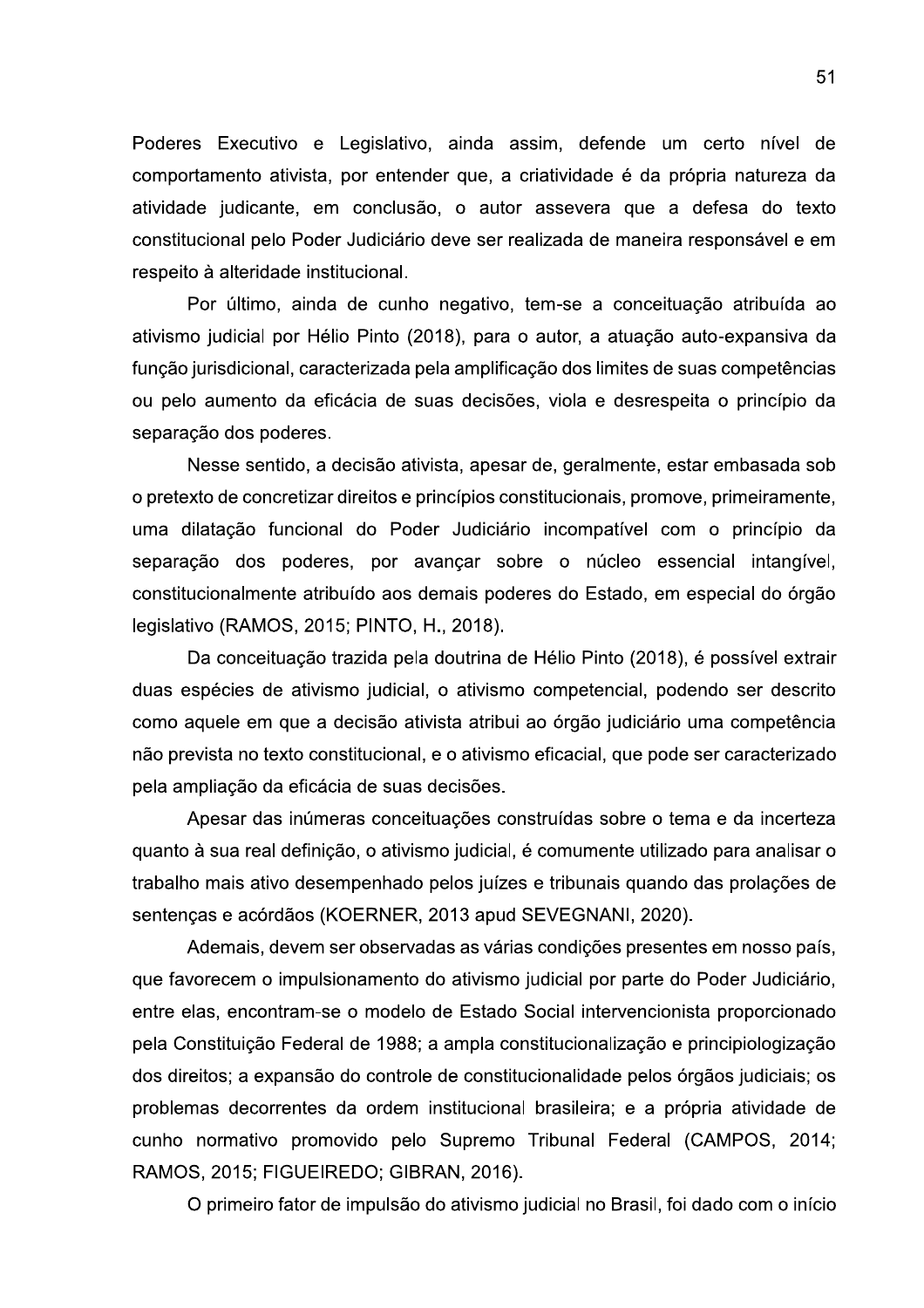da terceira fase do Constitucionalismo nacional, que inaugurou em nosso país, por meio da Constituição de 1934, o período do Estado Social, entretanto, foi com a Constituição de 1988, que esse modelo estatal recebeu maiores incrementos e garantias (BONAVIDES, 2017).

O Estado Social, é, por sua natureza um Estado intervencionista, pois atua diretamente na sociedade, na observação dos objetivos fundamentais da República e na garantia dos direitos sociais estampados na carta constitucional, nesse modelo estatal, as expectativas e pressões populares quanto a concretização mais célere dos fins traçados na Carta Magna também recaem sobre o Poder Judiciário, em decorrência de uma ineficiência dos poderes representativos na concretização constitucional, levando os magistrados e tribunais, no exercício de sua função jurisdicional, a concretizar os propósitos traçados pelos constituintes (RAMOS, 2015).

A segunda condição facilitadora do ativismo judicial, decorrente do próprio modelo de Estado Social, é a constitucionalização abrangente e compromissória e a ampla principiologização dos direitos, os quais, proporcionam uma maior litigância constitucional sobre inúmeros temas, e como conseguência, exigem uma resposta interpretativa, e em alguns casos, pela falta de uma legislação regulamentadora, até mesmo criativa do Poder Judiciário (CAMPOS, 2014; RAMOS, 2015).

Por conseguinte, o controle de constitucionalidade, também surge como um dos fatores que impulsionam o desempenho de uma conduta ativista pelo Poder Judiciário, além disso, no próprio campo do controle constitucional, destaca-se o cenário institucional promovido pela Constituição de 1988, que possibilitou o debate sobre a abrangência e a real constitucionalidade de determinados atos e leis, por meio, de ações impetradas diretamente na corte constitucional, movidas por novos atores políticos e sociais (TEIXEIRA, 2012; CAMPOS, 2014).

O quarto fator de impulsionamento do ativismo judicial está relacionado com a dificuldade, evidenciada muitas vezes, de os poderes políticos-representativos concretizarem os objetivos tracados pela Constituição, desse modo, diante da crise de legitimidade dos poderes políticos, em especial, do Poder Legislativo, o judiciário tem prolatado decisões que suprem omissões normativas para concretizar determinados preceitos constitucionais (BARROSO, 2012; RAMOS, 2015).

Em conclusão, o último aspecto que promove o ativismo judicial pelo Poder Judiciário no Brasil é o de admissão de uma atividade normativa por parte da Corte Constitucional, caracterizada, principalmente, pela possibilidade de o Supremo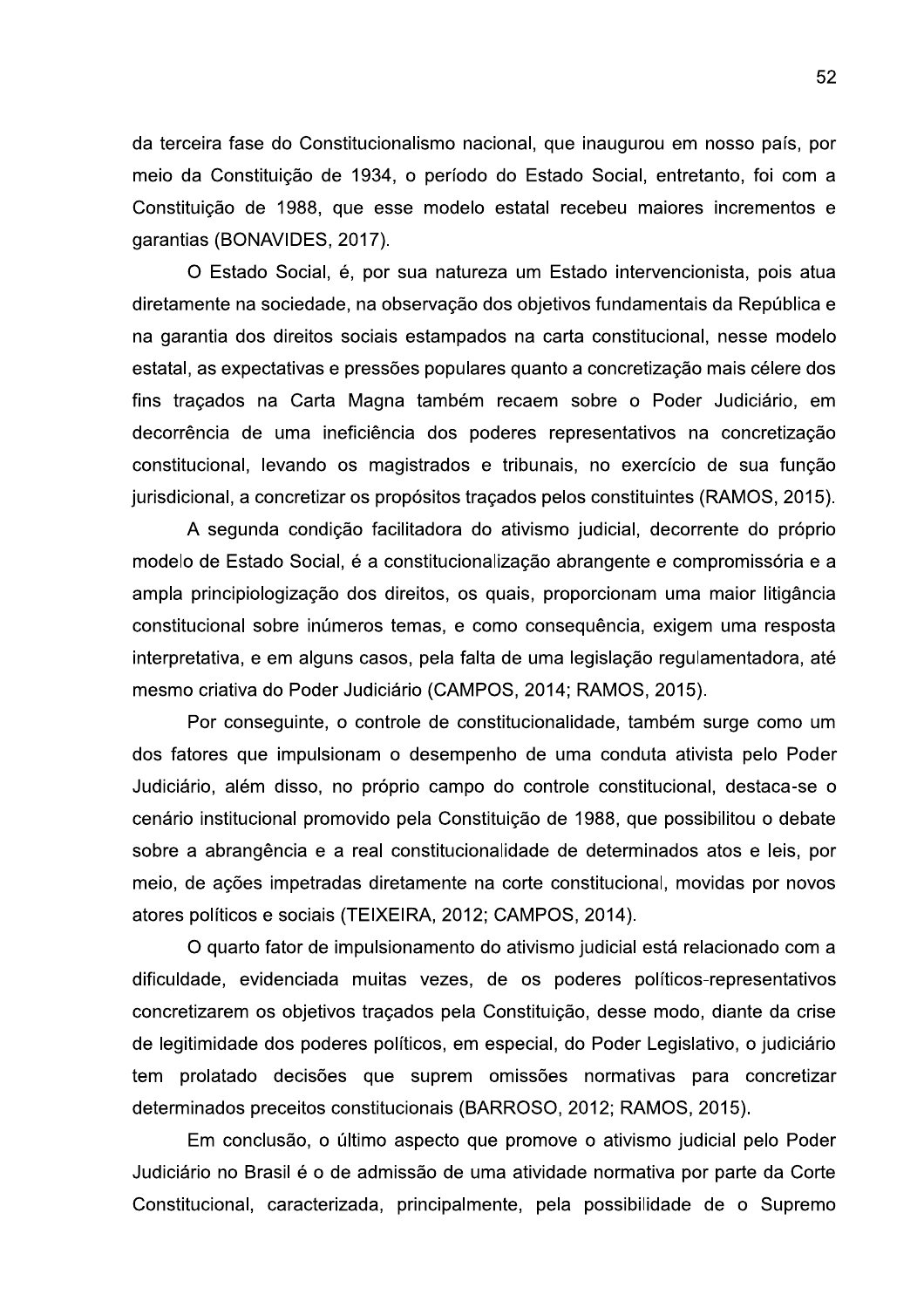Tribunal Federal editar súmulas de caráter vinculante sobre os demais órgãos jurisdicional e sobre a administração pública em todas as esferas da federação (RAMOS, 2015; BARCELLOS, 2019).

Diante do exposto, verifica-se que, em nosso país, o fenômeno do ativismo judicial encontra, como ponto de partida, o reestabelecimento do Estado Democrático com a promulgação da Constituição Federal de 1988 e a expansão da função judiciária decorrente do próprio texto constitucional (FIGUEIREDO; GIBRAN, 2016).

Não obstante a ascensão do Poder Judiciário como um todo, é o Supremo Tribunal Federal, o órgão jurisdicional, que possui a mais destacada participação na vida política e social do nosso país (CAMPOS, 2014), passando a decidir, cada vez mais, sobre questões relacionadas a tais naturezas, exigindo do Supremo uma postura proativa na atividade interpretativa (PAULA, 2014).

#### 2.3.2. Do Ativismo Judicial Do Supremo Tribunal Federal

Como consequência aos fatores que promovem uma atuação judicial mais próativa nos últimos anos, é inegável o papel protagonista que exerce o Supremo Tribunal Federal ao decidir sobre matérias relacionadas à questões políticas e de interesse geral da população (PAULA, 2014).

Perante esse protagonismo vivenciado pelo Supremo Tribunal Federal, verificase, em algumas situações, o ativismo judicial promovido pela Corte Constitucional, o qual, pode ser identificado por diferentes linhas de decisão, seja em relação à aplicação direta do texto constitucional em situações não contempladas expressamente no seu arranjo, ou na declaração de inconstitucionalidade de leis emanadas do processo legislativo, assentada em critérios mais abertos que os de direta violação à Constituição, ou, até mesmo na imposição de condutas positivas ou negativas ao Estado (BARROSO, 2012).

Como um dos principais exemplos da conduta ativista do Supremo Tribunal Federal, em relação à aplicação direta da Constituição em situação não contemplada expressamente pela ordem constitucional, encontra-se a perda de mandato parlamentar por infidelidade partidária (BARROSO, 2012).

No julgamento dos Mandados de Segurança nº 26.602/DF, nº 26.603/DF e nº 26.604/DF, o Supremo Tribunal Federal concluiu, por oito votos a três, pelo direito de a agremiação partidária preservar o mandato legislativo, quando um parlamentar migrar, sem justa causa, para outro partido, configurando assim, uma nova hipótese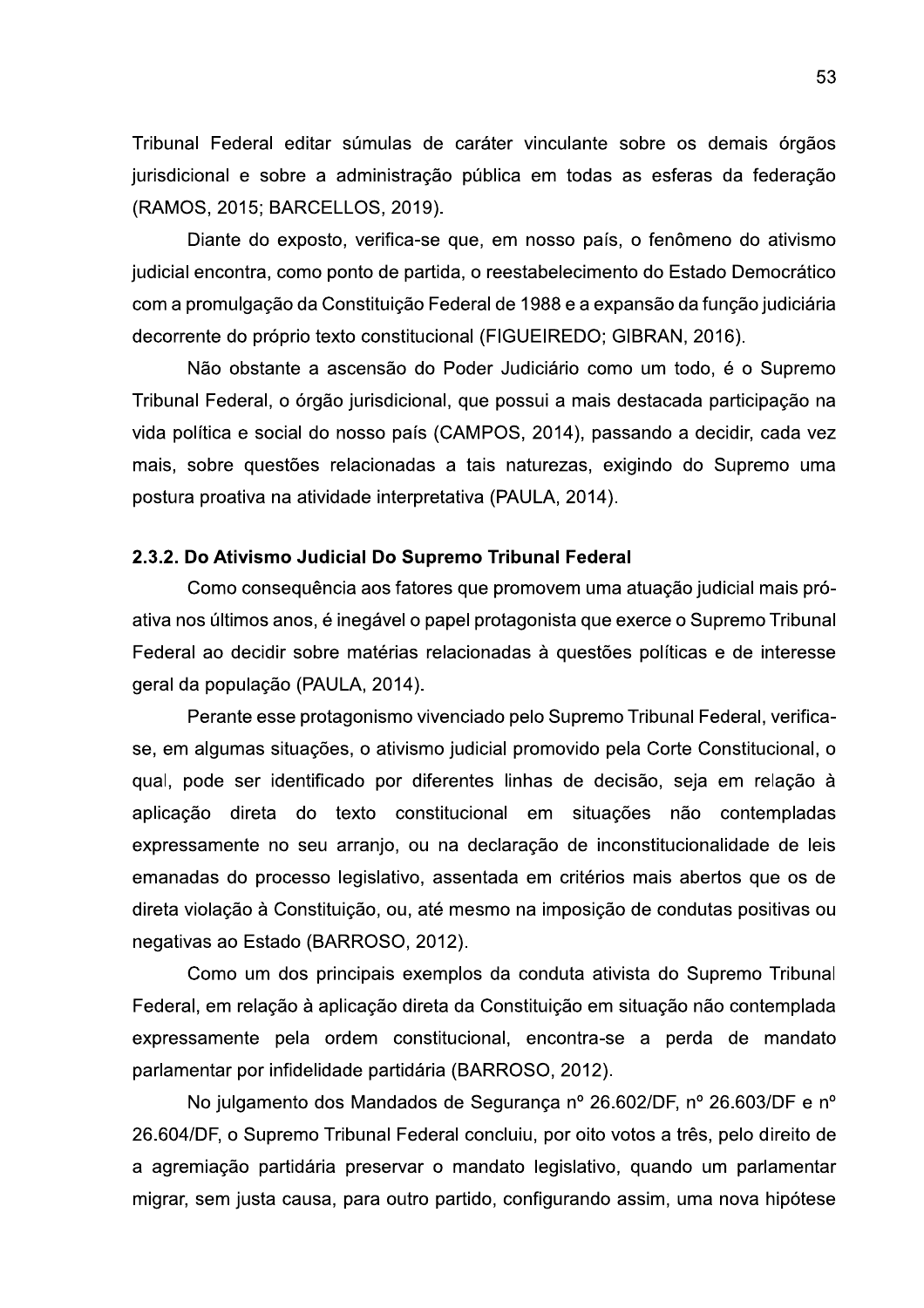para a perda de mandato parlamentar oriunda de uma criação jurisprudencial, no julgamento, ficaram vencidos os Ministros Eros Grau, Ricardo Lewandowski e Joaquim Barbosa (CAMPOS, 2014; PINTO, H., 2018; BRASIL, 2008a; BRASIL, 2008b; BRASIL, 2008c).

Os referidos Mandados de Segurança, conforme se depreende do relatório proferido pelo Ministro Eros Grau, no Mandado de Segurança nº 26.602/DF, interposto pelo Partido Popular Socialista – PPS, e dos relatórios proferidos, nessa ordem, pelos Ministros Celso de Mello e Carmem Lúcia, nos Mandados de Segurança nº 26.603/DF e nº 26.604/DF, de autoria do Partido da Social Democracia Brasileira – PSDB, e do Democratas - DEM, foram impetrados contra o ato do Presidente da Câmara dos Deputados, que, no primeiro caso, negou a posse dos deputados suplentes nas vagas pertencentes ao PPS em decorrência da desfiliação dos parlamentares eleitos, pelo argumento do partido não se enquadrar em qualquer hipótese prevista no § 1º do art. 56 da Constituição Federal, e que, nos demais casos, denegou a vacância dos mandatos dos parlamentares que desfilharam-se de suas respectivas legendas, por entender que a mudança de filiação partidária não figura entre as hipóteses de renúncia presumida presentes no § 1º do art. 239 do Regimento Interno da Câmara dos Deputados (BRASIL, 2008a; BRASIL, 2008b; BRASIL, 2008c).

No decurso do julgamento conjunto dos referidos mandados de segurança, cabe ressaltar, um dos argumentos proferidos pelo Ministro Ricardo Lewandowski durante o seu voto negativo a tese de perda do mandato por infidelidade partidária, em sua argumentação, o nobre Ministro asseverou que, a perda de mandato por infidelidade partidária, foi introduzida no Brasil pela Emenda Constitucional nº 01 de 17 de outubro de 1969, e que no ano de 1985, com o clima da redemocratização imperando no País, a Emenda Constitucional nº 24, havia suprimido tal hipótese, de modo seguinte, ponderou que, os Constituintes Originários em 1988, movidos pelo mesmo espírito da redemocratização, deixaram de incluir tal possibilidade no rol do art. 55 da Constituição de 1988, após isso, ao analisar conjuntamente os arts. 15 e 55 da Carta Magna, concluiu que o texto constitucional estabelece taxativamente as hipóteses da perda ou suspensão do mandato parlamentar (BRASIL, 2008a; BRASIL, 2008b; BRASIL, 2008c).

No mesmo sentido, por considerar como taxativas as hipóteses previstas no texto constitucional e, essencialmente, por entender que não poderia decidir além do que é estabelecido pela Constituição, o Ministro Eros Grau votou contra a referida tese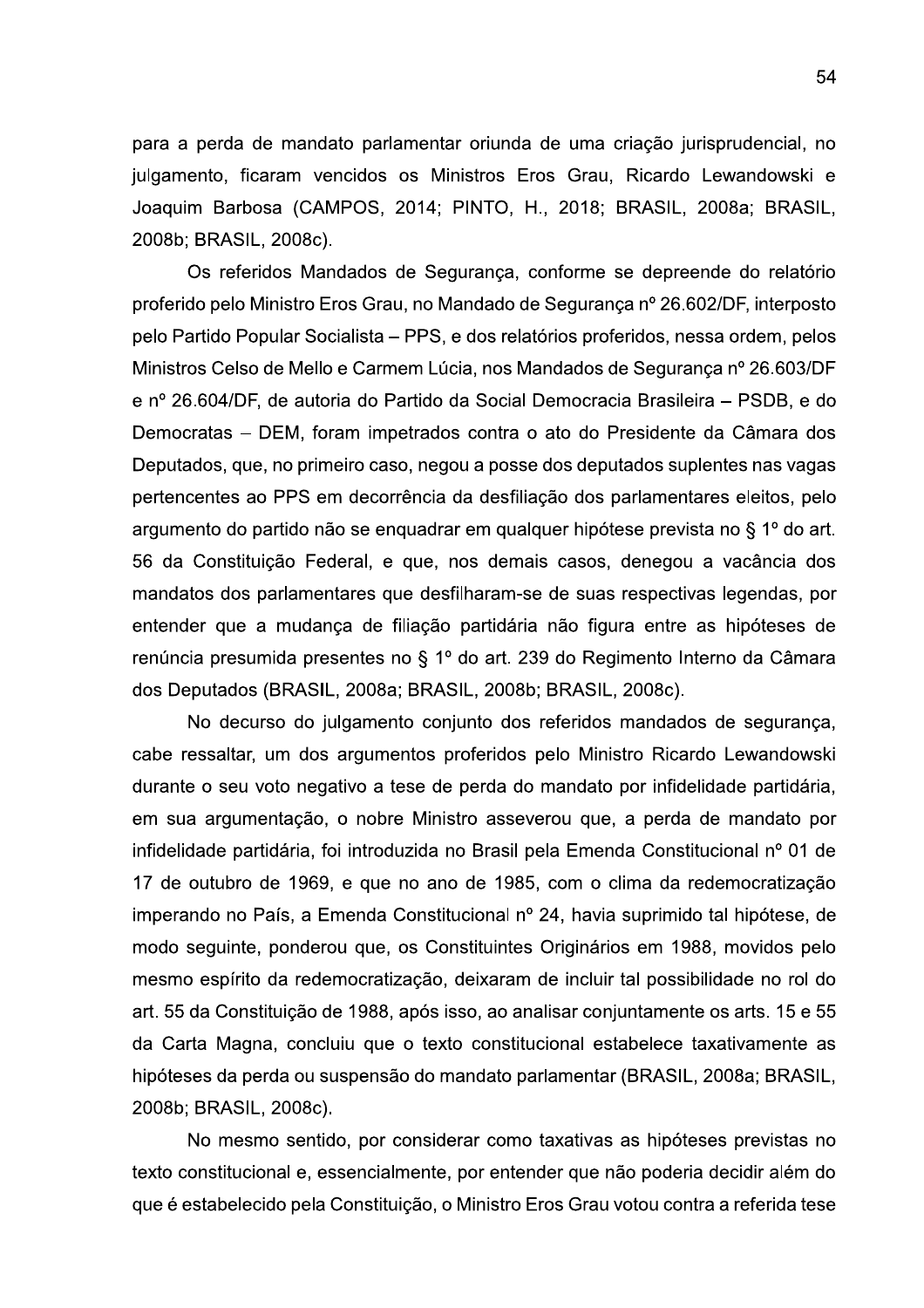(BRASIL, 2008a; BRASIL, 2008b; BRASIL, 2008c).

Por outro lado, a tese vencedora, de que há a possibilidade de o partido preservar a cadeira legislativa obtida pelo sistema proporcional em detrimento do parlamentar que incorreu em infidelidade partidária, passou, primeiramente, pela análise da natureza partidária constitucional do mandato representativo, identificada nos arts. 14, § 3º, inciso V e 45, "caput" da Constituição Federal, e, depois, pela perquirição da infidelidade partidária como um gesto de desrespeito ao princípio democrático (BRASIL, 2008a; BRASIL, 2008b; BRASIL, 2008c).

Desse modo, o Supremo Tribunal Federal, atuando com um irrefutável ativismo judicial, por meio da decisão prolatada nos Mandados de Segurança acima expostos, criou uma nova circunstância de cabimento para a perda do mandato parlamentar, e assumiu, para si, poderes constitucionais, que seriam de competência exclusiva dos órgãos legislativos (PINTO, H., 2018).

**No** tocante, ao ativismo judicial decorrente da declaração de inconstitucionalidade de lei emanada do Poder Legislativo, baseada em fatores menos rígidos que os de direta violação ao texto constitucional, encontra-se, por exemplo, o caso de reconhecimento da união estável homoafetiva, debatida em sede de Arguição de Descumprimento de Preceito Fundamental nº 132-RJ, recebida como Ação Direta de Inconstitucionalidade nº 4.277-DF (PAULA, 2014).

De acordo com o que se colige do Relatório apresentado pelo então Ministro Ayres Brito, a ADPF nº 132-RJ, foi proposta pelo Governador do Estado do Rio de Janeiro, com o objetivo de solicitar a aplicação do regime jurídico da União Estável às relações homoafetivas, de modo subsidiário, o autor pugnou pelo recebimento da ADPF como Ação Direta de Inconstitucionalidade, para estampar interpretação conforme a Constituição aos incisos II e V do art. 19 e ao art. 33 do Estatuto dos Servidores Públicos do Estado do Rio de Janeiro (Decreto-lei nº 220/75), e, também, ao art. 1.723 do Código Civil, outrossim, o próprio Ministro Ayres Brito, passou a relatar de maneira conjunta a ADI nº 4.277, impetrada pela Procuradoria Geral da República, com o intento de que a Corte Constitucional declarasse a obrigatoriedade do reconhecimento, como entidade familiar, da união de pessoas do mesmo sexo, e que os mesmos direitos e deveres dos companheiros nas uniões estáveis se estendessem aos companheiros nas uniões de pessoas do mesmo sexo (BRASIL, 2011a; BRASIL, 2011b).

Em seu voto o Ministro Ayres Brito, baseado na explícita proibição, trazida pelo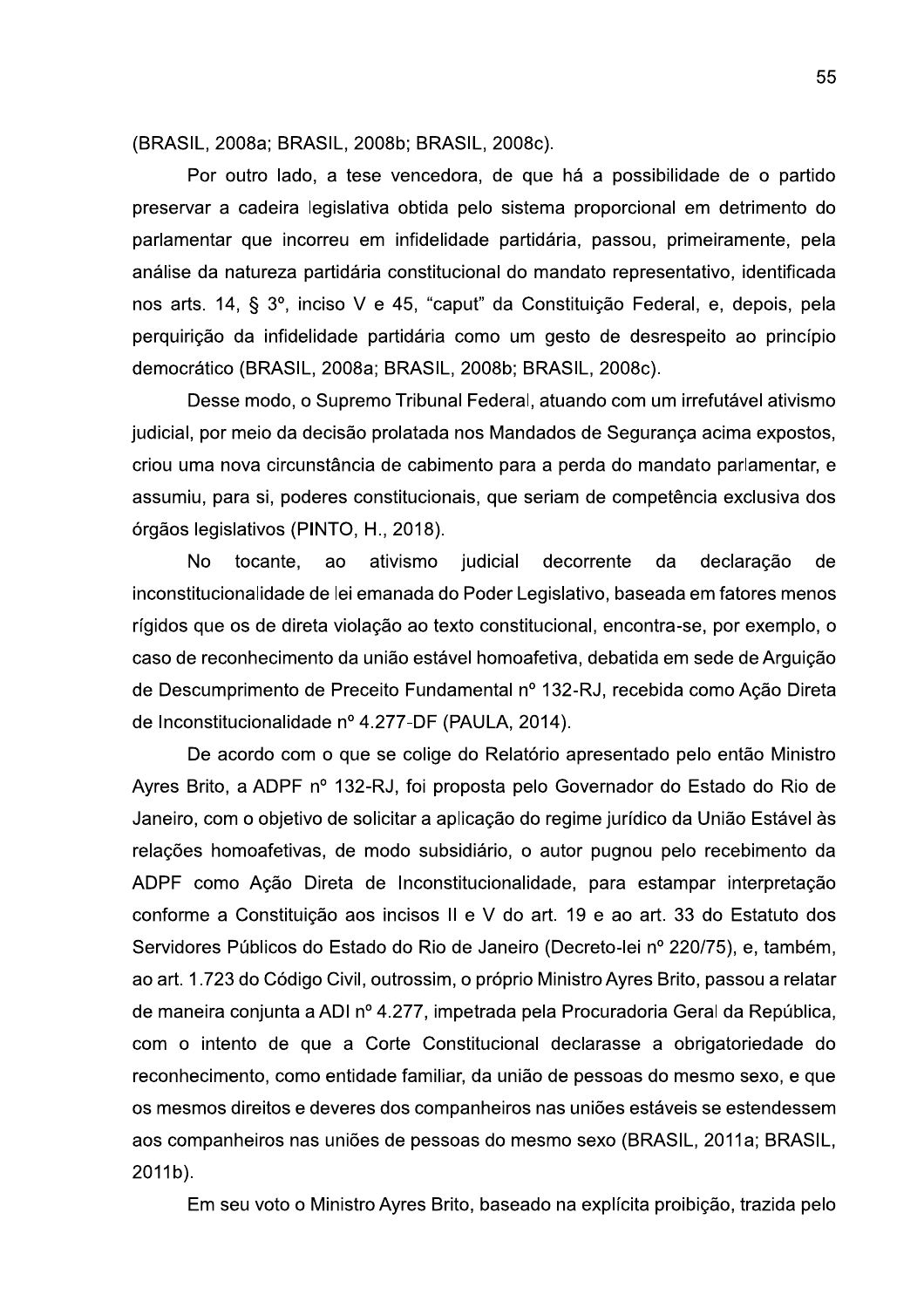inciso IV, do art. 3º da Carta Magna, de desigualdade jurídica e preconceito em virtude do sexo dos seres humanos; no reconhecimento do direito fundamental à preferência sexual como aplicação direta do princípio da dignidade da pessoa humana (art. 1<sup>o</sup>, III da Constituição); na constatação da abrangência isonômica do instituto da família em relação a união de pessoas, independentemente da sua preferência sexual; e na averiguação de que a Carta Constitucional não proíbe a formação da entidade familiar por pessoas do mesmo sexo, formulou seu entendimento, no sentido de interpretar o art. 1.723 do Código Civil conforme a Constituição, para retirar do dispositivo, toda e qualquer possibilidade de interpretação de cunho discriminatório ou preconceituoso. e reconhecer a união homoafetiva como família (BRASIL, 2011a; BRASIL, 2011b).

Dessa maneira, no julgamento, foi reconhecida a ADPF nº 132-RJ como Ação Direta de Inconstitucionalidade, e, por votação unânime, o STF, julgou procedente as ações, com eficacia erga omnes e efeito vinculante, no sentido de interpretar conforme a Constituição o art. 1.723 do Código Civil, para excluir do referido dispositivo, quaisquer significados que impecam o reconhecimento da união homoafetiva como entidade familiar (BRASIL, 2011a; BRASIL, 2011b).

Assim, por meio da decisão exposta, proferida pela unanimidade do pleno do Supremo Tribunal Federal, foi possível efetivar direitos e garantias constitucionais às pessoas homossexuais e às relações homoafetivas, além de resolver várias questões relativas à vida civil (MARQUES, 2020).

Por derradeiro, em relação ao ativismo judicial exercido pelo Poder Judiciário mediante a imposição de condutas positivas ou negativas aos órgãos do Poder Público, encontra-se, como melhor exemplo, a ampla distribuição de medicamentos e tratamentos por meio de decisões judiciais (BARROSO, 2012).

Para melhor ilustrar o posicionamento da Suprema Corte Nacional sobre o seu papel na efetivação de direitos, cabe mencionar, a decisão proferida pela Segunda Turma no Agravo Regimental no Recurso Extraordinário com Agravo nº 745.745/MG de relatoria do Ministro Celso de Mello (BRASIL, 2014).

Colhe-se do voto proferido pelo Ministro Celso de Mello (BRASIL, 2014, p. 5-6) a seguinte afirmação:

> Mais do que nunca, é preciso enfatizar que o dever estatal de atribuir efetividade aos direitos fundamentais, de índole social, qualifica-se como expressiva limitação à discricionariedade administrativa.

> Isso significa que a intervenção jurisdicional, justificada pela ocorrência de arbitrária recusa governamental em conferir significação real ao direito à saúde, tornar-se-á plenamente legítima (sem qualquer ofensa, portanto, ao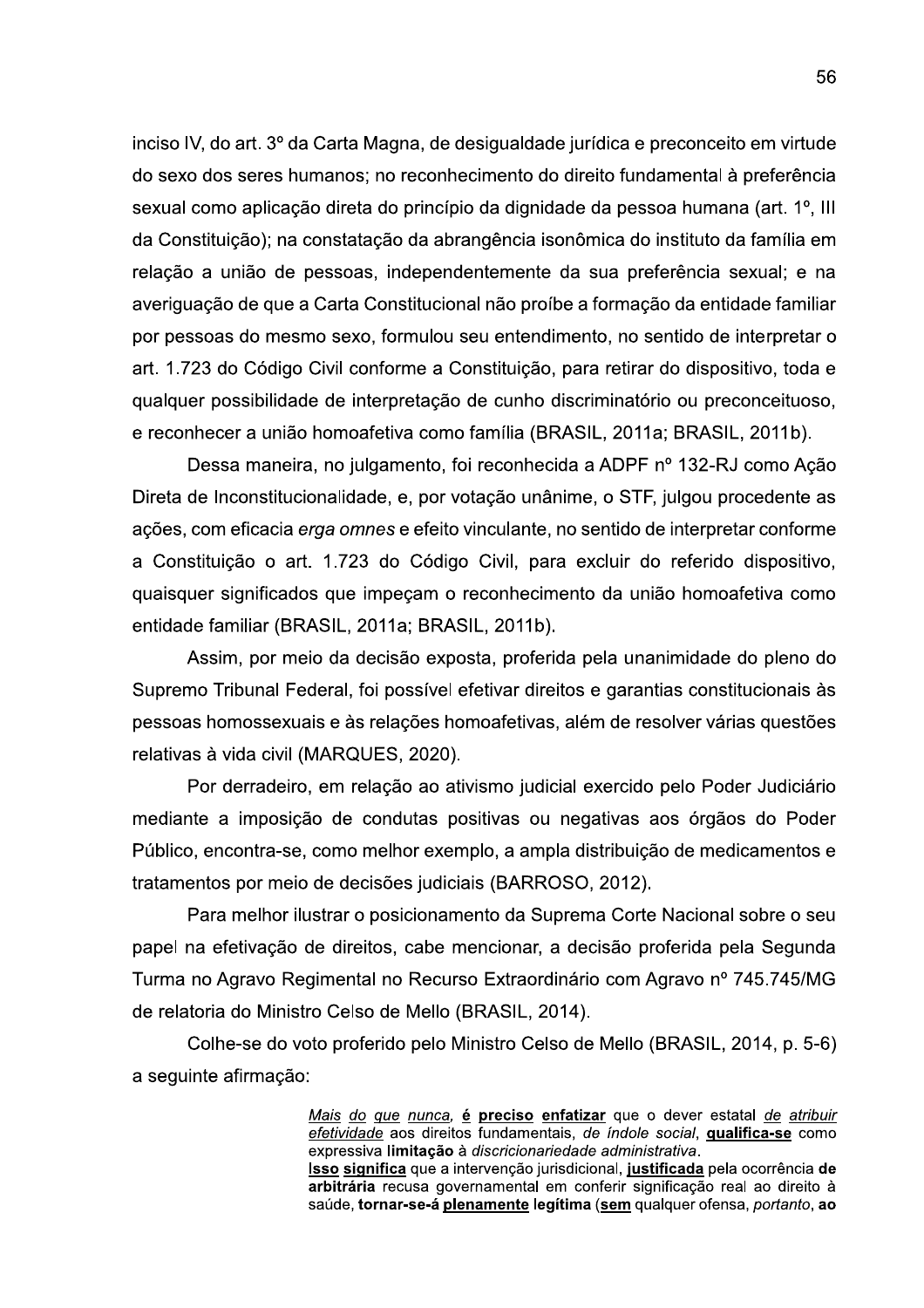postulado da separação de poderes), sempre que se impuser, nesse processo de ponderação de interesses e de valores em conflito, a necessidade de fazer prevalecer a decisão política fundamental que o legislador constituinte adotou em tema de respeito e de proteção ao direito à saúde (grifado no original).

No julgamento, a turma negou provimento ao agravo regimental, para manter a decisão agravada que recusou seguimento ao recurso extraordinário, para conservar o acórdão proferido pelo Egrégio Tribunal de Justiça do Estado de Minas Gerais, no sentido de condenar o município de Belo Horizonte a prestação de assistência às crianças e adolescentes por meio de convênios com entidades filantrópicas, dado, o dever constitucional de o Estado promover programas de assistência integral à saúde, conforme estabelece o § 1º do art. 227 da Constituição Federal (BRASIL, 2014).

Em conclusão, ressalta-se a importância da atuação do Poder Judiciário nas situações em que o Poder Público é omisso na regulamentação ou na implementação de políticas públicas, entretanto, os órgãos jurisdicionais devem abster-se de proferir decisões que ultrapassam a sua esfera de atuação e penetrem no núcleo essencial de atribuições dos demais poderes (SEVEGNANI, 2020).

## 2.3.3. Das Criticas Ao Ativismo Judicial Do Supremo Tribunal Federal

Com a promulgação da Carta Constitucional de 1988, o Poder Judiciário fortaleceu-se dentro da dinâmica da Separação dos Poderes, e o Supremo Tribunal Federal assumiu um papel especial, tanto na concretização de direitos e garantias fundamentais, quanto nas decisões de controle de constitucionalidade (PAULA, 2014).

Esse protagonismo vivenciado pelo Poder Judiciário, decorre, dentre outros fatores, da dificuldade enfrentada pelos Poderes Políticos na resolução dos problemas sociais, e da existência de várias lacunas normativas, assim, os juízes e órgãos colegiados, no exercício de sua função, recorrem a interpretação principiológica para resolver, da maneira mais justa possível as ações impetradas (MELO; BRAGA, 2020).

No entanto, essa atuação mais protagonista, promovida pelo Supremo Tribunal Federal vem sofrendo várias críticas sob o pretexto de não ser um órgão competente para decidir sobre questões de interesse geral da população por carecer de legitimidade democrática para manifestar-se sobre tais matérias (PAULA, 2014).

Além das críticas voltadas para o debate sobre a legitimidade democrática, existem alegações no sentido de afirmar que uma conduta mais ativista na prolação de decisões, acarretaria uma interferência direta no princípio da Separação dos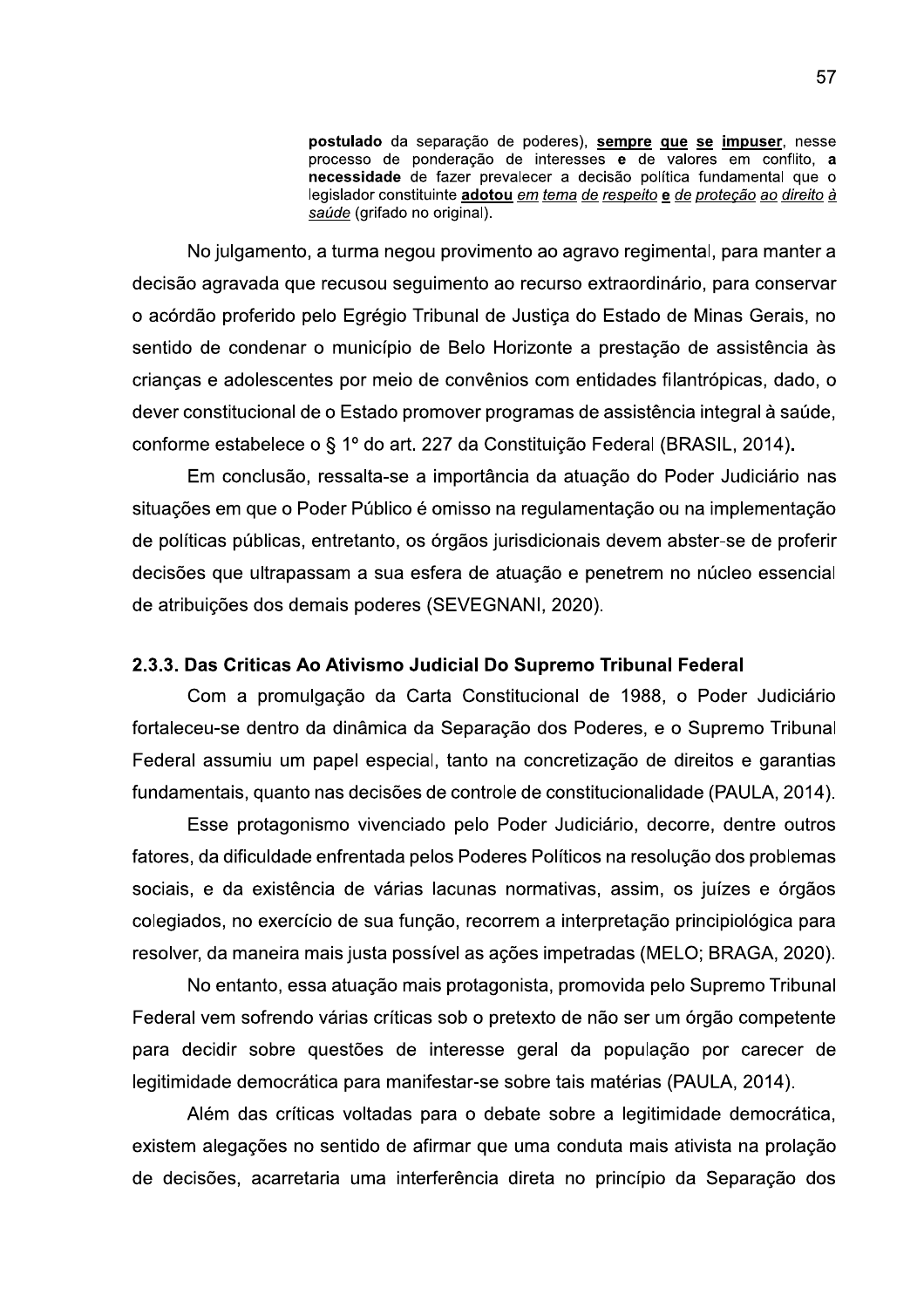Poderes (LIMA, 2017), e em alguns casos, edificaria o caminho para a transição de um Regime Democrático para um Estado Juristocrático de Direito, no sentido de substituição dos Poderes Políticos pelo Poder Judiciário na resolução dos dilemas da vida nacional (PINTO, H., 2018).

Outrossim, muitas das críticas relacionadas ao Ativismo Judicial, estão exacerbadas na própria conceituação pejorativa de alguns escritores, os quais consideram-no, como um fenômeno, que pelo seu simples exercício, extrapola as funções do Poder Judiciário e penetram no núcleo intangível dos demais poderes, em total desrespeito com a soberania popular, com a democracia e com a Separação dos Poderes (FIGUEIREDO; GIBRAN, 2016).

Antes de mais nada, é importante salientar o papel da Constituição no estabelecimento das regras do jogo democrático e na proteção aos direitos fundamentais, pois é ela quem limita o poder, assegura a participação política ampla e discorre sobre os direitos das minorias e de toda a sociedade, desse modo, com o real objetivo de assegurar o cumprimento dos ditames da Carta, o Supremo Tribunal Federal surge como intérprete final, e aqui encontra-se a ideia de jurisdição constitucional justificada pelo fundamento normativo presente no próprio texto da Constituição, dotando o Judiciário, e principalmente, o STF, de legitimidade democrática para exercer o controle constitucional e a proteção aos direitos fundamentais (BARROSO, 2012).

Em que pese a sua legitimidade democrática normativa para exercer a defesa da Constituição, o Supremo Tribunal Federal tem, por muitas vezes, através da hermenêutica decorrente do ativismo judicial, promovido uma atuação que vai além de suas atribuições, estabelecendo regras e condutas que atentam contra a harmonia e independência dos poderes (SEVEGNANI, 2020).

O resultado dessa atuação viciada do Supremo Tribunal Federal, em especial, é o desgaste do sistema de separação dos poderes, em razão da tensão causada pela indevida inserção judicial nas prerrogativas dos demais poderes políticos (MELO; BRAGA, 2020).

Deve-se ressaltar que, o mal em si, não é o ativismo judicial promovido por uma atuação mais ativa e interpretativa do Poder Judiciário, mas sim, esse ultra-ativismo viciado que se imite na órbita de atribuições dos Poderes Legislativo e Executivo, e é exatamente esse ativismo intervencionista que deve ser combatido, nessa conformidade, o Judiciário e, principalmente, o Supremo Tribunal Federal, devem,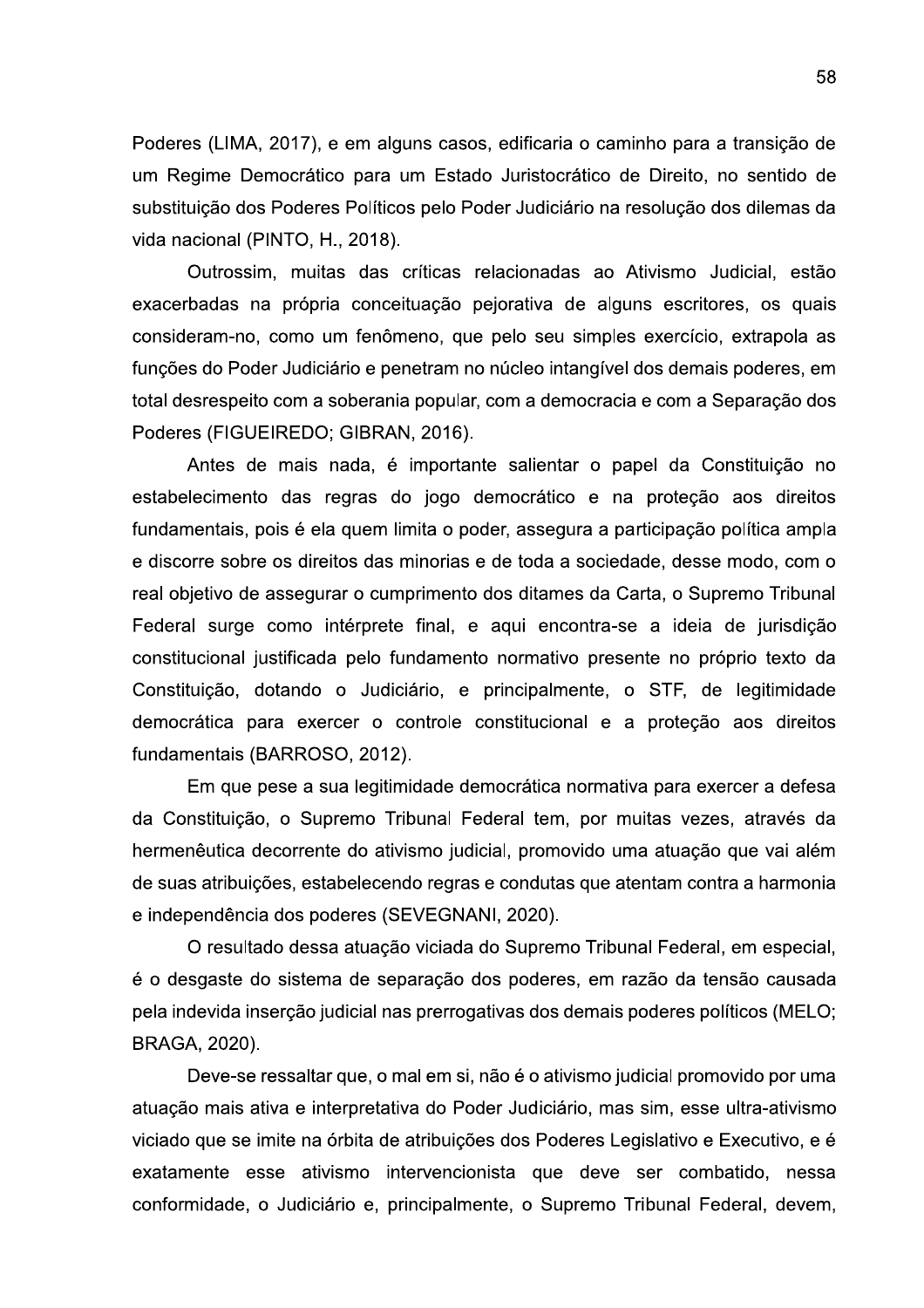como guardiões da Constituição, zelar pelos direitos fundamentais e princípios democráticos, do mesmo modo que, nas demais situações, devem ser deferentes às decisões tomadas pelos Poderes Políticos do Estado representantes da soberania popular (BARROSO, 2012).

Ademais, o ativismo judicial responsável, o olhar mais atento do Supremo Tribunal Federal para a efetivação dos direitos fundamentais e para a concretização dos objetivos norteadores da atuação do Estado em decorrência da inercia legislativa e executiva, tem sido parte da solução para os problemas do país (BARROSO, 2012), pois:

> Não se mostra oportuno nem conveniente o silêncio do Judiciário diante da omissão de normas regulamentadoras de direitos fundamentais aos indivíduos, pois não é razoável que essa inércia, tendo como escudo o princípio da Separação dos Poderes, comprometa o processo de evolução das gerações futuras nem a construção de uma sociedade cada vez mais justa e equânime, ainda que esse processo de transformação esteja sendo galgado em uma árdua e lenta caminhada, face aos inúmeros retrocessos institucionais e democráticos que permeiam o contexto político-social brasileiro atualmente (MARQUES, 2020, p. 52).

Em suma, no atuar dos Poderes Executivo, Legislativo e Judiciário, os atores institucionais, para efetivar um verdadeiro sistema de freios e contrapesos, devem promover uma atuação harmoniosa, respeitosa e independente, onde a única hegemonia seja a vontade popular e os direitos fundamentais, deste modo, o ativismo judicial deve ser exercido com responsabilidade e deferência em relação às decisões dos poderes políticos, atuando, apenas quando haja, de fato, um desrespeito omissivo ou ativo junto aos direitos e garantias constitucionais.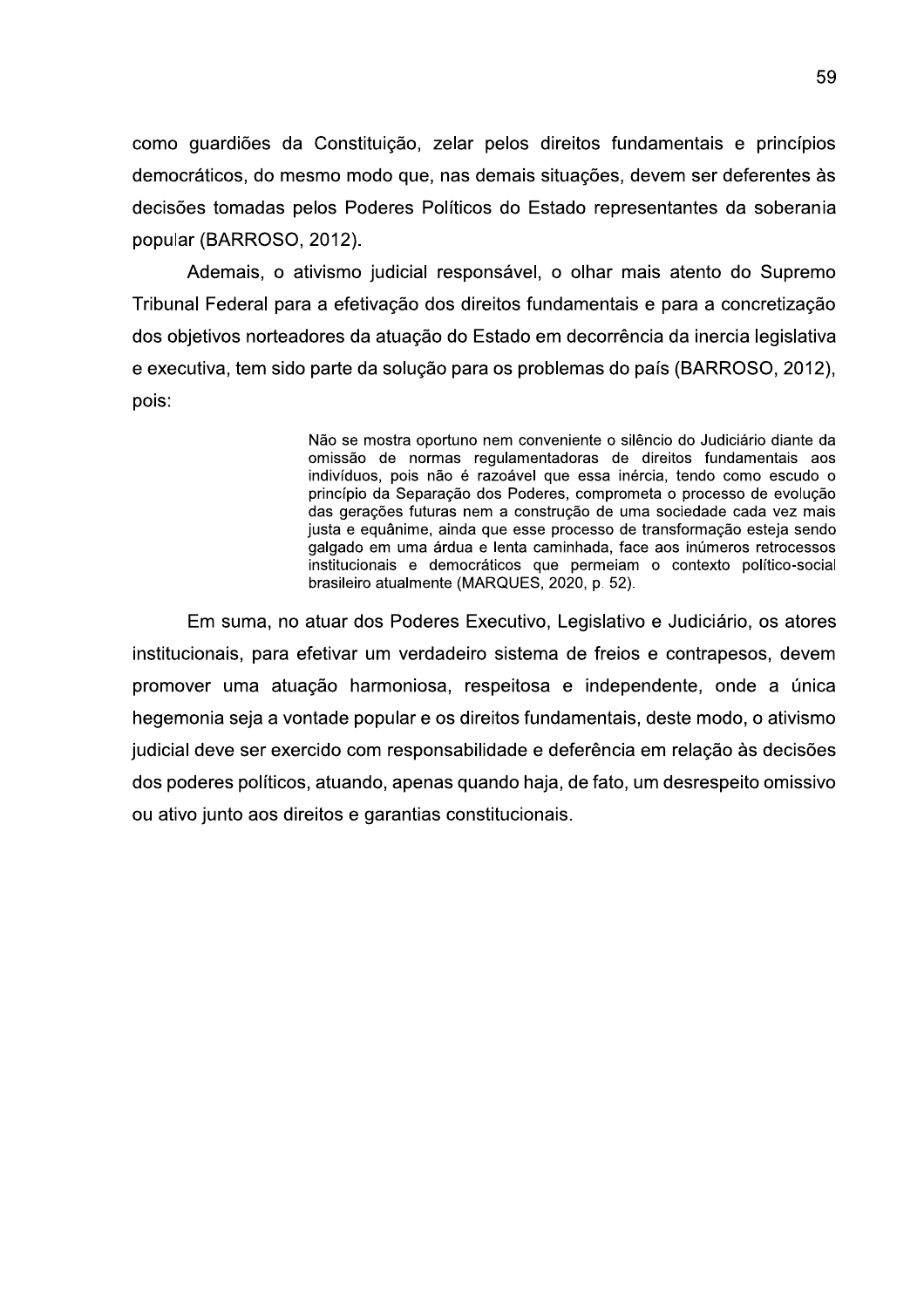#### **CONSIDERAÇÕES FINAIS**

O presente trabalho possuía desde o seu início o objetivo de analisar o fenômeno do ativismo judicial exercido pelo Supremo Tribunal Federal e suas respectivas implicações no princípio da separação tripartite dos poderes estatais.

Para atingir esse objetivo, primeiramente estabeleceu-se uma análise teórica e histórica do princípio da separação dos poderes, desde as suas primeiras sementes lançadas pelo pensamento Aristotélico, passando pela doutrina liberal quadripartite de John Locke, até atingir sua supremacia, tanto no campo teórico, com a proposição tripartite de Montesquieu, quanto no plano normativo, com a sua aplicação na Constituição Estadunidense em 1787 e na Declaração dos Direitos do Homem e do Cidadão de 1789.

John Locke previa em seu tratado uma separação quadripartite das funções estatais, para ele, as funções autônomas da organização estatal eram: a Legislativa; a Executiva; a Prerrogativa; e a Federativa, de modo diverso, Montesquieu, em sua obra, previu um modelo tripartite de separação dos poderes ao dividir o poder estatal em três funções autônomas e independentes: o Legislativo; o Executivo; e o Judiciário, sendo este último, nas suas palavras "apenas a boca que pronuncia as palavras da lei; seres inanimados que não lhe podem moderar nem a força, nem o rigor" (MONTESQUIEU, 2008, p. 180).

Em seu pensamento, Montesquieu não pretendia a separação rígida das funções estatais, mas sim, um mecanismo de interação e de interindependência entre os poderes, para efetivar de fato, um governo moderado e evitar a hegemonia de um sobre os outros, e foi exatamente nessa órbita de independência e harmonia entre os poderes que a Constituição Estadunidense de 1787 se fundou.

No entanto, o princípio da separação dos poderes encontrou seu auge como dogma constitucional, apenas com a edição, no ano de 1789, da Declaração dos Direitos do Homem e do Cidadão na França, onde tornou-se um pressuposto fundamental da democracia e do constitucionalismo moderno em plano universal.

Realizada essa análise teórica e histórica do princípio da separação dos poderes, passou-se a analisar a sua implementação no Direito Constitucional Pátrio, a partir da edição da Constituição Imperial em 1824, e o protagonismo alcançado pelo Supremo Tribunal Federal no decorrer do período Republicano.

A primeira modulação da separação dos poderes adotada no Brasil, foi induzida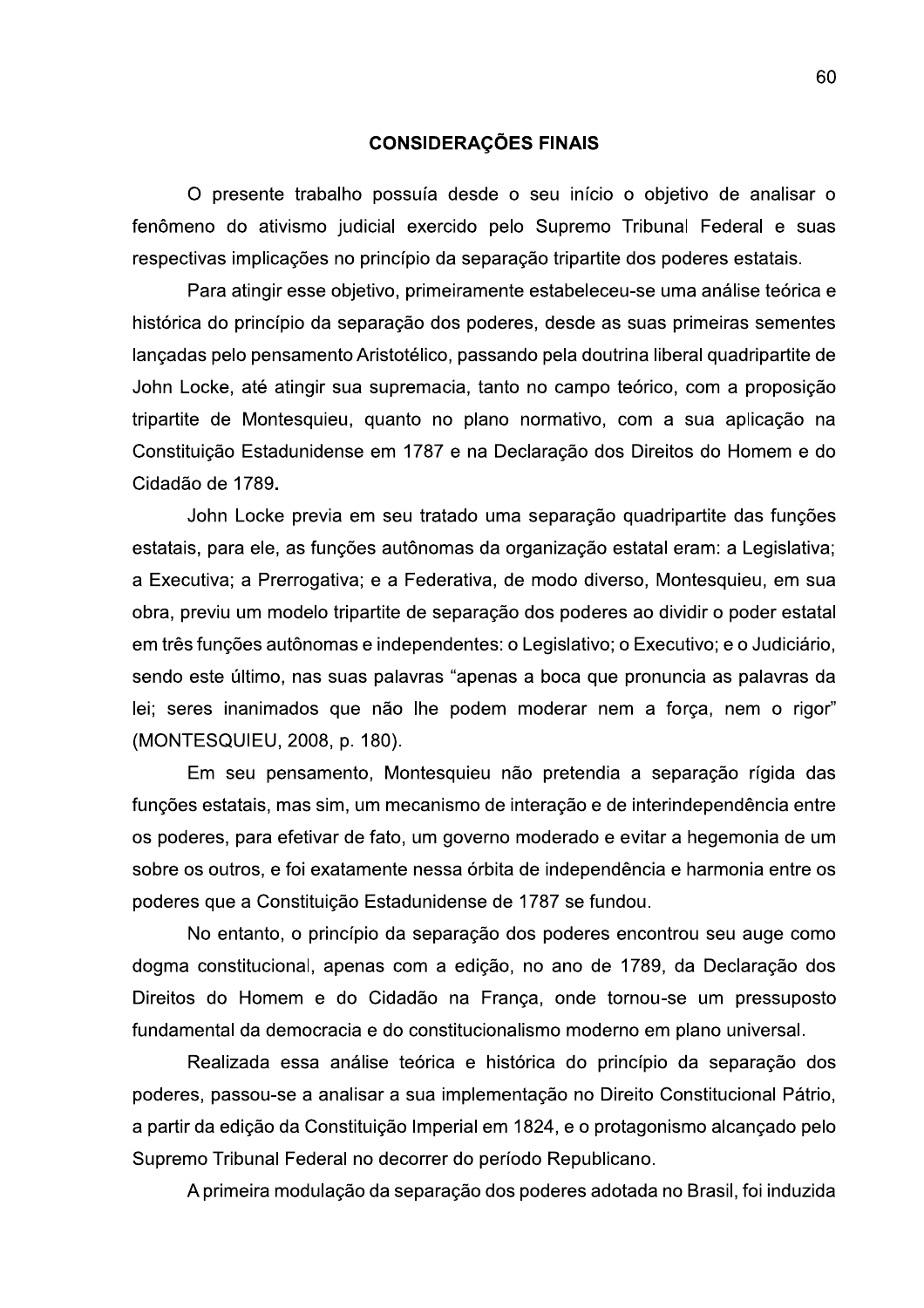pela teoria quadripartite proposta por Benjamin Constant, onde era previsto um poder moderador sobreposto aos demais. Com a proclamação da República em 1889, o Brasil, influenciado pelo constitucionalismo estadunidense, passou a adotar, a teoria tripartite de Montesquieu.

Durante o atual período Republicano, iniciado em 1889, o Brasil passou por momentos históricos complicados, desde golpes de Estado, ameaças comunistas, e dois períodos ditatoriais, até, golpes legalistas, revoluções constitucionais e campanhas pela redemocratização, nesse contexto, os poderes estatais, eram, em vezes, fortalecidos, em outras, supridos.

A estabilidade constitucional foi plenamente atingida, apenas com a edição da Carta Constitucional de 1988, e, é a partir desse momento histórico fundamental que os poderes estatais passaram a agir com independência e harmonia em solo nacional.

Foi também com a edição da Constituição de 1988, que o Supremo Tribunal Federal, alcançou um relativo protagonismo em relação aos demais poderes, pois, recebeu, como competência principal, a guarda da Constituição, juntamente com mecanismos de controle de constitucionalidade.

Estabelecido o papel do Princípio da Separação dos Poderes no Brasil e constatado o protagonismo exercido pelo Poder Judiciário no constitucionalismo nacional, uma vez que, passou de mero aplicador da lei, conforme se retira da teoria montesquiana, para, no direito pátrio, ser um ator responsável pela aplicação e defesa da Constituição, passou-se a verificar os fatores históricos que propiciaram o protagonismo do Poder Judiciário no mundo e no Brasil, além dos fenômenos resultantes de seu estabelecimento.

Esse protagonismo alcançado no mundo pelo Poder Judiciário como defensor das constituições, tem como principal base histórica a instauração do Neoconstitucionalismo após a Segunda Grande Guerra, e, no Brasil, esse acontecimento ocorreu com a promulgação da Constituição Federal de 1988.

Com a expansão do Poder Judiciário, surgiram duas circunstâncias decorrentes de tal situação, a Judicialização da Política, entendida como o fenômeno pelo qual o Poder Judiciário passa a posicionar-se sobre questões de responsabilidade dos poderes políticos, e o Ativismo Judicial, que, em um sentido não pejorativo, pode ser considerado como a atuação mais ativa e interpretativa do julgador na aplicação da lei.

Em relação ao Ativismo Judicial, um ponto que deve ser realçado, é o de que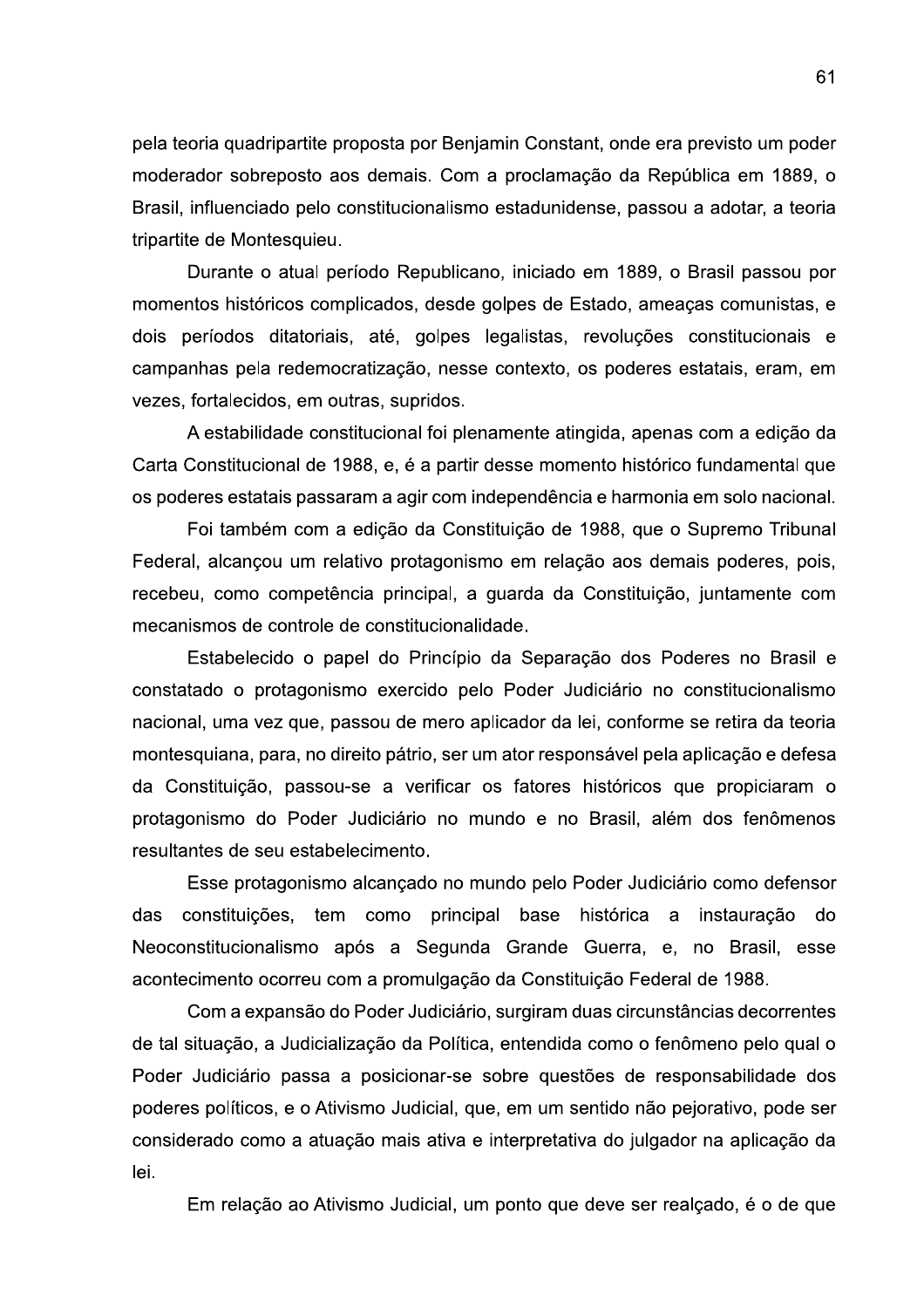não há consenso sobre a sua conceituação, para uns, como Luís Roberto Barroso (2012, p. 25) "o ativismo judicial é uma atitude, a escolha de um modo específico e proativo de interpretar a Constituição", para outros, como Hélio Pinheiro Pinto (2018, p. 74:

> O ativismo judicial consiste na postura expansiva do juiz que, por meio da função jurisdicional e em desrespeito ao princípio da separação dos poderes, amplia os limites de sua própria competência [...] e/ou alarga a eficácia de suas decisões (grifado no original).

Diante da dificuldade conceitual passou-se a analisar algumas decisões proferidas pelo Supremo Tribunal Federal, e constatou-se que, no caso relativo a perda de mandato parlamentar por infidelidade partidária, o Supremo agiu em desrespeito para com a vontade do legislador, pois estipulou uma nova hipótese de perda de mandato, baseada na natureza partidária do mandato representativo.

Por outro lado, ainda em relação as decisões ativistas do Supremo Tribunal Federal, verificou-se a sua importância na efetivação de direitos e garantias fundamentais, como por exemplo, no reconhecimento da União Homoafetiva como entidade familiar.

Por fim, discorreu-se sobre algumas críticas relacionadas ao Ativismo Judicial, e constatou-se que, em decorrência da dificuldade vivenciada pelos Poderes Legislativo e Executivo na resolução de problemas sociais e da existência de lacunas legislativas, o Poder Judiciário, quando chamado, vem atuando com um maior protagonismo, na efetivação de direitos e no suprimento de lacunas legislativas.

Esse protagonismo ativista exercido pelo Supremo Tribunal Federal, vem se demonstrando de duas formas, a primeira é aquela que atenta contra o sistema da separação dos poderes, pela imissão do Judiciário no campo de atribuição dos demais Poderes Políticos, exemplificado aqui, pela perda de mandato parlamentar por infidelidade partidária, e a segunda é o ativismo que interpreta a Constituição para efetivar os direitos individuais e coletivos e para concretizar os objetivos fundamentais do Brasil.

Portanto, enquanto o ativismo judicial responsável, tem sido parte da solução dos problemas em nosso país, por possibilitar a efetivação dos preceitos constitucionais em vários contextos, o ativismo que interfere na balança dos poderes deve ser combatido, pois, acima de tudo, o Poder Judiciário, em nome da soberania popular, da harmonia e independência entre os poderes e do Estado Democrático de Direito, deve respeitar as decisões proferidas pelos Poderes Legislativo e Executivo.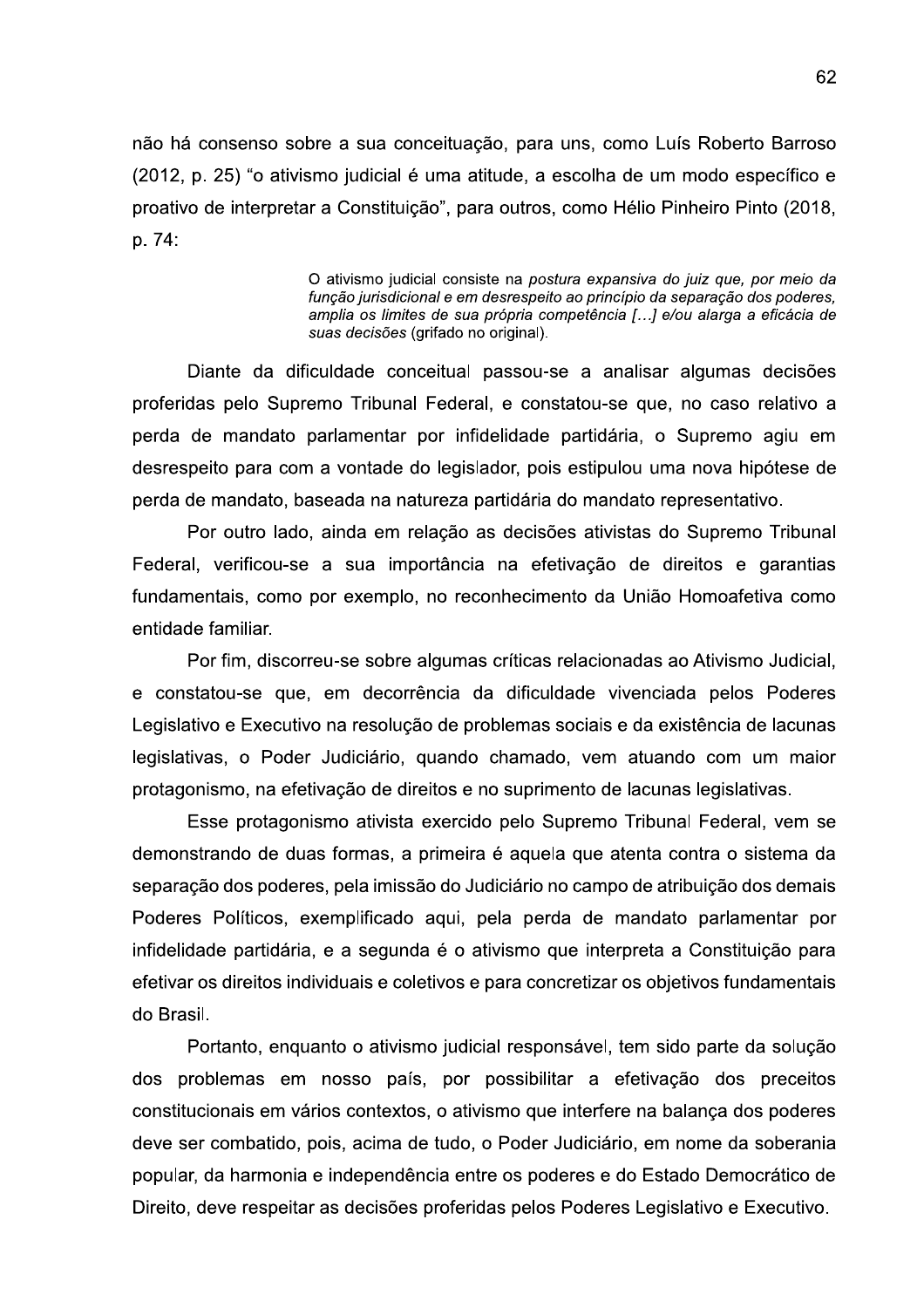# **REFERÊNCIAS**

ARISTÓTELES. A Política. 1. ed. São Paulo: Lafonte, 2017.

ASSUNCÃO, Anna Carolina Tavares. O Sistema de Precedentes na Civil Law Brasileira e o Princípio da Separação dos Poderes. 2017. Monografia (Bacharelado em Direito) - Universidade Federal de Uberlândia, Uberlândia, 2017. Disponível em:

https://repositorio.ufu.br/bitstream/123456789/21613/3/SistemaPrecedenteCivil.pdf. Acesso em: 20 mai, 2020.

BARBOZA, Estefânia Maria de Queiroz; KOZICKI, Katya. Judicialização da Política e Controle Judicial de Políticas Públicas. Revista Direito GV, São Paulo, v. 8, n. 1, p. 59-85, 2012. Disponível em:

http://bibliotecadigital.fgv.br/ojs/index.php/revdireitogv/article/view/23970/22728. Acesso em: 10 set. 2020.

BARCELLOS, Ana Paula de, Curso de Direito Constitucional, 2, ed. Rio de Janeiro: Forense, 2019. Disponível em:

https://integrada.minhabiblioteca.com.br/#/books/9788530983918/cfi/6/2!/4/2/2@0:0. Acesso em: 19 mai. 2020.

BARROSO, Luís Roberto. Curso de Direito Constitucional Contemporâneo: os conceitos fundamentais e a construção do novo modelo. 8. ed. São Paulo: Saraiva Educação, 2019a. Disponível em:

https://integrada.minhabiblioteca.com.br/#/books/9788553610112/cfi/4!/4/2@100:0.0 0. Acesso em: 05 mar. 2020.

BARROSO, Luís Roberto. Judicialização, Ativismo Judicial e Legitimidade Democrática. Thesis, Rio de Janeiro, v. 5, n. 1, p. 23-32, 2012. Disponível em: https://www.e-publicacoes.ueri.br/index.php/synthesis/article/view/7433/5388. Acesso em: 27 ago. 2020.

BARROSO, Luís Roberto. O Controle de Constitucionalidade no Direito Brasileiro: exposição sistemática da doutrina e análise crítica da jurisprudência. 8. ed. São Paulo: Saraiva Educação, 2019b. Disponível em: https://integrada.minhabiblioteca.com.br/#/books/9788553611959/cfi/0!/4/2@100:0.0 0. Acesso em: 27 mai. 2020.

BASTOS, Aurélio Wander. Introdução Analítica: constituição e princípios políticos na França revolucionária. In: CONSTANT, Benjamin. Princípios Políticos Constitucionais: princípios políticos aplicáveis a todos os governos representativos e particularmente à Constituicão atual da Franca (1814). 2. ed. Rio de Janeiro: Freitas Bastos, 2014.

BOBBIO, Norberto. A Teoria das Formas de Governo. 10. ed. Brasília: Editora UnB. 1998.

BONAVIDES, Paulo, Curso de Direito Constitucional, 32, ed. São Paulo: Malheiros, 2017.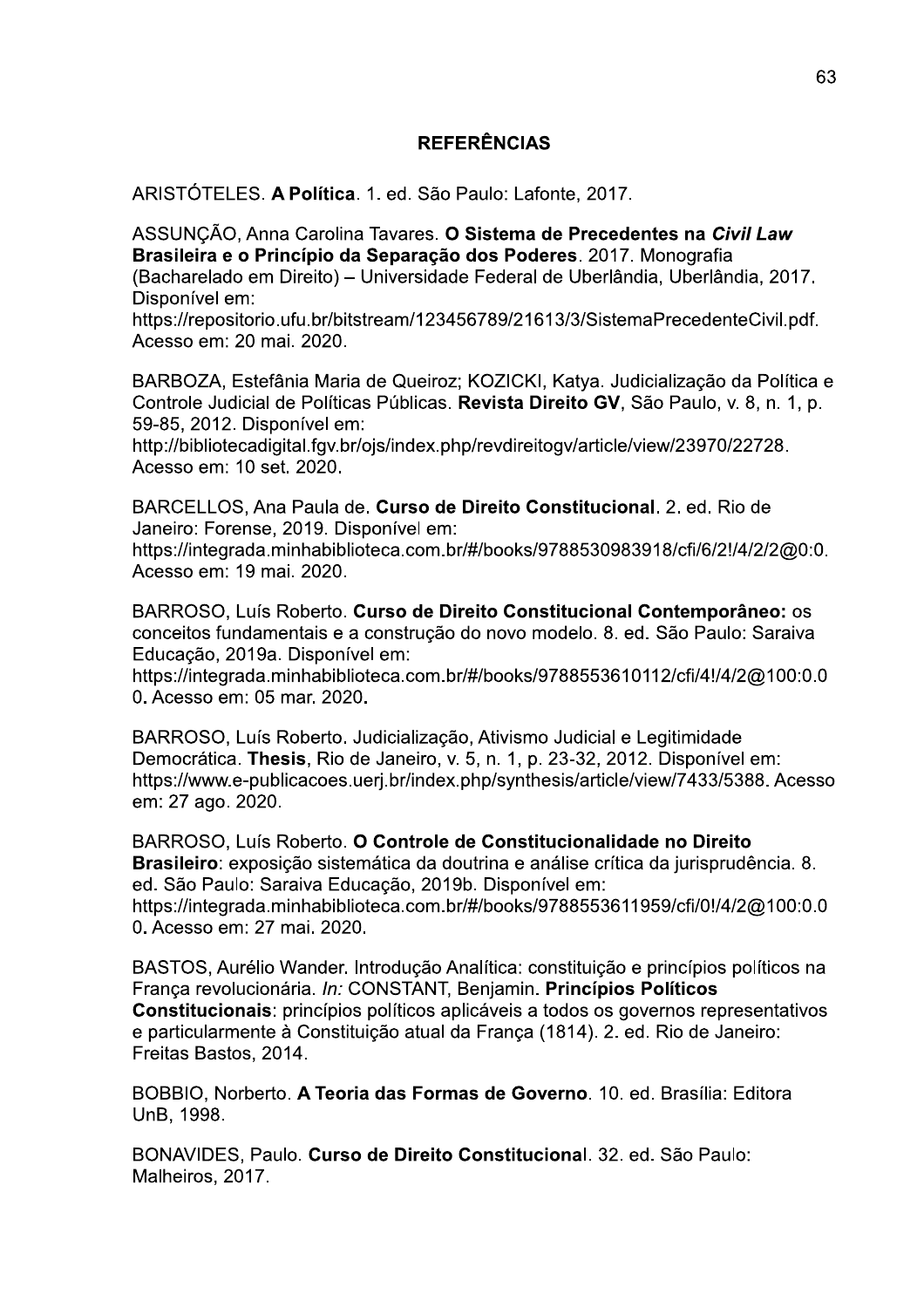BORDIGNON, Rodrigo da Rosa; GIOVANELLA, Treicy. O Espaço Jurídico em Fins do Século XXI: O Supremo Tribunal Federal e as Faculdades de Direito. Plural. São Paulo, v. 26.2, p. 31-48, 2019. Disponível em:

http://www.revistas.usp.br/plural/article/view/165671/158819. Acesso em: 16 mai. 2020.

BRANDÃO, Rodrigo, A Judicialização da Política: teorias, condições e o caso brasileiro. Revista de Direito Administrativo, Rio de Janeiro, v. 263, p. 175-220, mai./ago., 2013. Disponível em:

http://bibliotecadigital.fgv.br/ois/index.php/rda/article/view/10648/9641. Acesso em: 27 ago. 2020.

BRASIL. Ato Institucional nº 4, de 7 de dezembro de 1966. 1966. Disponível em: http://www.planalto.gov.br/ccivil 03/AIT/ait-04-66.htm. Acesso em: 23 mai. 2020.

BRASIL. Ato Institucional nº 5, de 13 de dezembro de 1968. 1968. Disponível em: http://www.planalto.gov.br/ccivil 03/AIT/ait-05-68.htm. Acesso em: 20 mai. 2020.

BRASIL. Constituição da República dos Estados Unidos do Brasil (de 16 de julho de 1934). 1934. Disponível em:

http://www.planalto.gov.br/ccivil 03/constituicao/Constituicao34.htm. Acesso em: 22 mai. 2020.

BRASIL. Constituição da República dos Estados Unidos do Brasil (de 24 de fevereiro de 1891). 1891. Disponível em:

http://www.planalto.gov.br/ccivil 03/constituicao/Constituicao91.htm. Acesso em: 18 mai. 2020.

BRASIL, Constituição da República Federativa do Brasil de 1967, 1967, Disponível em: http://www.planalto.gov.br/ccivil 03/Constituicao/Constituicao67.htm. Acesso em: 23 mai. 2020.

BRASIL. Constituição da República Federativa do Brasil de 1988. 1988. Disponível em: http://www.planalto.gov.br/ccivil 03/constituicao/constituicaocompilado.htm. Acesso em: 03 nov. 2020.

BRASIL. Constituição dos Estados Unidos do Brasil (de 18 de setembro de 1946). 1946. Disponível em:

http://www.planalto.gov.br/ccivil 03/Constituicao/Constituicao46.htm. Acesso em: 22 mai. 2020.

BRASIL. Constituição dos Estados Unidos do Brasil, de 10 de novembro de 1937. 1937. Disponível em:

http://www.planalto.gov.br/ccivil 03/Constituicao/Constituicao37.htm. Acesso em: 22 mai. 2020.

BRASIL. Constituição Política do Imperio do Brazil (de 25 de março de 1824). 1824. Disponível em: http://www.planalto.gov.br/ccivil 03/Constituicao/Constituicao24.htm. Acesso em: 14 mai. 2020.

BRASIL. Supremo Tribunal Federal (Segunda Turma). AG.REG. No Recurso Extraordinário Com Agravo. nº 745.745/MG - Minas Gerais. EMENTA: RECURSO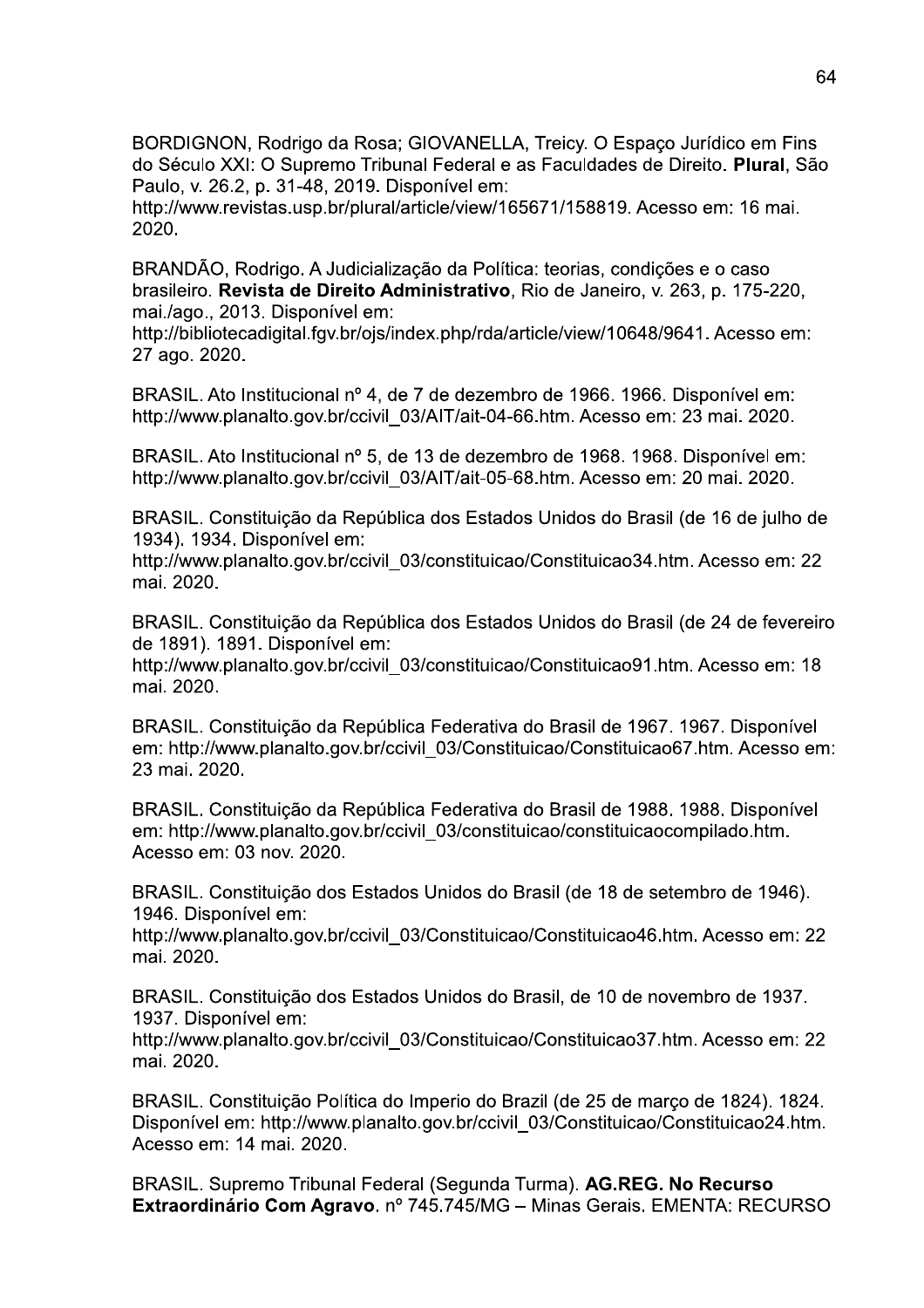EXTRAORDINÁRIO COM AGRAVO (LEI Nº 12.322/2010) – MANUTENCÃO DE REDE DE ASSISTÊNCIA À SAÚDE DA CRIANCA E DO ADOLESCENTE – DEVER ESTATAL RESULTANTE DE NORMA CONSTITUCIONAL [...]. Relator: Min. Celso de Mello. DJ: 02 de dezembro de 2014. 2014. Disponível em: https://jurisprudencia.stf.jus.br/pages/search/sjur289204/false. Acesso em: 20 out. 2020.

BRASIL. Supremo Tribunal Federal (Tribunal Pleno). Ação Direta de Inconstitucionalidade. nº 4.277/DF - Distrito Federal. EMENTA: 1. ARGUIÇÃO DE DESCUMPRIMENTO DE PRECEITO FUNDAMENTAL (ADPF). PERDA PARCIAL DE OBJETO. RECEBIMENTO, NA PARTE REMANESCENTE, COMO AÇÃO DIRETA DE INCONSTITUCIONALIDADE. UNIÃO HOMOAFETIVA E SEU RECONHECIMENTO COMO INSTITUTO JURIDICO [...]. Relator: Min. Ayres Britto. DJ: 05 de maio de 2011. 2011a. Disponível em: https://jurisprudencia.stf.jus.br/pages/search/sjur200017/false. Acesso em: 14 out. 2020.

BRASIL. Supremo Tribunal Federal (Tribunal Pleno). Arquicão de Descumprimento de Preceito Fundamental. nº 132/RJ - Rio de Janeiro. EMENTA: 1. ARGUICÃO DE DESCUMPRIMENTO DE PRECEITO FUNDAMENTAL (ADPF). PERDA PARCIAL DE OBJETO. RECEBIMENTO. NA PARTE REMANESCENTE. COMO ACÃO DIRETA DE INCONSTITUCIONALIDADE. UNIÃO HOMOAFETIVA E SEU RECONHECIMENTO COMO INSTITUTO JURÍDICO [...]. Relator: Min. Avres Britto. DJ: 05 de maio de 2011. 2011b. Disponível em: https://jurisprudencia.stf.jus.br/pages/search/sjur200015/false. Acesso em: 14 out. 2020.

BRASIL. Supremo Tribunal Federal (Tribunal Pleno). Mandado de Segurança nº 26.604/DF - Distrito Federal, EMENTA: DIREITO CONSTITUCIONAL E ELEITORAL. MANDADO DE SEGURANÇA. IMPETRADO PELO PARTIDO DOS DEMOCRATAS - DEM CONTRA ATO DO PRESIDENTE DA CÂMARA DOS DEPUTADOS [...]. Relatora: Min. Cármem Lúcia. DJ: 04 de outubro de 2007. 2008a. Disponível em: https://jurisprudencia.stf.jus.br/pages/search/sjur87394/false. Acesso em: 02 out. 2020.

BRASIL. Supremo Tribunal Federal (Tribunal Pleno). Mandado de Segurança. nº 26.602/DF - Distrito Federal. EMENTA: CONSTITUCIONAL. ELEITORAL. MANDADO DE SEGURANÇA. FIDELIDADE PARTIDÁRIA. DESFILIAÇÃO. PERDA DE MANDATO [...]. Relator: Min. Eros Grau. DJ: 04 de outubro de 2007. 2008b. Disponível em: https://jurisprudencia.stf.jus.br/pages/search/sjur2483/false. Acesso em: 02 out. 2020.

BRASIL. Supremo Tribunal Federal (Tribunal Pleno). Mandado de Seguranca. nº 26.603/DF – Distrito Federal. EMENTA: MANDADO DE SEGURANCA – QUESTÕES PRELIMINARES REJEITADAS - O MANDADO DE SEGURANÇA COMO PROCESSO DOCUMENTAL E A NOÇÃO DE DIREITO LÍQUIDO E CERTO [...]. Relator: Min. Celso de Mello. DJ: 04 de outubro de 2007. 2008c. Disponível em: https://jurisprudencia.stf.jus.br/pages/search/sjur87034/false. Acesso em: 02 out. 2020.

BUENO, Eduardo. Brasil Uma História: Cinco séculos de um país em construção.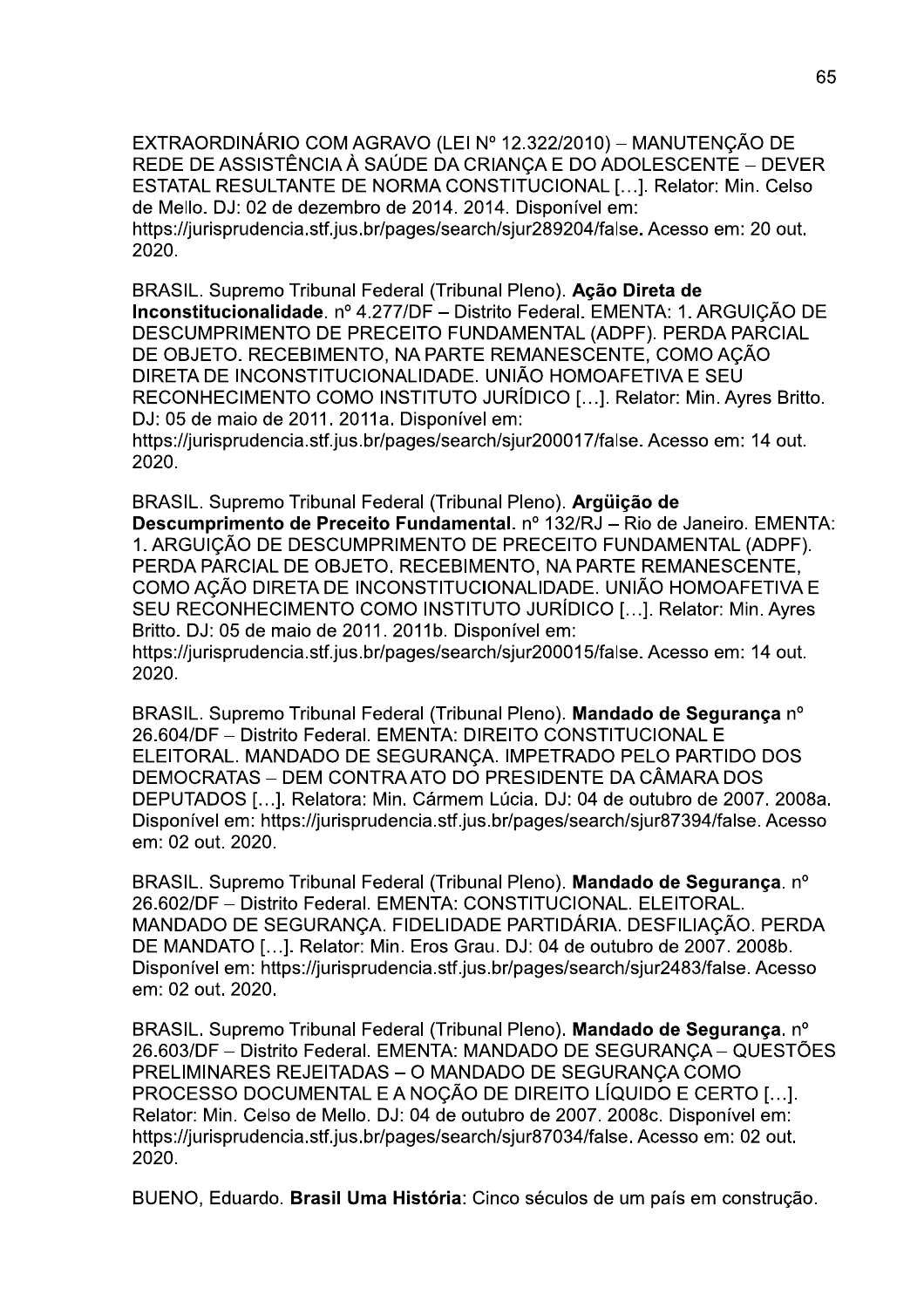Rio de Janeiro: Leya, 2012.

CAMPOS. Carlos Alexandre de Azevedo. Dimensões do Ativismo Judicial do Supremo Tribunal Federal. Rio de Janeiro: Forense, 2014. Disponível em: https://integrada.minhabiblioteca.com.br/#/books/978-85-309-5776-6/cfi/6/2!/4/2@0.00:0. Acesso em: 20 set. 2020.

CANOTILHO, José Joaquim Gomes. Direito Constitucional e Teoria da Constituição. 7 ed. Coimbra/Portugal: Almedina, 2003.

CARVALHO, Eder Aparecido; GILENO, Carlos Henrique, Reflexões Sobre o Poder Moderador nas Instituições Políticas Brasileiras: o pretérito e o presente. Em tese. v. 15, n. 1, p. 10-32, mar./abr. 2018. Disponível em: https://periodicos.ufsc.br/index.php/emtese/article/view/1806-5023.2018v15n1p10/36902. Acesso em: 15 ago. 2020.

CARVALHO, Fernanda Raquel. Parlamentarismo no Brasil: uma análise dos possíveis instrumentos de reforma. 2018. Monografia (Bacharelado em Direito) -UniEVANGÉLICA, Anápolis, 2018. Disponível em: http://repositorio.aee.edu.br/bitstream/aee/1271/1/Monografia%20-%20Fernanda%20Raquel%20Carvalho.pdf. Acesso em: 18 mai. 2020.

CAVALCANTE, Juliana Rodrigues; MORAES-FILHO, José Filomeno de. Reflexos do Fenômeno da Judicialização Sob a Ótica do Princípio da Triparticão dos Poderes de Montesquieu. Brazilian Journal of Development, Curitiba, v. 5, n. 12, p. 32947-32959, dez. 2019. Disponível em:

https://www.brazilianjournals.com/index.php/BRJD/article/view/5738/5177. Acesso em: 22 mai. 2020.

CAVALCANTI, Wilker Batista. et al. A Judicialização e o Ativismo Judicial: breves considerações acerca da separação dos poderes. Revista Humanidades. Montes Claros, v. 7, n. 2, p. 23-33, jul., 2018. Disponível em:

http://revistahumanidades.com.br/arquivos up/artigos/a176.pdf. Acesso em: 15 mai. 2020.

CHAVES, Luciano Athayde. O Poder Judiciário Brasileiro na Colônia e no Império: (Des)Centralização, Independência e Autonomia. AJURIS, Porto Alegre, v. 44, n. 143. p. 279-313, dez., 2017. Disponível em:

http://ajuris.kinghost.net/OJS2/index.php/REVAJURIS/article/view/816/Ajuris143DT11 . Acesso em: 16 mai. 2020.

CONSTANT, Benjamin. Princípios Políticos Constitucionais: princípios políticos aplicáveis a todos os governos representativos e particularmente à Constituição atual da França (1814). 2. ed. Rio de Janeiro: Freitas Bastos, 2014.

COSTA, Marcos. A História do Brasil Para Quem Tem Pressa. 1. ed. Rio de Janeiro: Valentina, 2016.

ESTADOS UNIDOS DA AMÉRICA. Constituição dos Estados Unidos. 1787. Disponível em: https://constitution.congress.gov/constitution/. Acesso em: 21 mar. 2020.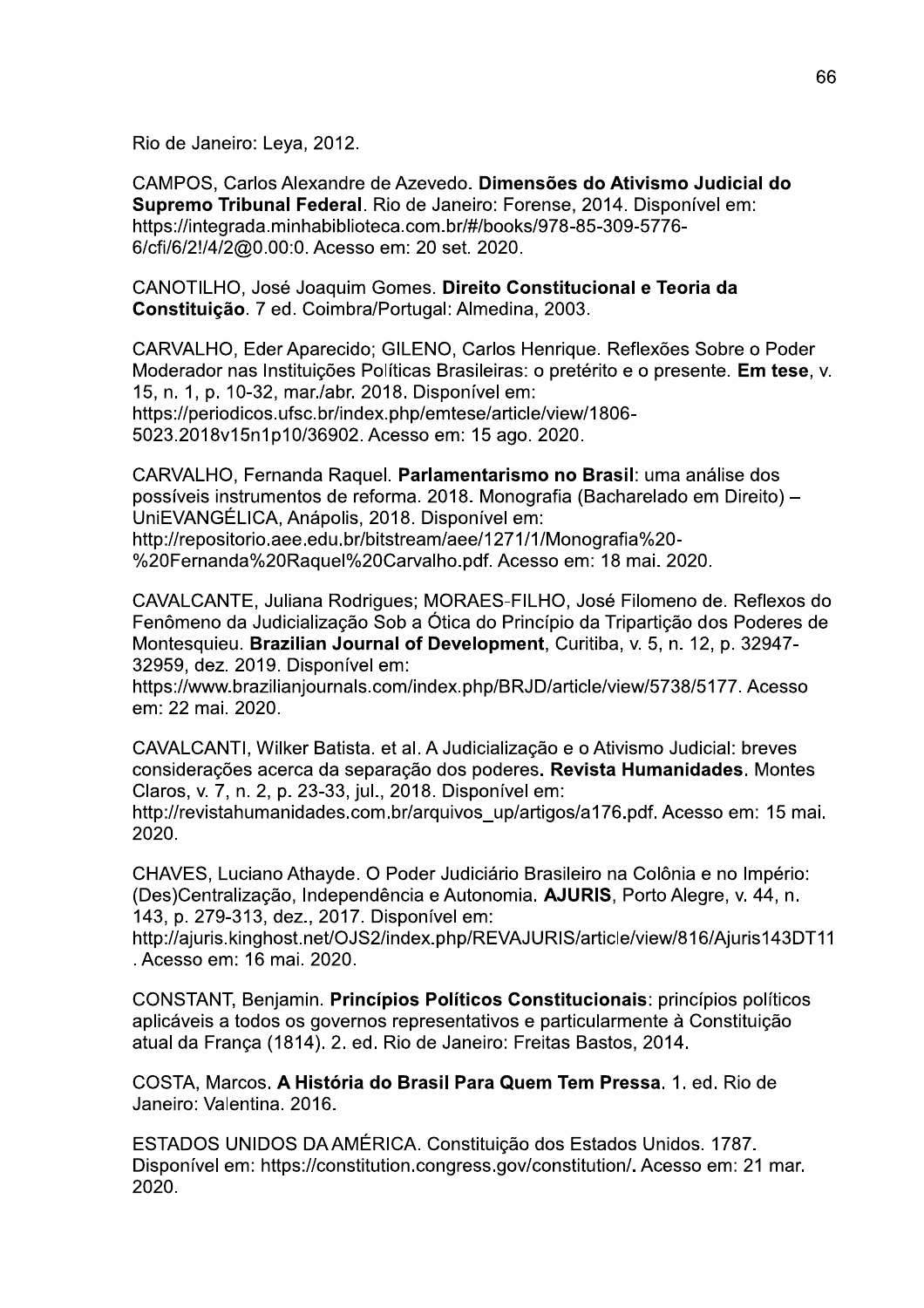FALCÃO, Luís Alves. Benjamin Constant: os princípios e as repúblicas. Leviathan. São Paulo, n. 3, p. 190-221, 2011, Disponível em:

http://www.revistas.usp.br/leviathan/article/view/132287/128407. Acesso em: 20 jul. 2020.

FERREIRA. Eber de Meira. Poder Judiciário. Ativismo Judicial e Democracia. 2014. Dissertação (Mestrado em Direito do Estado) - Universidade de São Paulo, São Paulo, 2014. Disponível em:

https://www.teses.usp.br/teses/disponiveis/2/2134/tde-08122014-

161522/publico/DISSERTACAO MESTRADO EBER DE MEIRA FERREIRA.pdf. Acesso em: 06 mar. 2020.

FERREIRA-FILHO, Manoel Gonçalves. A Separação dos Poderes: a doutrina e sua concretização constitucional. Cadernos Jurídicos. São Paulo, n. 40, p. 67-81, abr./jun., 2015. Disponível em:

http://www.tjsp.jus.br/download/EPM/Publicacoes/CadernosJuridicos/40c%2006.pdf? d=636688172701896480. Acesso em: 02 mai. 2020.

FIGUEIREDO, Eduardo Fin de: GIBRAN, Sandro Mansur, O Ativismo Judicial, o Princípio da Separação dos Poderes e a Ideia de Democracia. Percurso, v. 1, n. 18, p. 104-124, 2016. Disponível em:

http://revista.unicuritiba.edu.br/index.php/percurso/article/view/1728/1122. Acesso em: 03 mar. 2020.

FILOMENO, José Geraldo Brito. Teoria Geral do Estado e da Constituição. 11. ed. Rio de Janeiro: Forense, 2019. Disponível em:

https://integrada.minhabiblioteca.com.br/#/books/9788530986858/cfi/6/10!/4/26@0:4 5.8. Acesso em: 22 mai, 2020.

FRANÇA. Declaração dos Direitos do Homem e do Cidadão de 1789. 1789. Disponível em: http://pfdc.pgr.mpf.mp.br/atuacao-e-conteudos-deapoio/legislacao/direitos-humanos/declar dir homem cidadao.pdf. Acesso em: 21 mar. 2020.

HAMILTON, Alexander. Capítulo LXXVIII: Da inamovibilidade do poder judiciário. In: HAMILTON, Alexander; MADISON, James; JAY, John. O Federalista. Tomo Terceiro. Rio de Janeiro, 1840. p. 154-164. Disponível em:

https://bd.camara.leg.br/bd/handle/bdcamara/17661. Acesso em: 10 set. 2020.

JELLINEK, Georg. A Declaração dos Direitos do Homem e do Cidadão: contribuição para a história do direito constitucional moderno. São Paulo: Atlas, 2015. Disponível em:

https://integrada.minhabiblioteca.com.br/#/books/9788522499649/cfi/0!/4/2@100:0.0 0. Acesso em: 15 mai. 2020.

LEWANDOWSKI, Enrique Ricardo. O Protagonismo do Poder Judiciário na Era dos Direitos. Revista de Direito Administrativo. v. 251, p. 77-85, 2019. Disponível em: http://bibliotecadigital.fgv.br/ojs/index.php/rda/article/viewFile/7529/6043#:~:text=O% 20Protagonismo%20do%20Poder%20Judici%C3%A1rio%20na%20Era%20dos.efici %C3%Aancia.%20O%20que%20%C3%A9%20esse%20princ%C3%Adpio%20da%2 0universalidade. Acesso em: 02 jun. 2020.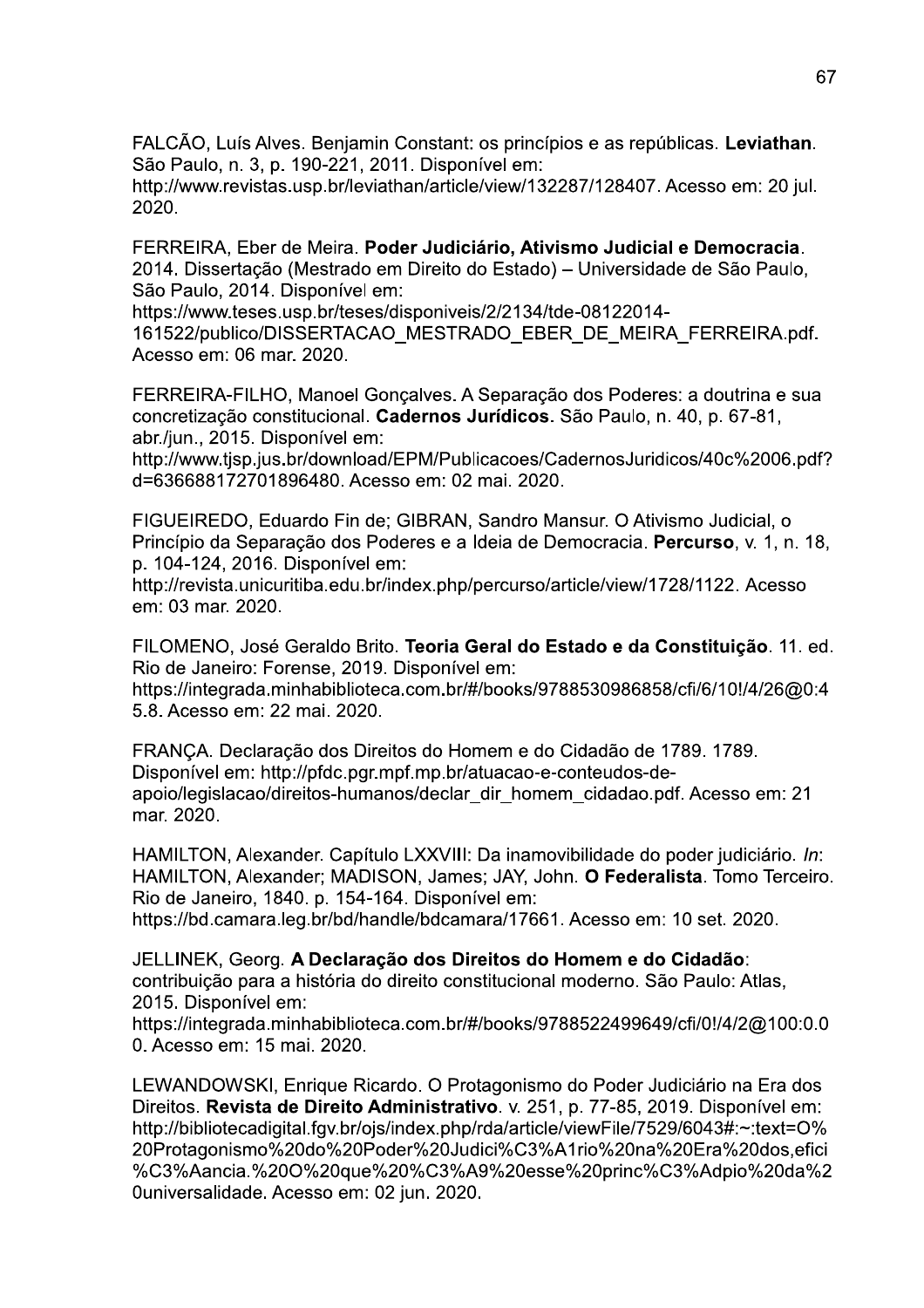LIMA, Sheila Farias. Ativismo Judicial: um panorama com seus aspectos controversos e possíveis implicações, 2017, Monografia (Graduação em Ciência Política) – Universidade de Brasília, Brasília, 2017. Disponível em: https://www.bdm.unb.br/bitstream/10483/18315/1/2017 SheilaFariasLima.pdf. Acesso em: 05 mar. 2020.

LOCKE, John. Dois Tratados sobre o governo. São Paulo: Martins Fontes, 1998.

LYNCH, Christian Edward Cyril. O Discurso Político Monarquiano e a Recepção do Conceito de Poder Moderador no Brasil (1822-1824). Dados - Revista de Ciências Sociais, v. 48, n. 3, p. 611-654, 2005. Disponível em: https://www.scielo.br/pdf/dados/v48n3/a06v48n3.pdf. Acesso em: 16 mai. 2020.

MADISON, James. Capítulo XLVII: Exame e explicação do princípio da separação dos poderes. In: HAMILTON. Alexander: MADISON. James: JAY. John. O Federalista. Tomo Segundo. Rio de Janeiro, 1840. p. 185-195. Disponível em: https://bd.camara.leg.br/bd/handle/bdcamara/17661. Acesso em: 18 abr. 2020.

MARQUES, Ana Carolina Freitas de Barros. Interpretações e Caminhos Harmonizantes do Ativismo Judicial no Cenário Jurídico Brasileiro à Luz da Jurisprudência do Supremo Tribunal Federal. Revista do CEPEJ, Salvador, v. 22, p. 34-54, jan./jul. 2020. Disponível em:

https://cienciasmedicasbiologicas.ufba.br/index.php/CEPEJ/article/view/38322/21793 . Acesso em: 14 out. 2020.

MARSHALL, William P. Conservatives and the Seven Sins of Judicial Activism. University of North Carolina – Chapel Hill School of Law, v. 73, p. 101-140, set., 2002. Disponível em: https://papers.ssrn.com/sol3/papers.cfm?abstract\_id=330266. Acesso em: 23 set. 2020.

MELO, Carlos Rodrigues. BRAGA, Dimis da Costa. O Fenômeno do Ativismo Judicial Na Construção da Sociedade Democrática e Seus Riscos. Revista Eletrônica de Direito da UEA, v. 2, n. 2, p. 4-25, 2020. Disponível em http://periodicos.uea.edu.br/index.php/equidade/article/view/1867/1121. Acesso em: 27 out. 2020.

MENDES, Gilmar Ferreira; BRANCO, Paulo Gustavo Gonet. Curso de Direito Constitucional. 14. ed. São Paulo: Saraiva Educação, 2019. Disponível em: https://integrada.minhabiblioteca.com.br/#/books/9788553610945/cfi/0!/4/2@100:0.0 0. Acesso em: 19 out. 2020.

MEZZAROBA, Orides; MONTEIRO, Cláudia Servilha. Manual de Metodologia da Pesquisa no Direito. 8. ed. São Paulo: Saraiva Educação, 2019. Disponível em: https://integrada.minhabiblioteca.com.br/#/books/9788553611560/cfi/4!/4/2@100:0.0 0. Acesso em: 26 jun. 2020.

MONTESQUIEU, Charles de Secondat, Baron de. Do Espírito das Leis: as formas de governo, a federação, a divisão dos poderes. 9. ed. São Paulo: Saraiva, 2008. Disponível em:

https://integrada.minhabiblioteca.com.br/#/books/9788502105232/cfi/0!/4/2@100:0.0 0. Acesso em: 07 abr. 2020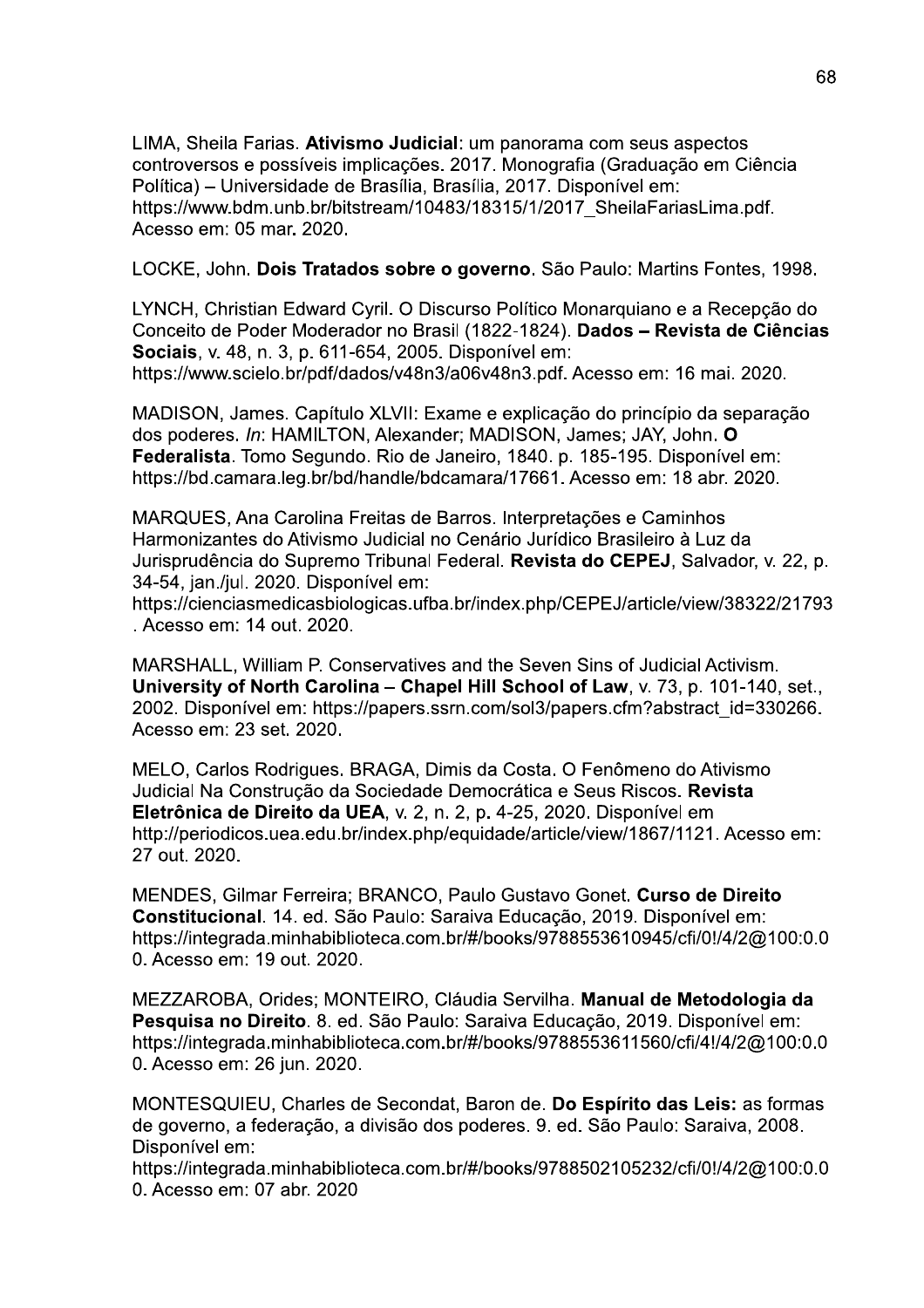MORAES, Alexandre. Direito Constitucional. 35. ed. São Paulo: Atlas, 2019. Disponível em:

https://integrada.minhabiblioteca.com.br/#/books/9788597020915/cfi/6/10!/4/14/2@0: 50.0. Acesso em: 05 mar. 2020.

NASCIMENTO. Ricardo de Castro. Divisão de Poderes - origem. desenvolvimento e atualidade. 2017. Tese (Doutorado em Direito Constitucional) -Pontifícia Universidade Católica de São Paulo, São Paulo, 2017. Disponível em: https://tede2.pucsp.br/bitstream/handle/19760/2/Ricardo%20de%20Castro%20Nasci mento.pdf. Acesso em: 06 abr. 2020.

NERY-JÚNIOR, Cícero José Barbosa. Breve História do Princípio da Separação dos Poderes nos Paradigmas do Estado de Direito. Revista de Ciências do Estado, Belo Horizonte, v. 5, n. 1, p. 1-23, 2020. Disponível em:

https://periodicos.ufmg.br/index.php/revice/article/view/e14786/17723. Acesso em: 27 out. 2020.

NICOLAU, Jairo. Eleições no Brasil, do Império aos Dias Atuais. Rio de Janeiro: Zahar, 2012. Disponível em:

https://integrada.minhabiblioteca.com.br/#/books/9788537809105/cfi/6/34!/4/4/2@0:0 . Acesso em: 18 mai. 2020.

PALMA, Rodrigo Freitas. História do Direito. 8. ed. São Paulo: Saraiva Educação, 2019. Disponível em:

https://integrada.minhabiblioteca.com.br/#/books/9788553610259/cfi/0!/4/2@100:0.0 0. Acesso em: 20 mai, 2020.

PAULA. Carolina Gattolin de. A Atuação do STF no Pós-88: impacto sobre o equilíbrio entre os poderes. 2014. Dissertação (Mestrado em Direito do Estado) – Universidade de São Paulo, São Paulo, 2014. Disponível em: https://teses.usp.br/teses/disponiveis/2/2134/tde-25022015-084230/publico/Versao integral Carolina Gattolin de Paula.pdf. Acesso em: 05 mar. 2020.

PINTO, Hélio Pinheiro. Juristocracia: O STF entre a judicialização da política e o ativismo judicial. Belo Horizonte: Fórum, 2018.

PINTO, Júlia Kertesz Renault. O Tribunal de Segurança Nacional e a Sua Atuação no Brasil dos Anos 1930 e 1940. Revista da Faculdade de Direito da UFRGS, Porto Alegre, n. 41, p. 120-144, dez., 2019. Disponível em: https://seer.ufras.br/revfacdir/article/view/83753/55550. Acesso em: 22 mai. 2020.

RAMOS, Elival da Silva. Ativismo Judicial: parâmetros dogmáticos. 2. ed. São Paulo: Saraiva, 2015. Disponível em:

https://integrada.minhabiblioteca.com.br/#/books/9788502622289/cfi/4!/4/4@0.00:0.0 0. Acesso em: 22 set. 2020.

ROCHA, Fernando Luiz Ximenes. O Supremo Tribunal Federal Como Corte Constitucional. Themis, Fortaleza, v. 1, n. 1, p. 93-102, 1997. Disponível em: http://revistathemis.tjce.jus.br/index.php/THEMIS/article/view/367. Acesso em: 16 mai. 2020.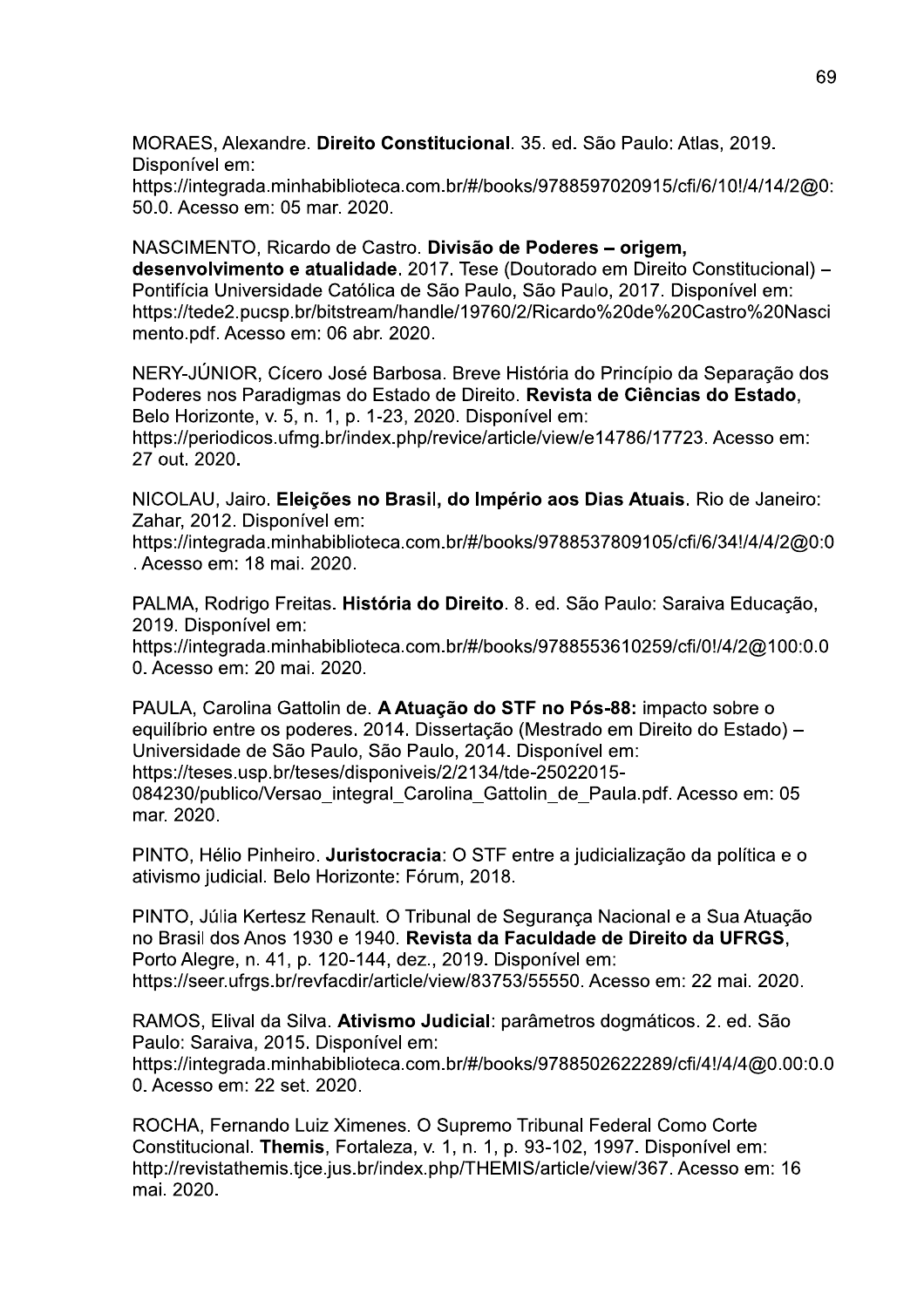RODRIGUES, Luís Barbosa. A Origem Inglesa dos Direitos Fundamentais. Lusíada. Direito, n. 17, p. 121-135, 2017. Disponível em:

http://revistas.lis.ulusiada.pt/index.php/ldl/article/view/2601/2809. Acesso em: 25 mai. 2020.

SANTOS, Márcia Walguiria Batista dos. Separação dos Poderes: evolução até a Constituição de 1988 – Considerações. Revista de informação legislativa, v. 29, n. 115, p. 209-218, jul./set. 1992. Disponível em:

https://www2.senado.leg.br/bdsf/handle/id/175893. Acesso em: 10 jun. 2020.

SARLET, Ingo Wolfgang: MARINONI, Luiz Guilherme: MITIDIERO, Daniel, Curso de Direito Constitucional. 8. ed. São Paulo: Saraiva Educação, 2019. Disponível em: https://integrada.minhabiblioteca.com.br/#/books/9788553610105/cfi/4!/4/4@0.00:0.0 0. Acesso em: 14 mai. 2020.

SEVEGNANI, Ana Luisa. Ativismo Judicial em Matéria de Políticas Públicas de Saúde: uma escolha trágica?. Revista Digital de Direito Administrativo, v. 7, n. 1, p. 200-225, 2020. Disponível em:

http://www.periodicos.usp.br/rdda/article/view/158344/158959. Acesso em: 23 out.  $2020.$ 

SILVA, José Afonso da. Curso de Direito Constitucional Positivo. 27. ed. São Paulo: Malheiros, 2006.

SOLIANO, Vitor. Ativismo Judicial no Brasil: Uma Definição. Revista Eletrônica Direito e Política, Itajaí, v. 8, n. 1, p. 590-622, 2013. Disponível em: https://www.academia.edu/9121428/ATIVISMO JUDICIAL NO BRASIL UMA DEFI NI%C3%87%C3%83O. Acesso em: 20 set. 2020.

SOUSA, Francisco Helder Ferreira de. Al-5: cinquenta anos depois, do golpe militar ao Estado democrático de direito. Revista de Direito da Faculdade Estácio do Pará, Belém, v. 5, n. 7, p. 1-18, jun., 2018, Disponível em: http://revistasfap.com/ojs3/index.php/direito/article/view/180/172. Acesso em: 23 mai. 2020.

TEIXEIRA, Anderson Vichinkeski. Ativismo Judicial: nos limites entre a racionalidade jurídica e decisão política. Revista Direito GV, v. 8, n. 1, p. 37-57, 2012. Disponível em: http://bibliotecadigital.fgv.br/ojs/index.php/revdireitogv/article/view/23966/22722. Acesso em: 03 mar. 2020.

Universidade Alto Vale do Rio do Peixe - UNIARP. Normalização de Trabalhos Acadêmicos. Caçador: EdUNIARP, 2019.

VERBICARO, Loiane Prado. Um Estudo Sobre as Condições Facilitadoras da Judicialização da Política no Brasil. Revista Direito GV, São Paulo, v. 4, n. 2, p. 389-406, jul./dez., 2008. Disponível em:

http://bibliotecadigital.fgv.br/ojs/index.php/revdireitogv/article/view/35157. Acesso em: 10 set. 2020.

VIRGÍNIA. Declaração dos Direitos do Bom Povo de Virgínia. 1776. Disponível em: http://www4.policiamilitar.sp.gov.br/unidades/dpcdh/Normas Direitos Humanos/DEC LARA%C3%87%C3%83O%20DE%20DIREITOS%20DO%20BOM%20POVO%20D